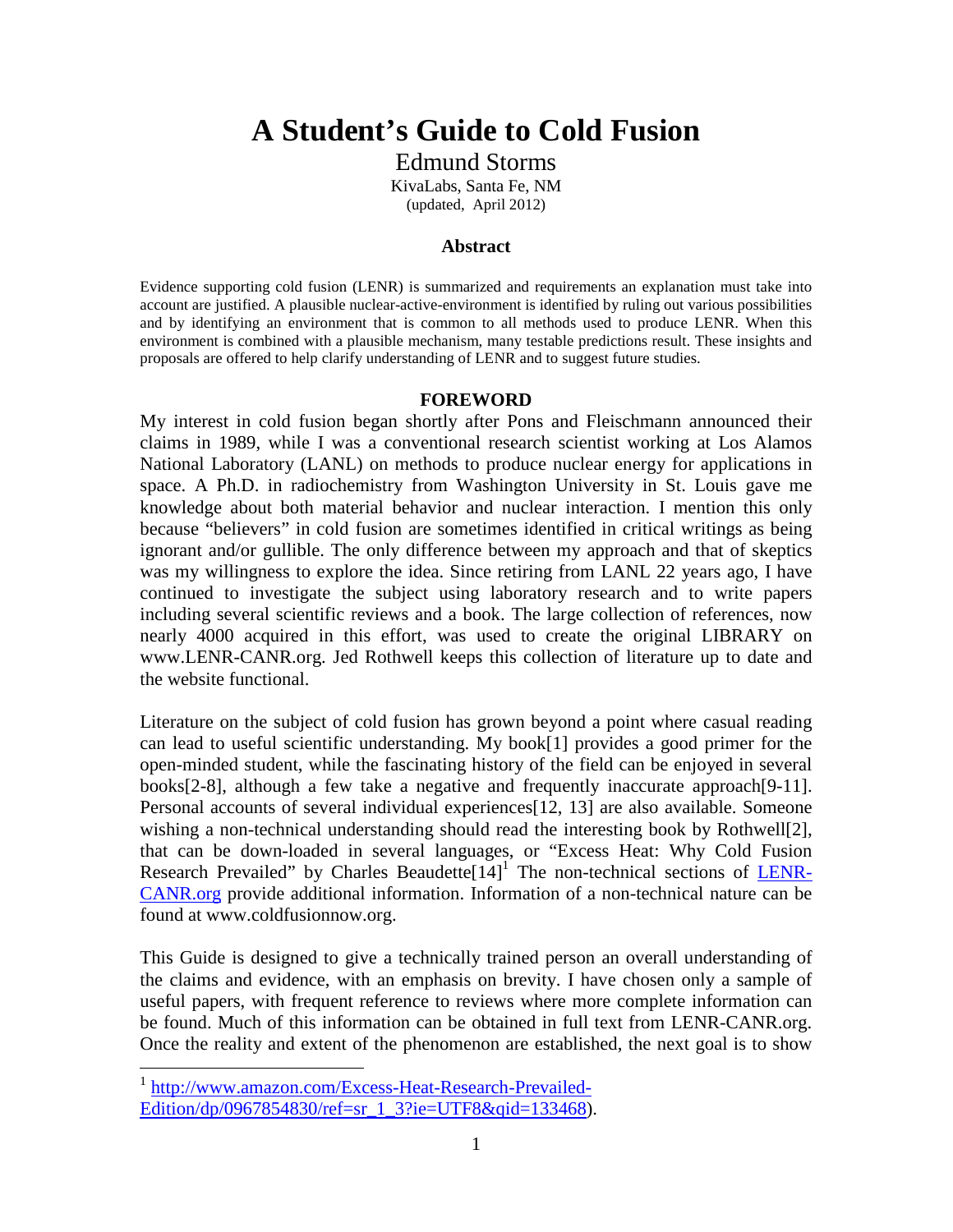how this behavior can be explained. Many theories have been suggested but none has given sufficient understanding or has met the requirements I think are necessary. Rather than describe each proposed theory, the general requirements a theory must meet are given. This approach is offered as a guide for future theoreticians.

Many people want to know how to replicate the claims. This Guide does not provide such information because no certain method has been published. Success or failure will largely depend on creating the required conditions, largely by following general guidelines. Nevertheless, the behavior has been replicated hundreds of times in laboratories located in at least 12 countries. When people have achieved success, the methods used are not always revealed in detail for commercial reasons or because the true reasons may not be known. Adding to the difficulty is the need to accurately measure energy and/or the few nuclear products. Such measurements require significant skill and expensive equipment generally not available outside of major laboratories. Tests without such equipment can be fun and educational, but they should not be expected to produce unambiguous effects. Nevertheless, understanding the general conditions and behaviors described in this Guide will improve the likelihood of success for amateurs and professionals alike.

# **GENERAL INTRODUCTION**

Although I offer the LENR process as a real and reproducible effect, albeit with difficulty, not all observed heat energy can be attributed to a nuclear reaction. Unexpected and significant chemical sources do exist and can confuse the conclusions. Energy can only be attributed to LENR if a nuclear product is detected or if the energy greatly exceeds production from any plausible chemical source. These requirements have been met on many occasions but not in every published experiment. Nevertheless, any extra energy made using conditions known from more complete work to cause LENR is attributed to LENR in the following discussion.

To properly understand the nature of cold fusion and the meaning of the term, a little history is required to show how this phenomenon relates to what is conventionally called "hot-fusion". An unsuccessful effort was made first in 1926[15] to initiate fusion between deuterons. A fusion reaction was produced much later when enough energy was applied to the deuterons in plasma, which eventually resulted in a large research program [16] based on what is called hot fusion. The present organization devoted to making the method practical is called ITER (iter.org). Over 70 years has been devoted to this goal and well over 25 billion dollars (2012 \$). Unfortunately, useful energy has not yet been produced and another 5 billion dollars is requested before this goal might, or might not be achieved.[17]

In contrast to this well accepted and understood method, Martin Fleischmann and Stanley Pons[18] in 1989 at the University of Utah succeeded in producing significant energy from what appears to be d+d fusion without application of high energy. Equally impressive, they used only about \$100,000 of their own money. This process is unique and important because it can occur at a rate sufficient to make useful energy in a simple device and it involves an entirely different mechanism than the one presently understood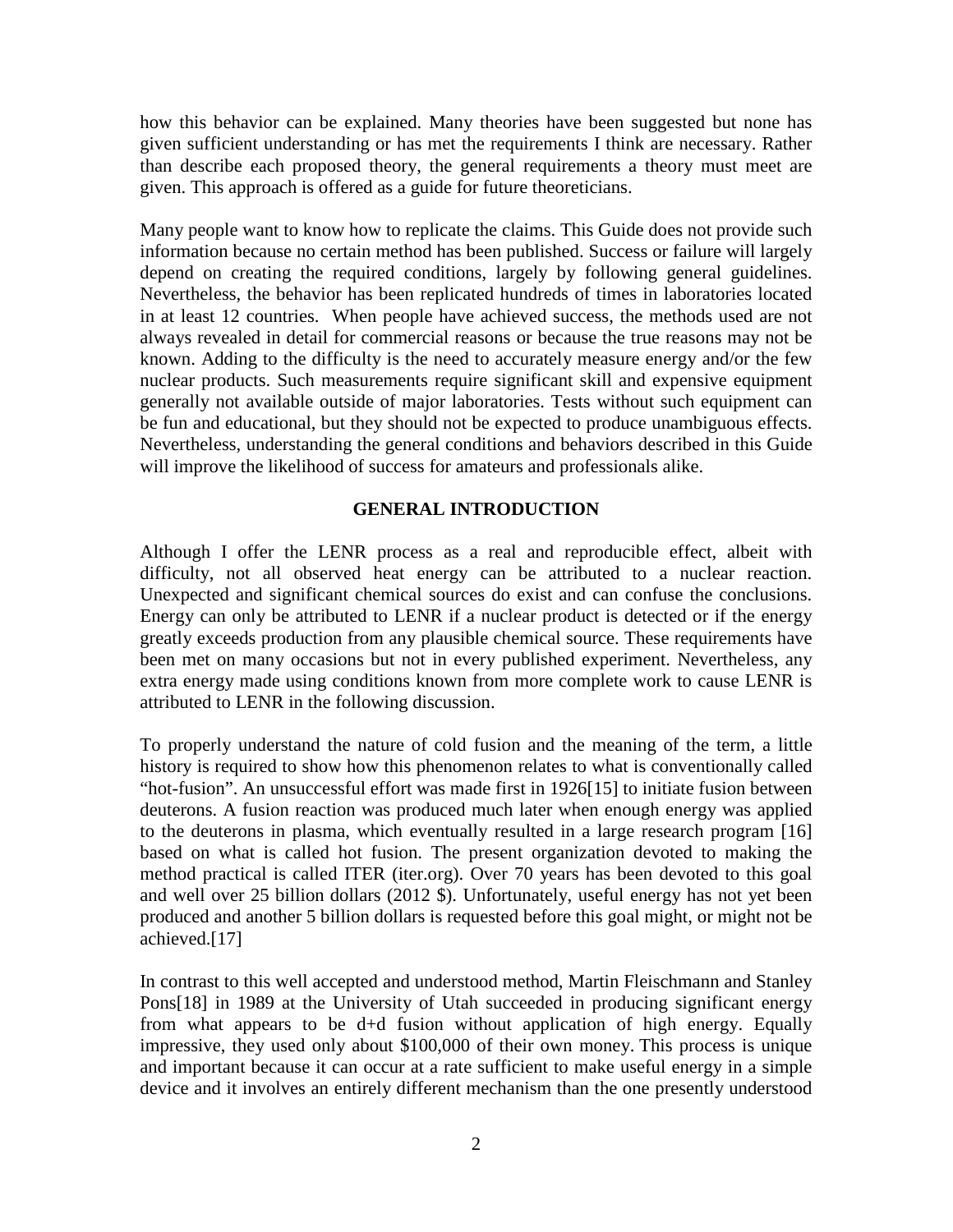in nuclear physics. A summary of the difference between hot fusion and cold fusion is shown in Table 1. Because the new process has been found to cause many nuclear reactions besides fusion, it has been renamed "low energy nuclear reaction" (LENR) or "condensed matter nuclear science" (CMNS), which are the terms now in general use. When this mechanism is initiated using the electrolytic method, the result is called the Fleischmann-Pons Effect in honor of the initial discovery.

| Cold fusion and hot fusion compared                    |                                                     |  |
|--------------------------------------------------------|-----------------------------------------------------|--|
| <b>COLD FUSION</b>                                     | <b>HOT FUSION</b>                                   |  |
| Occurs only in special solids.                         | Occurs in plasma or when enough energy is applied.  |  |
| Responds to modest energy but not required.            | Requires high energy.                               |  |
| Uses protium $(H)$ or deuterium $(D)$ .                | Uses tritium and deuterium                          |  |
| Makes mostly helium $(^{4}He)$ when D is used.         | Makes tritium and neutrons.                         |  |
| Produces insignificant radiation.                      | Produces significant radiation.                     |  |
| Can be initiated in simple devices at high O/I levels. | Requires a huge machine to produce high O/I levels. |  |
| Has been studied for 23 years using about \$0.5 B.     | Has been studied for over 70 years using well over  |  |
|                                                        | $$25B$ .                                            |  |
| Energy generators can be located in each home.         | The energy generator is huge and must be located    |  |
|                                                        | well away from populations.                         |  |

**TABLE 1**

Steven Jones[19] at BYU also claimed to initiate nuclear reactions in an electrolytic cell, but he looked for the radiation expected to result from hot fusion, which he claimed to detect at very low level. He called this process "cold fusion" because he did not apply energy normally required to cause hot fusion. This radiation appears to result from an entirely different process compared to the one Fleischmann and Pons discovered, as is explained below. Consequently, the two observations should not be confused, as occasionally happens in popular articles. Nevertheless, the Jones Effect is important because it can help explain the presence of tritium in the earth's crust,[20] but it is not a source of useful energy because the reaction rate at such low applied energy is trivial.

The LENR process is unique because it appears to operate at high rates in special solid environments present in various metals and compounds. This environment apparently acts as a catalyst to lower the barrier between the hydrogen<sup>2</sup> and other nuclei, for which high energy is normally required, and to carry away the resulting nuclear energy without producing significant energetic radiation. Consequently LENR involves the chemical environment in ways not presently accepted by conventional science, which caused rejection[11] when the claims could not be easily replicated. While I agree that LENR cannot be produced in ordinary materials, only lack of imagination stands in the way of discovering where it can occur – because it clearly does happen. Indeed, if a small fraction of the money spent on the still unsuccessful hot fusion program had been used to understand LENR, acceptance would have been achieved much sooner and a clean, cheap source of commercial energy might be available today.

<sup>&</sup>lt;sup>2</sup> When the word "hydrogen" is used, it means all isotopes of hydrogen, which are protium (p), deuterium (p+n), and tritium (p+2n). Protium and deuterium are both stable, but tritium decays to  ${}^{3}$ He + e + neutrino with a half-life of 12.3 years.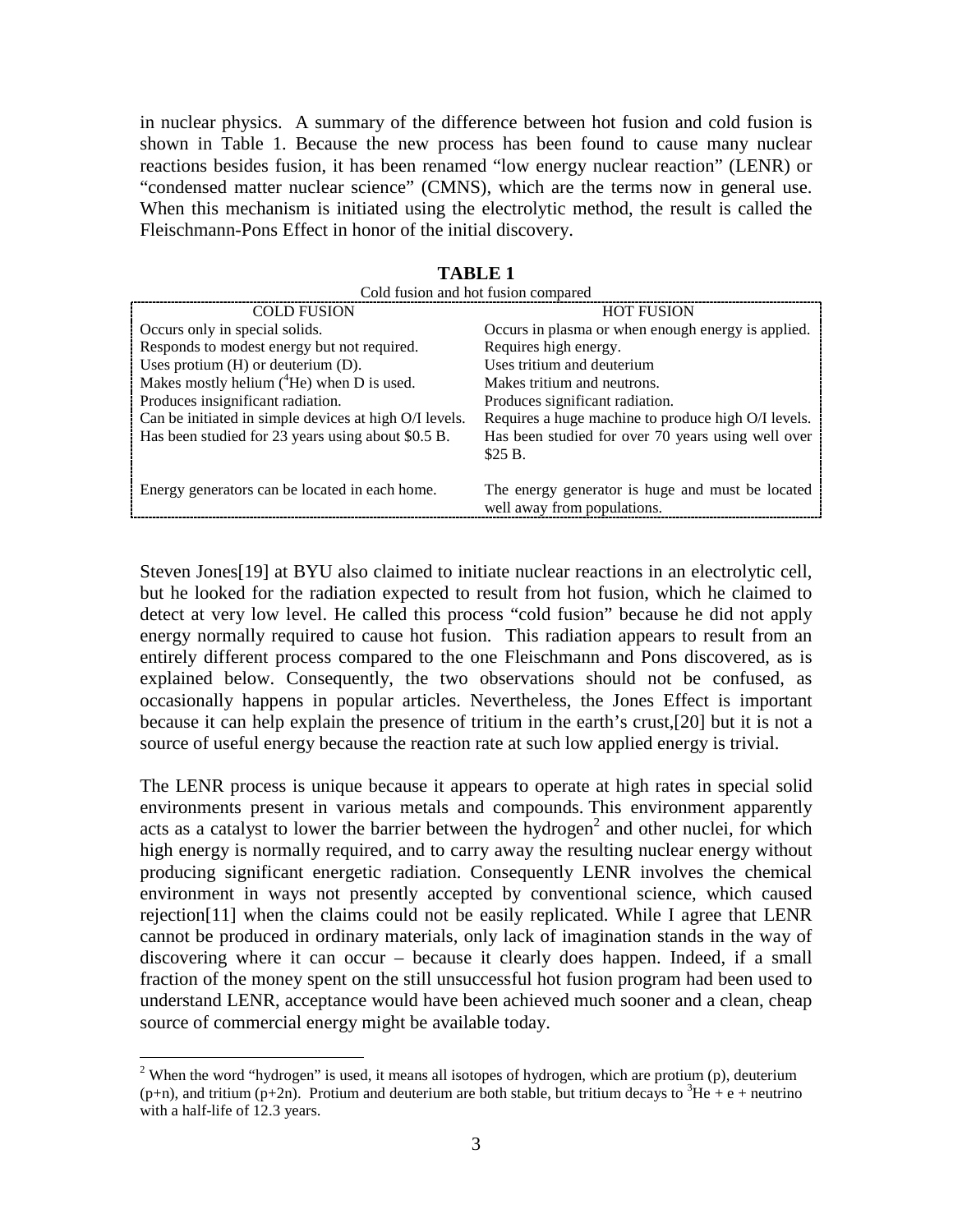Interpretation of LENR is complicated because radiations from what look like hot-fusiontype reactions are occasionally detected at very low levels during conditions typical of LENR. As more attention is applied and sensitive instruments are used, an increasing number of unexpected nuclear reactions are being discovered. As a result, we must consider that not all anomalous nuclear products are related to LENR when the production rate is very small. In contrast, the rates associated with LENR are huge, being near  $10^{12}$  events/sec when 1 watt of power is produced from deuterium. This huge difference in rate differentiates LENR from all other potential sources of unexpected radiation. Many explanations ignore this fact to their disadvantage.

The main nuclear product when deuterium is used is helium  $(^{4}He)[21]$ , along with detection of occasional tritium and heavy-element transmutation products. Significant energy production, but with different nuclear products, has been observed when ordinary hydrogen is used instead of deuterium, as will be described in more detail later. An important question needs to be answered. Does the energy production from deuterium involve the same mechanism as when ordinary hydrogen is used? I believe Nature has only one basic environment and mechanism to cause such a novel process, regardless of which hydrogen isotope is present in the nuclear reaction. This issue will be addressed as we go along.

Before discussing the mechanism, you need to believe the observations are not the result of error, wishful thinking, or artifacts, as skeptics frequently imply. You can easily verify for yourself which laboratories throughout the world have demonstrated the behavior simply by searching the LIBRARY section of LENR-CANR.org or reading my book[1]. The popular conclusion that the effect has not been replicated is not true and this fact has been ignored since 1991. A more accurate statement is: Replication is possible but difficult and not likely to succeed without considerable effort, knowledge, and luck. Like all poorly understood and difficult studies, failure results because of ignorance, not because the claim is impossible. This simple fact seems difficult for some people to accept. If failure were used to reject new discoveries, we would have no devices based on transistors, no airlines, and most discoveries in medicine would be stopped before they could be perfected. Nevertheless, failed studies are useful because they help refine the boundaries of the parameter space in which the process operates and can be used to test proposed mechanisms.

The challenge now is to explore how an explanation might be constructed. Hundreds of attempts have been made, but without showing how reproducibility or energy production could be improved. The theoretical approaches are so divergent and complex, even a useful summary is impossible. So with apologies to theoreticians, I will describe some requirements I believe all theories should consider, with details provided in Chapters 5 and 6.

Understanding must start by making assumptions, as is required when attempts are made to explain any new phenomenon. Success of the explanation is determined by how correct these assumptions turn out be. As a start, I will assume hot fusion and LENR to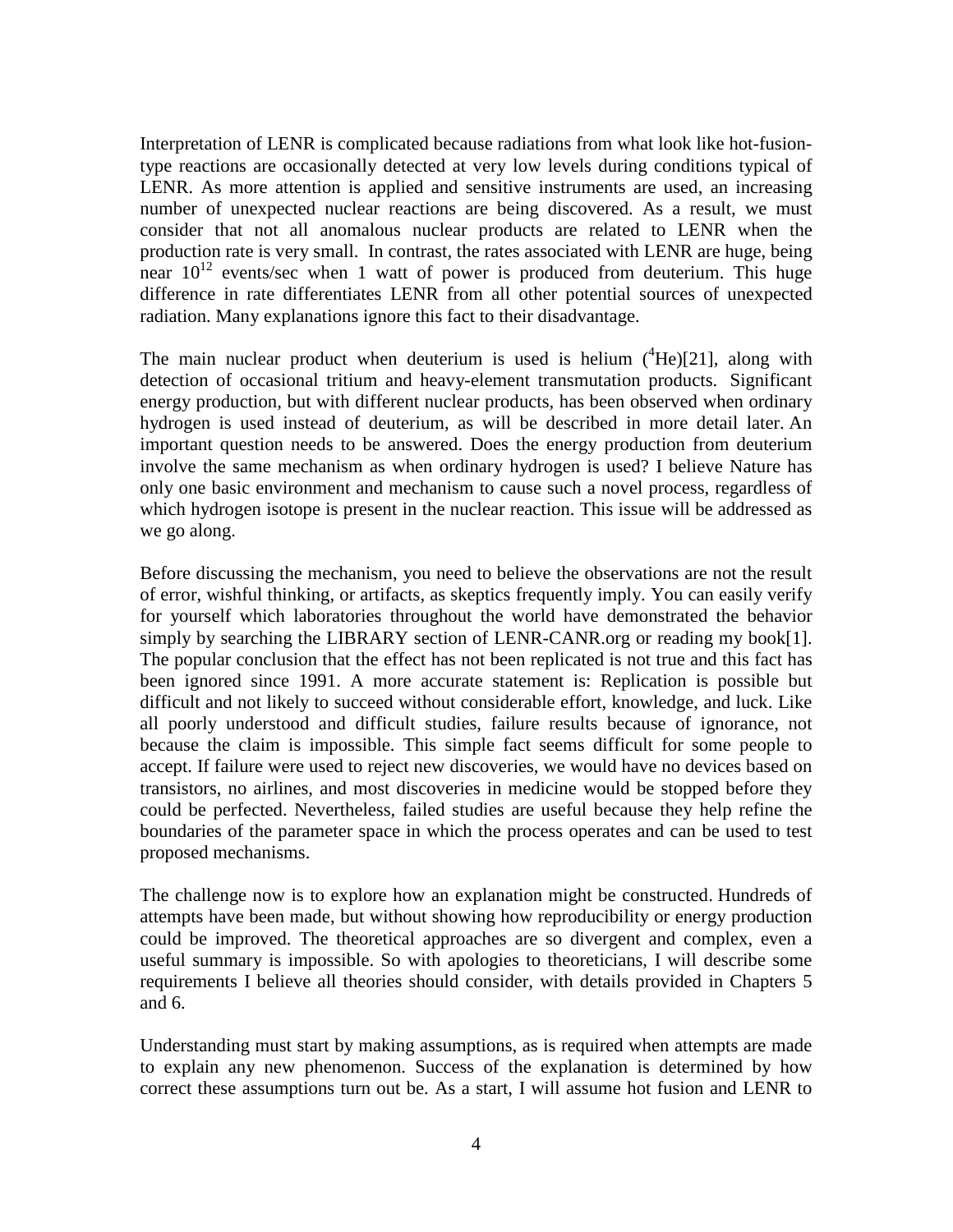be entirely different and unrelated processes. Consider the obvious facts - hot fusion uses brute force to bring nuclei close enough to fuse, generally in very hot plasma<sup>3</sup>. In contrast, LENR occurs in a solid structure where high energy is not present and cannot accumulate without altering the structure. In fact, LENR-type reactions cannot be initiated in "normal" structures even when very high energy is applied in the form of increased temperature, as years of experience in the chemical industry have demonstrated. When a fusion reaction is occasionally caused by ion bombardment or intense laser light, the hot fusion-type reaction is always observed. In summary, hot fusion requires extra energy to produce the conventional reaction paths  $(n+3He, 3H+p)$ and LENR requires a special environment to produce only helium without significant detectable energetic products. To make the difference clearer, the former requires high energy and is slightly sensitive to the environment while the latter is very sensitive to the environment and does not need extra energy. This distinction is very important to keep in mind because both processes can occur in solid materials at the same time and each is influenced by the chemical environment.

A second assumption can be suggested: — something must change in normal materials before the LENR-type reaction can occur. The rarity and the difficulty with which these reactions are produced can only be understood if these required changes are difficult and rare. The challenge is to correctly identify this unique environment and only then propose a mechanism. I call this special condition the nuclear-active-environment (NAE) to distinguish it from the condition that exists in the normal chemical structure. In short, normal chemical environments do not influence nuclear reactions, as is correctly believed by conventional science, but unusual structures may. Formation of such structures would be expected to follow all the rules known to apply to chemical reactions, while the rules used in nuclear physics would apply to the subsequent mechanism causing the nuclear process. Here is where a marriage between chemistry and physics is required, but the courtship has been long and rocky. Some relationship counseling will be provided in Chapter 4.

Unfortunately, the nature of the NAE has been difficult to discover because the reactions only appear in very small regions having properties much different from the surrounding material. The problem is to identify this unique structure; not reject the entire idea just because a normal material cannot be involved. Once this unique structure or condition is identified and can be created on demand, difficult replication will be a frustration of the past and a source of clean energy will be available for the future. In addition, only then can a proposed mechanism be tested and verified.

<sup>&</sup>lt;sup>3</sup> Plasma is ionized gas generally at low pressure. The energy of the ions (temperature) can be very high and limited only by how fast energy can be added to compensate for energy loss. The ions can be caused to bombard a solid surface or they can interact with each other. Both methods can be used to initiate hot fusion when the ions are  $D^+$  and/or  $T^+$ .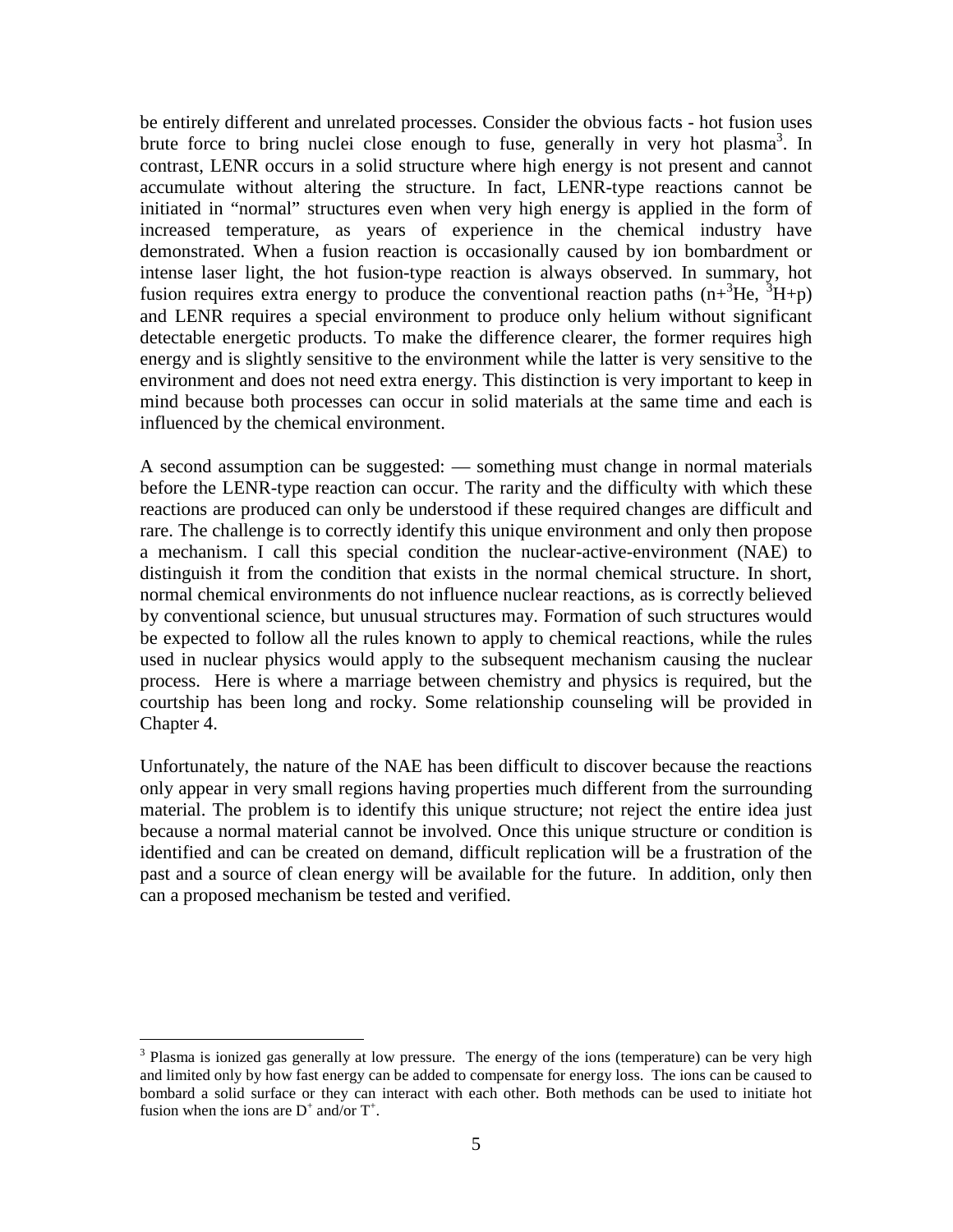#### **CHAPTER 1 Quick Overview**

This quick overview provides basic information about LENR for a casual student. More details will be added in later chapters. The goal is to demonstrate the existence of a real phenomenon having many similar behaviors. Making sense of these behaviors has not been easy because this has required a basic change in how nature is viewed, especially by people trained in physics. Part of my goal is to paint a simplified picture into which plausible mechanisms might fit, to show why many mechanisms do not fit this picture, and to suggest a mechanism that might actually explain the behavior. This is done in later chapters. Hopefully, these ideas will stimulate discussion and help clear away some confusion even if they are not accepted or may even be wrong. So, please accept the Guide as an educational tool.

Palladium deuteride was once thought to be unique in its ability to host LENR reactions. Now many other metals and metal alloys have been found to produce the same novel effects. Nevertheless, in each case, success depends on how the material is treated beforehand; to the chemical environment the material is exposed during the process; and to the method used to apply energy. Apparently, the chemical environment is as important as the mechanism, a fact that is frequently ignored. These chemical effects add additional complexity, which partly explain why the effect has been so difficult to replicate. In the absence of knowing how to create the required condition or even what important conditions are present in a material, LENR occurs essentially by chance. Only now, after 23 years are some of the required conditions for success being understood.

What methods can cause LENR? The first reported method<sup>[18]</sup> used electrolysis to react palladium with deuterium to make beta- $PdD_x$ <sup>4</sup>. Platinum has also been electrolyzed with  $D<sub>2</sub>O[23]$  to make energy even though platinum does not react with deuterium. Titanium has been electrolyzed with  $D_2O[24]$  to produce extra energy and some nuclear products. Electrolysis has also produced extra energy when nickel cathodes are used with an electrolyte based on  $H_2O[25, 26]$ . Increased temperature [27-29], applied RF energy[30], and laser light[31-34] appear to increase energy production. Use of voltage sufficient to create plasma[35-37] in the electrolyte has been found to generate a variety of anomalous nuclear reactions when the cathode is palladium, tungsten or carbon[38]. The kind of atom dissolved in the electrolyte and subsequently plated on the cathode plays a dominant role in determining which nuclear reaction occurs on the cathode. Thin layers of material plated on glass[39, 40], plastic, or platinum[41] have also become nuclear active when electrolyzed. As this brief summary shows, many nuclear effects can be generated using variations on the electrolytic method when applied to several kinds of materials, not just palladium – but the rest of the story gets even more interesting.

<sup>&</sup>lt;sup>4</sup> Beta-PdD<sub>1-x</sub> is a face-centered-cubic structure (fcc) with x having a variable value from about 0.32 to 0.01. The value of x is determined by temperature and applied  $D<sub>2</sub>$  pressure and the resulting defect structure has metallic properties. The Pd-H (D) system has been studied for over 60 years and the properties are well understood[22].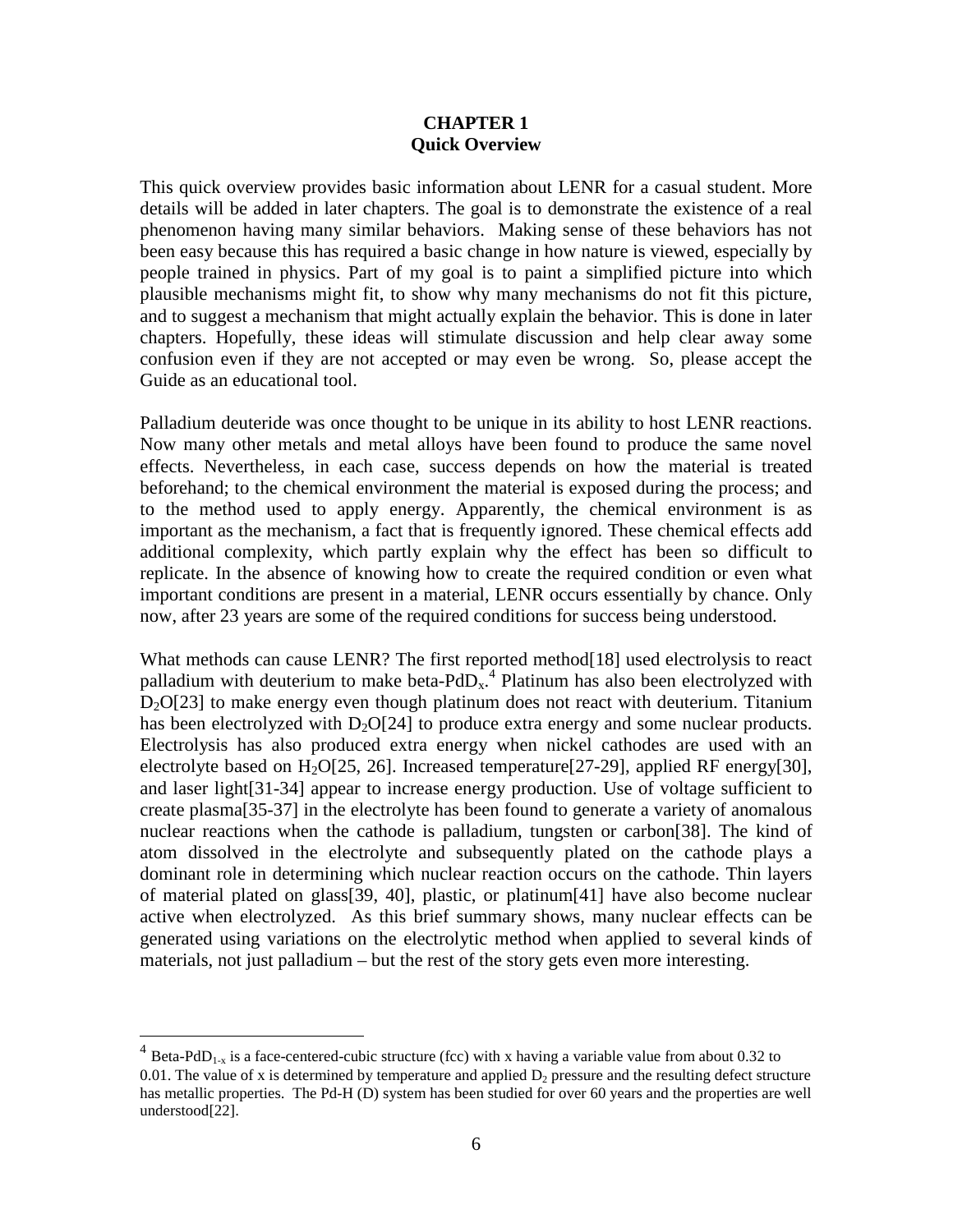Simply exposing finely divided metal of various kinds to hydrogen isotopes can cause LENR. For example, some nanometer-size palladium particles become nuclear active when exposed to deuterium gas. This palladium powder can be freestanding as "palladium-black"[42] or attached to a carbon surface[43, 44], as in a conventional chemical catalyst. Even a flux of deuterium passing through palladium metal is found to generate a variety of nuclear reactions[45] and energy[46, 47]. Typical of the LENR process, none of these results are produced every time or when similar kinds of material are used. Something very unique and rare must be present.

Energetic ions, obtained by discharge in gas containing hydrogen isotopes[48, 49] have been used to initiate LENR. In all cases, ion energy is far below that thought necessary to cause hot fusion. The resulting nuclear reactions are very sensitive to the material used as the cathode.

Certain complex metal oxides[50-52], capable of dissolving some deuterium, are found to produce extra energy as the deuterium is caused to move through the structure by applied voltage. Similar electrodiffusion of  $D^+$  in β-PdD may also produce anomalous energy [53-55]. The extra energy is assumed to result from LENR.

Bubbles, generated by sonic energy passing through a liquid, can collapse on a metal surface, a process called sonofusion. When this happens, the bubble content is injected into the metal as plasma. Use of heavy water injects a mixture of  $D^+$  and  $O^-$ , which produces LENR in a variety of metals used as the target[56-59]. Normal water may produce similar novel effects, although duplication has been spotty[60]. This effect is not the same as acoustic cavitation, as happens when hot fusion is caused to occur in a collapsing bubble.[61, 62] Once again, likely hot fusion-type reactions must be separated from LENR.

Anomalous effects have been seen during a variety of chemical reactions when deuterium is present[63] or when material is subjected to mechanical shock. Sudden heating of titanium charged with  $D_2$  [64] or cooling of titanium in  $D_2$  gas[65, 66] results in a few neutron emissions. Many chemical reactions involving deuterium are reported to generate neutrons, including the setting of Portland cement.[67] These few detected neutrons may be produced by a hot fusion-type reaction where high voltages are concentrated during crack formation rather than by LENR.

Nuclear effects have also been reported to involve biological systems in the presence of both D<sub>2</sub>O[68] and H<sub>2</sub>O[69, 70]. Even radioactive cesium  $\binom{137}{5}$  apparently decays much faster when certain bacteria are present in the solution with the isotope.[68, 71] Tritium  $({}^{3}H)$ , when reacted with finely divided titanium[72], also apparently experiences a change in its decay rate, as demonstrated by Reifenschweiler. This aspect of LENR has the potential to reduce the amount of radioactive waste generated by the fission process.

The chemical environment can even influence the hot fusion reaction. When D+ ions are given a few kilovolts of energy and used to bombard various materials, the resulting normal hot fusion reaction is found to be sensitive to the concentration of electrons in the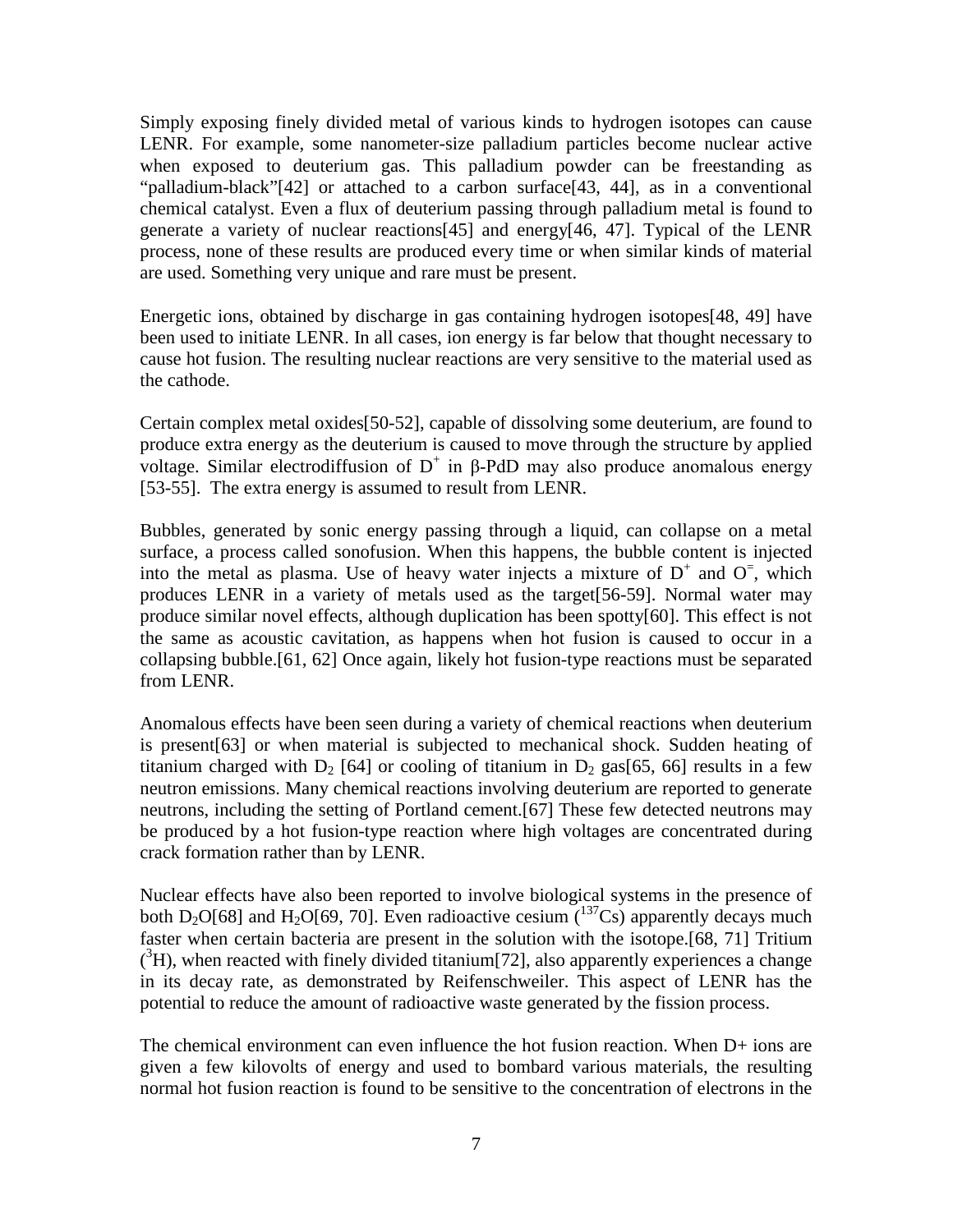material.[73-75] This is not the case when very high energy is used because the weak chemical environment can then be overwhelmed.

Only a few studies have measured nuclear products at the same time as anomalous energy. These measurements show a direct relationship between energy and  ${}^{4}$ He production[21] when deuterium is present, as first demonstrated by Miles and Bush. On the other hand, tritium and neutron emissions, typical of hot fusion, are seldom associated with detected heat, although occasionally X-ray emissions are observed. None of the products have the high energy typical of hot fusion. This difference in type and energy of the nuclear products is important because it provided the reason for past rejection of LENR and still causes confusion when observations are interpreted. Nevertheless, absence of dangerous radiation is a gift to researchers and to potential home use.

Ordinary hydrogen is also found to be nuclear active in some environments, but what could possibly be the nuclear products? Conversion of Ni to Cu by reaction with a proton is proposed to produce significant energy when a specially treated nickel surface is exposed to hydrogen gas[76-79] at high temperatures. Similar transmutation-type reactions have been observed in other studies. For example, when electrolysis is used, potassium deposited from the electrolyte on the cathode is claimed to convert to calcium by reaction with a proton[80, 81]. Many other transmutation reactions have been reported, too numerous to mention here. Some of these have produced radioactive[82-84] isotopes, which is a rare result. Nickel even appears to produce radioactive tritium[85] when it is repeatedly loaded and deloaded with ordinary hydrogen gas.

An important conclusion is revealed. If the detectors are sufficiently sensitive and if enough care is taken to look, the chemical environment can be shown to influence several nuclear reactions under very unexpected conditions. Because rejection of these claims is so strong, only a few effects have been replicated often enough to justify full acceptance. As a result, a powerful tool, perhaps able to solve many problems, is being ignored.

A proposed explanation must take into account the arrangement of atoms and electrons present in the proposed region where LENR occurs. All too often, the actual chemical condition is ignored. For example, the cathodes used by Fleischmann and Pons were not pure PdD in the active surface region, as they and many people assumed. Instead, a complex alloy containing D, Li, O, C, Pt, Pd, and frequently other impurities leached from the Pyrex container or wires[86-89] are present. Detailed examination under high magnification shows non-uniform distribution of these impurities and a very complex physical structure, not typical of ideal PdD. Occasional transmutation products are also found. Consequently, explanations based on the properties of pure PdD would not apply, yet this assumption is frequently made and used as the basis for a mechanism. Consequently, if the phenomenon is to be explained, the mechanisms must be based on material known to be present, not some ideal structure. This requirement has frequently not been met.

New methods are being explored and old ones are being replicated. Skeptics predicted that cold fusion was an artifact and would disappear when better instruments and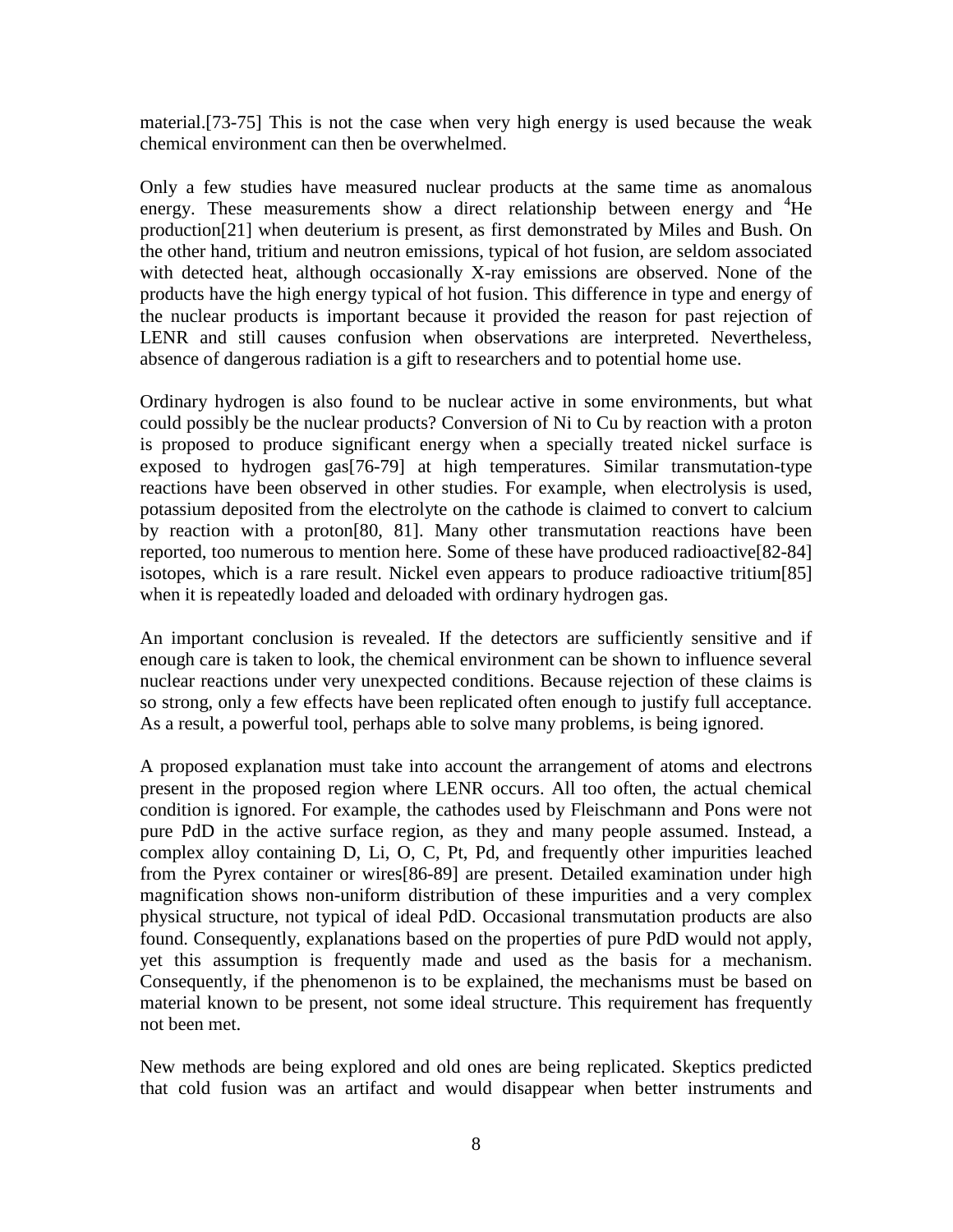techniques were used, but this has not happened.[90] On the contrary, the effects have been more widely reported at increasing intensity. Clearly, the unique mechanism can be initiated many different ways, in many chemical structures, and involve all isotopes of hydrogen. The challenge is to deduce what these chemical structures and methods have in common.

# **CHAPTER 2 Energy Production**

# **2.I. Introduction**

Now for the details, which will require some repetition of what you have already learned. All the various methods have one thing in common – energy production. Sometimes the amount of energy is too large to result from conventional reactions and sometimes no energy at all would be expected from the conditions being used. In either case, the energy is attributed to LENR. While this might not be the correct explanation in all cases, the patterns of observed behavior are worth exploring in the context of LENR. First, the tools used to measure energy need to be understood.

# **2.II. Explanation of the Calorimetric Method**

Measurement of energy production requires a calorimeter, which is simple in concept but complex in application. I can assure the reader that many years of experience using every type of calorimeter have taught me all the difficulties of making accurate measurements and the many errors skeptics are quick to point out. Nevertheless, the method can be mastered and used to obtain accurate values, but only when care is taken to understand the limitations.

Several kinds of calorimeters are commonly used, which include isoperibolic, flow-type, and Seebeck. Each of these is called isothermal in contrast to the adiabatic type that uses the rate of temperature change where energy (Joule) is being accumulated. The adiabatic method is seldom used, although Fleischmann and Pons were an exception.

Isoperibolic calorimetry uses the temperature difference  $(\Delta T)$  across a thermal barrier to determine the amount of thermal power passing through the barrier. Accuracy depends on ∆T being known over the whole barrier area and being stable. Common use of the cell<sup>5</sup> wall as the thermal barrier and measuring temperature within the electrolyte can result in significant error because unexpected temperature gradients are usually present. These gradients are caused by random convection currents in the liquid. In this case, accuracy depends on proper design of the cell, location of the temperature sensors, and the stirring rate of an internal stirrer.[91] This method requires suitable calibration, usually by electrolyzing an inert electrode. Use of an internal heating element for calibration is not recommended unless the convention gradients are reduced by stirring or by simultaneous application of electrolytic current. Changes in external conditions, such as caused by applying a magnetic field or changes in room temperature, can produce unexpected error. For the latter reason, such cells are frequently placed in water held at constant

<sup>&</sup>lt;sup>5</sup> The cell, generally glass, is used to hold the electrolyte through which current is passed to cause LENR at the cathode.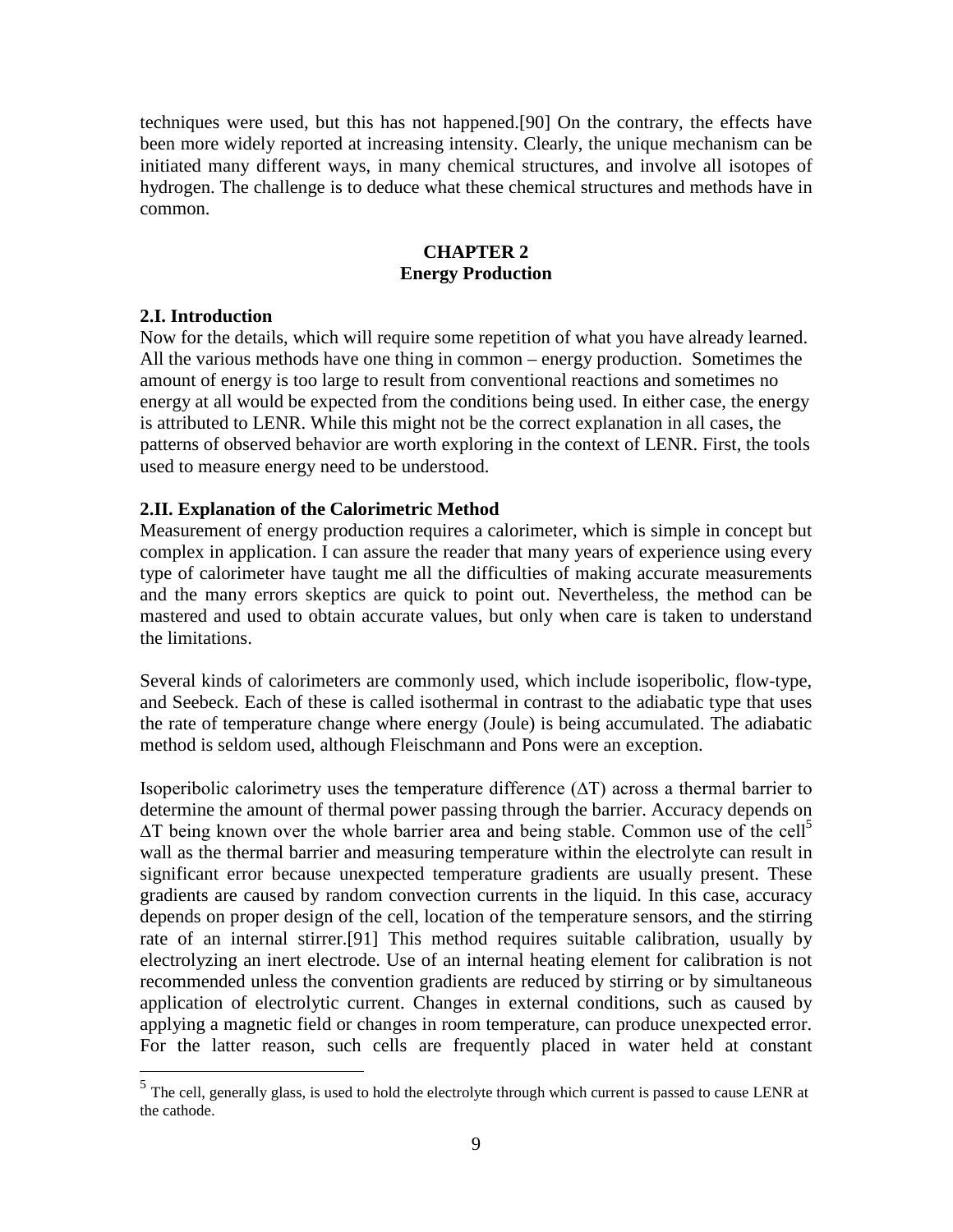temperature. A refinement of this method uses a thermal barrier external to the cell[92- 94], a so-called double-wall calorimeter. Such a design is much less affected by gradients within the cell and can be made very sensitive to generated thermal power.

A flow-type calorimeter captures released thermal power in a flowing fluid and the resulting temperature change of this fluid is measured. If no energy is lost from the calorimeter, the amount of thermal power can be obtained using flow rate, temperature change of the fluid, and its heat capacity, the so-called absolute method. However, complete capture of all energy is very difficult. Consequently, the calorimeter must be calibrated by using an internal heating element or by electrolyzing an inert electrode. Isolating the calorimeter from the environment and achieving a constant, known flow rate can be a challenge. Nevertheless, an uncertainty of better than  $\pm 0.05$  watts can be achieved. The design used by McKubre *et al.* is especially good and well documented.[95, 96]

The Seebeck calorimeter generates a voltage produced by the temperature difference across a thermal barrier containing thermocouples or commercial thermoelectric converters.[97-99] This barrier completely surrounds the heat source, with the outside kept at constant temperature. Because all parts of the surrounding wall are sensitive to heat flow, loss of energy through each part of the thermal barrier is summed, regardless of where heat energy leaves. Unfortunately, not all locations are completely equivalent. As a result, the calibration constant is sensitive to where the heat source is located within the thermal envelope. Installing a fan can reduce this problem. On the other hand, this method is not sensitive to where heat is generated within the electrolytic cell containing the heat source. Only the position of the cell must be kept constant within the thermal envelope. This method must be calibrated using either a resistor within the electrolyte cell or a dead cathode.

Many variations of these calorimeter designs have been used. Reliable measurement of anomalous power of  $\pm 50$  mW, superimposed on 15 watts of applied electrolytic power, can be routinely achieved. Some designs can measure excess power as small as 1 mW, as was claimed by Fleischmann and Pons.

#### **2.III. Sources of Anomalous Energy**

#### **2.III.1 Description of Electrolytic Method**

An electrolytic cell consists of a liquid made conductive by addition of various soluble salts. For cold fusion, the added material has been LiOD,  $Li<sub>2</sub>SO<sub>4</sub>$ ,  $K<sub>2</sub>CO<sub>3</sub>$ , or  $H<sub>2</sub>SO<sub>4</sub>$ . Two metal electrodes are placed in the liquid, with one made positive (anode) by an external power supply and the other made negative (cathode). The cathode is typically palladium and the anode is platinum, although other metals have been used. When current is passed from one electrode to the other through the liquid, chemical reactions occur on the electrode surfaces, with  $D_2$  formed as bubbles at the cathode and  $O_2$  gas at the anode when the electrolyte is  $D_2O$ . Some of the deuterium reacts with a palladium cathode to form beta-PdD. The gases escape from the cell into the surrounding atmosphere through a small opening if this is an "open-cell". This escaping gas carries chemical energy that must be added to any energy being made in the cell to properly determine the energy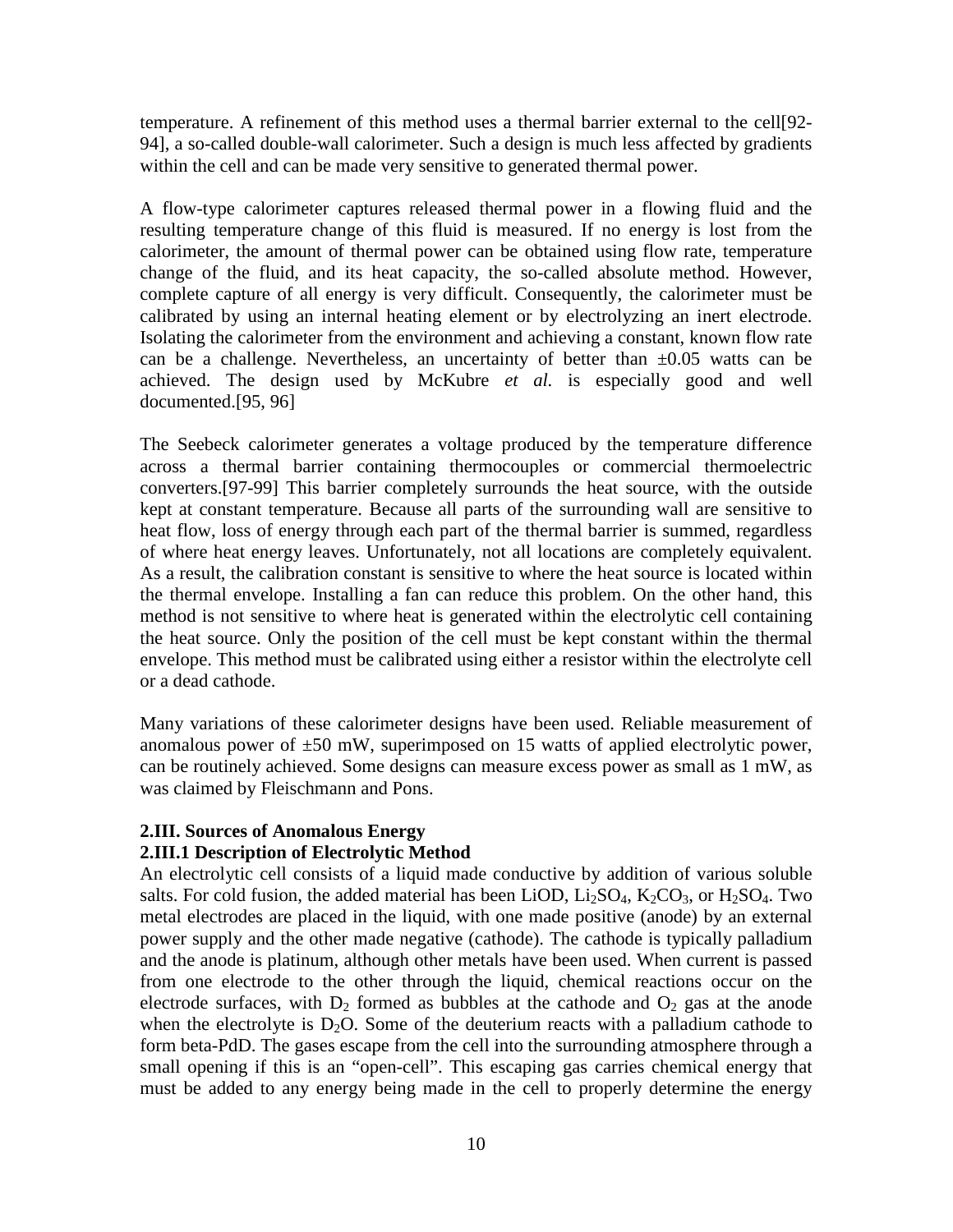resulting from LENR. If a catalyst is placed in the cell to recombine the  $D_2$  and  $O_2$  back to  $D_2O$ , the cell can be sealed and is called a "closed-cell". This design avoids the errors related to loss of gases from the open cell. The cell frequently contains a resistor for calibration, a thermistor to measure the temperature, and an additional platinum electrode for measuring the open-circuit-voltage  $(OCV)^6$ . Various methods are also used to measure the D/Pd ratio of the cathode, including measuring its resistance, weight gain, and production of orphaned oxygen.<sup>7</sup>

#### **2.III.2. Results from Electrolytic Method**

Pons and Fleischmann were the first to claim anomalous heat generation using electrolysis, during which they used an isoperibolic calorimeter. This work was subjected to considerable analysis and debate, but was eventually found to be sufficiently accurate to support their claim[100, 101]. Since this work was published, well over 200 claims for anomalous energy using electrolysis have been published. Most of these studies measured several samples of palladium, with some being active and some inactive. In a few cases, the same batch of active palladium was studied in different laboratories [102, 103] with similar success. Once an active cathode is discovered, it can be used to produce LENR at will, with total reproducibility until it eventually dies as additional material is electrodeposited on the surface. This behavior prevents commercial application of this method for energy production. Fortunately, several other methods now produce a growing number of positive results without this limitation.

Until recently, anomalous energy was assumed generated within the  $\beta$ -PdD structure. Many recent observations indicate that only small regions in the surface are active and these rapidly turn off and on[104]. Presumably, a region starts to generate energy, heats up, expels deuterium, and then turns off. Rapid repetition of the process at many locations produces apparent steady energy. Occasionally, energy density is sufficient to cause local melting.[87] Melting is possible because many impurities lower the melting point well below that of pure palladium (1554.9°C).[105, 106] Care must be taken because what may appear to be melting might actually be preferential deposit of impurities around vents releasing  $D_2$ .

When the electrolytic method is used with a palladium cathode, everyone who makes suitable measurements always sees six characteristic behaviors. These are:

1. The ability to make extra energy is influenced by the average D/Pd ratio of the cathode, with a critical value being required before any extra heat can be expected, as first demonstrated by McKubre *et al.*[107]. This critical value differs between studies because only the average composition can be determined, which depends on the method used, the shape of the cathode, and

 $6$  The OCV is determined by measuring the voltage generated between the cathode and an extra electrode while current is not flowing between the cathode and anode. This voltage is produced by chemical effects on the cathode surface and can be used to estimate the D/Pd ratio at the surface.

 $^7$  Orphaned oxygen is excess oxygen resulting because some deuterium has reacted with palladium and is no longer present in the gas to convert  $O_2$  to  $D_2O$  at the internal catalyst. This results in a pressure change or extra gas in a closed cell that can be measured to determine how much deuterium has reacted.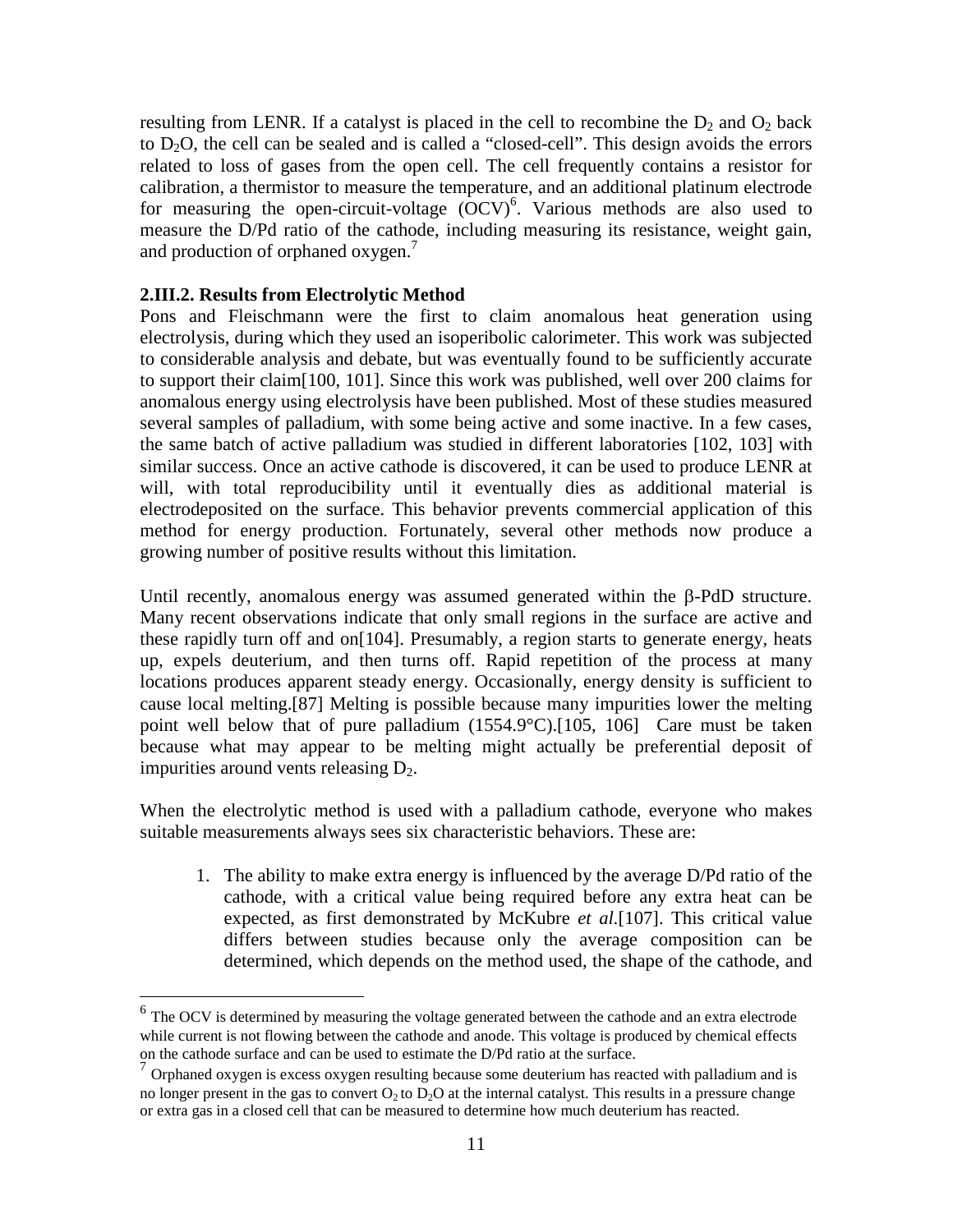the density of cracks at the surface. Typically, the average critical value lies between D/Pd=0.80 and 0.90. The important surface composition is not normally measured, but appears to be above  $D/Pd=1.5$  and perhaps as high as  $D/Pd=2.0[108, 109]$ , as shown in Fig 1. Failure to reach a sufficiently high composition on the surface, regardless of the average composition, can explain occasional failure of highly loaded samples and unexpectedly high surface compositions can explain why some samples having a low average D/Pd ratio will, nevertheless, produce extra energy. Failure to achieve the required surface composition is a major reason for many past failures at replication.



**FIGURE 1**. Average compositon of Pd as a function of applied current density. The values for the thin films are assumed to be close to the true surface composition.

- 2. Current must be maintained for a critical time. This time is variable and presumably depends on how rapidly the surface can acquire the active structure and/or composition. This time is short for very thin layers of Pd, while it can be as long as months for bulk palladium. Failure to wait long enough is among the reasons people failed to replicate. The other methods used to cause LENR do not exhibit as much delay. Presumably, if the NAE could be created beforehand, this delay would vanish.
- 3. Current density must be above a critical value, as shown by a few examples in Figure 2. Applied current determines the surface composition, with a value between  $100 \text{ mA/cm}^2$  about 200 mA/cm<sup>2</sup> being required to produce a surface composition able to initiate detectable energy production when bulk palladium is used. Presumably, this amount of current is required to produce enough D+ ions to compensate for the loss of deuterium from the backside of the active surface or from surface-penetrating cracks. Thin layers of palladium deposited on platinum do not require such a high critical current because backside loss is trivial, provided the layer is well bonded[41]. Such samples can show anomalous energy at currents near zero.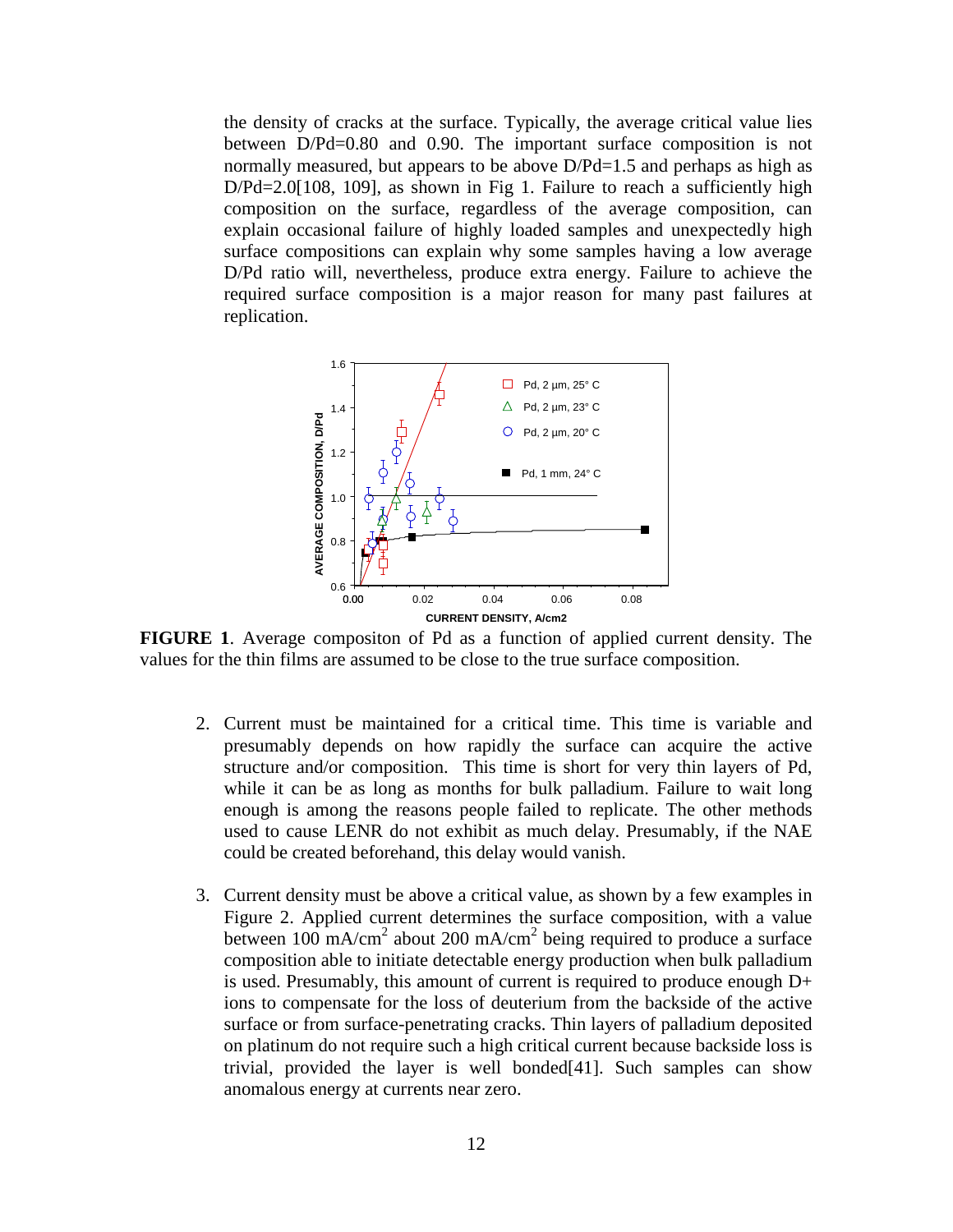- 4. Inert palladium can sometimes be activated by adding certain impurities to the electrolyte[110]. These impurities are proposed to help the surface achieve a higher deuterium content and/or suitable structure. Use of what is called a super-wave[111] can also increase the D/Pd ratio and heat production
- 5. LENR occurs in only a small fraction of samples, but more often in certain batches than in others[110, 112]. In fact, all physical properties of palladium are found to be batch specific, making this metal highly variable in its general behavior, even in conventional applications. Electroplated palladium using the so-called co-deposition method[113, 114] has a higher success rate, although it also can produce highly variable results depending on conditions used during plating.
- 6. Presence of too much light water in the  $D<sub>2</sub>O$  electrolyte will stop the reaction [102]. Even a brief exposure to laboratory air can render  $D_2O$  useless. Such carelessness explains many early failures. In addition, not all sources of  $D_2O$ are pure enough to insure success even when they are free of  $H_2O$ .



**FIGURE 2.** Effect of current density on excess power production.

The electrolytic method has met all of the criteria science requires to accept anomalous claims. Anomalous heat production has been independently duplicated many times with values frequently far in excess of expected error, the results show the same patterns of behavior regardless of the apparatus used or where the work is done, and many reasons why replication is difficult have been identified. Knowing the source of energy should not be required to accept the observations. Fleischmann and Pons have been proven correct and the skeptics have been shown to be wrong. Only missing is general recognition of this fact and suitable apologies.

#### **2.III.3. Effect of Temperature on Heat Production**

Most measurements of heat production using electrolysis are done near room temperature. On a few occasions, the temperature was changed to determine its effect or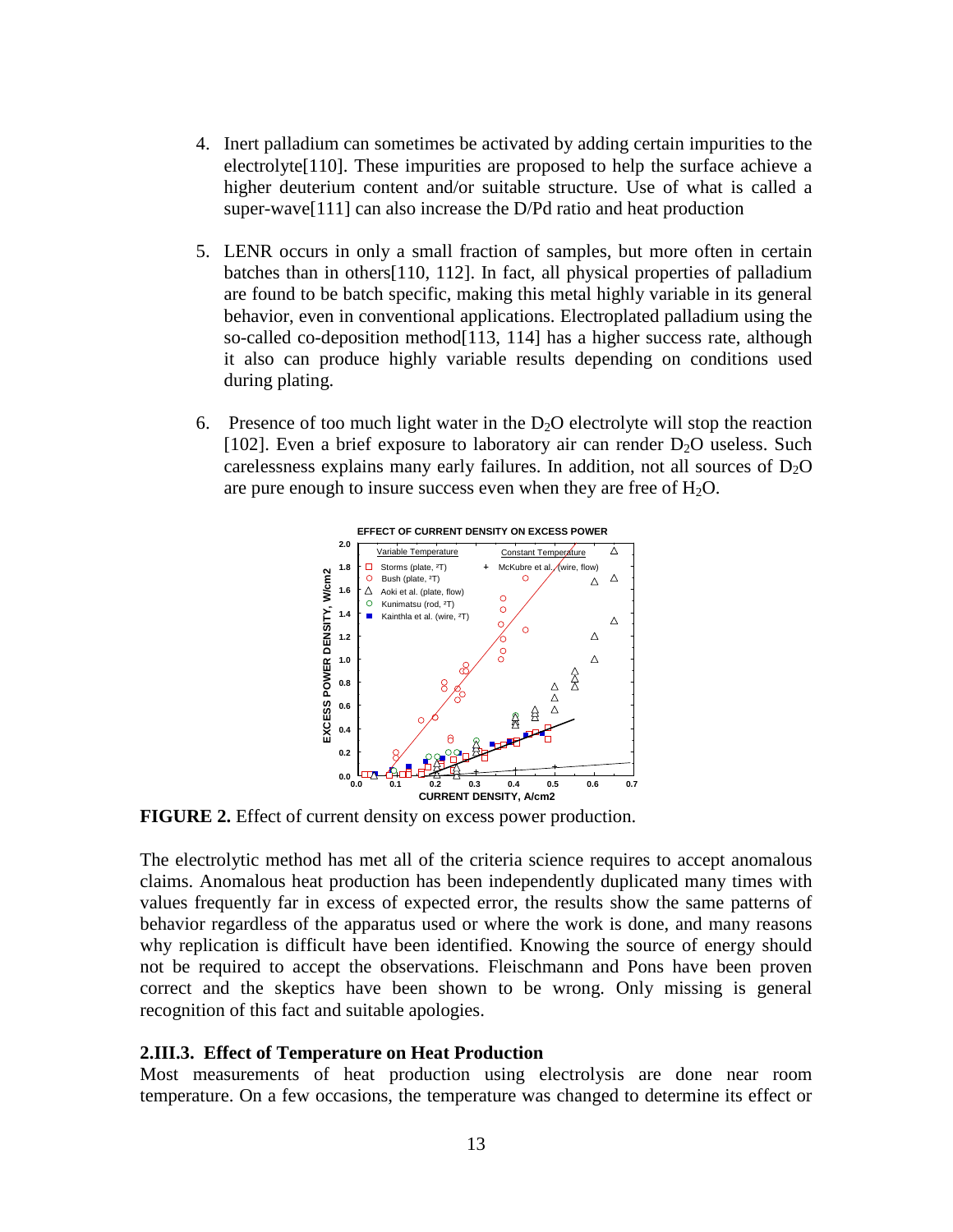the process was designed to operate near the boiling point.[27, 29, 106, 115, 116] As expected, such temperatures result in faster chemical attack of materials exposed to the electrolyte and cause increased buildup of impurity on the cathode surface. In fact, Zhang[117] found that pre-electrolysis at the boiling point improves success of subsequent heat production at lower temperatures. Storms[118] explored the role of surface condition in 1993 and McKubre *et al.*[119] emphasized the importance of this impurity layer based on their extensive studies. This variable surface layer makes a decision about the effect of temperature alone difficult, but increased temperature does seem to increase the rate of heat production.

A liquid containing an eutectic alloy based on KCl-LiCl-LiD was used to cause LENR at the palladium anode<sup>8</sup> above 350°C[120]. Significantly more power was produced from the same amount of palladium compared to when electrolysis of water has been used. Attempts to replicate the method were undertaken by Okmoto and Nezu.[121] Yuan *et al.*[122] using palladium and by Tsvetkov *et al.*[123] using titanium as the active electrode (anode). This method is difficult because of the high temperature and corrosive properties of the electrolyte.

# **2.IV.1. Description of the Gas Loading Method**

A suitable material is placed in  $H_2$  or  $D_2$  gas, generally at pressures well above one atmosphere. The material is heated and LENR energy is found to increase as the temperature increases. As usual, proper treatment of the material is critical. Because of its simplicity and modest energy requirement, the method has great promise as a commercial source of power.

Because the reaction rate is increased by temperature, a material in which significant power is being generated will self-heat to potentially destructive temperatures unless active intervention is used. Fortunately, the concentration of hydrogen in the NAE will decrease with increased temperature. Interaction between these two effects would tend to produce a stable temperature at some high value. Application of this energy source will depend on how well this instability can be controlled and the temperature at which stability can be achieved.

## **2.IV.2. Results from Gas Loading**

Arata and Zhang[124, 125] at Osaka University in Japan were the first to generate anomalous energy using finely divided palladium. This powder was contained in a palladium capsule, which was pressurized with very pure deuterium generated by electrolysis. The claim was duplicated by McKubre *et al.* at SRI [44, 126] with Prof. Arata's help. After this work was published, Case[127] heated a carefully selected commercial palladium catalyst in deuterium gas and reported anomalous energy and helium. This claim was also duplicated at SRI[44] with Case's help. Such help by people who have made the effect work is critical because the critical treatment is never fully described in publications.

 $8$  Deuterium has a negative charge in this electrolyte, which causes it to react with the anode without producing  $D_2$  gas.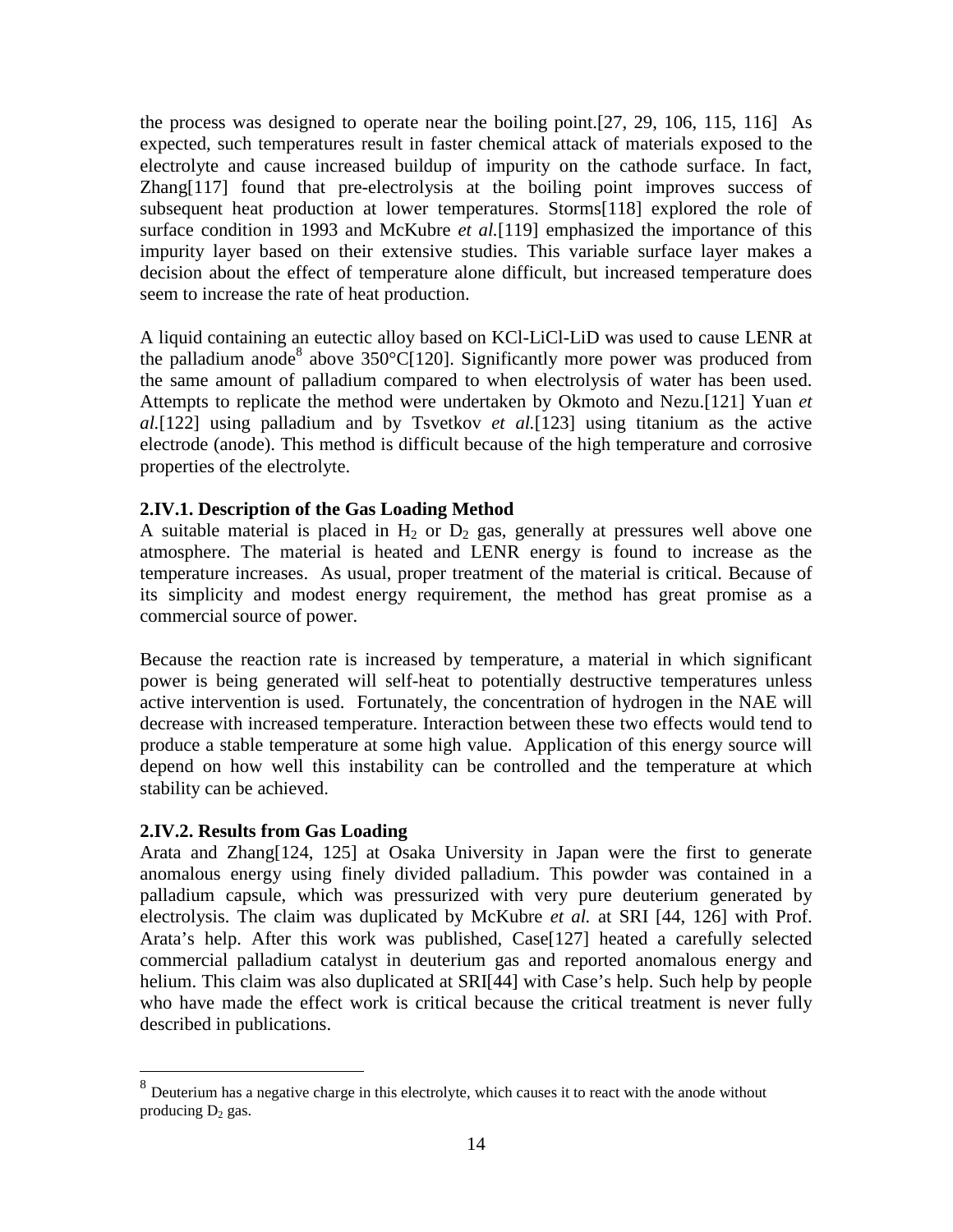Iwamura *et al.* [45, 128, 129] at Mitsubishi Heavy Industry in Japan deposited a thin layer of palladium (40 nm) on layers of CaO that had been deposited on palladium. When deuterium was caused to diffuse through this sandwich, several nuclear reactions involving nuclei deposited on the surface were detected. The work is important because its shows very clear transmutation reactions involving up to 6 nuclei of deuterium. Attempts at replication are underway.[130-133] This work will be more fully described in later chapters.

Clarke *et al.*[126] detected  ${}^{3}$ He in an Arata-type cell provided by McKubre after a delay following energy production. The helium could be explained by decay of tritium produced during the study.

Itoh *et al.*[134] reacted palladium with deuterium, then coated the material with copper, after which the deuterium was removed by heating in vacuum. The amount of tritium increased substantially when the initial average composition was over D/Pd=0.85.

Tritium was found in nickel wires after being electrically heated and cooled many times in ordinary hydrogen[85]. The resulting hydride layer, in which tritium was found, was only 20-30 nm thick.

Nickel rods were specially treated, after which they produced extra energy when exposed to  $H_2$  at temperatures above 250° C.[76, 77, 135, 136] Even more extra energy is produced by nickel powder.[79, 137]

## **2.V.1 Description of Gas Discharge Method**

A few thousand volts are applied between two electrodes in low pressure  $D_2$ , usually as a short pulse of current to avoid over heating. Plasma is created from which D+ ions rain down on the cathode. Because these ions seldom experience the full amount of applied voltage, they do not have enough energy to cause hot fusion, yet LENR has been demonstrated many times by various laboratories. Important understanding results from this method because the nuclear products have been discovered to be sensitive to the material from which the cathode is made. Nevertheless, the transmuted products actually form in a complex structure [138] on the cathode surface. Once again, the nature of the material is important because the active surface is not ordinary material.

# **2.V.2 Results using Gas Discharge**

Claytor et al*.*[48], during a well-documented and through study at LANL and later in a private laboratory over many years, generated tritium by subjecting certain alloys to pulsed discharge in  $D_2$  gas at modest voltages (<7000 V). The amount of tritium generated depends on the material used as the cathode, with certain complex alloys being more productive than pure palladium. Steady research over the years, has enabled this method to become reproducible and a potential source of useful tritium without detected neutron production.

Studies of gas discharge have been ongoing since 1990 at the Scientific Industrial Association "Luch" in Russia. Various laboratories in Russia have continued these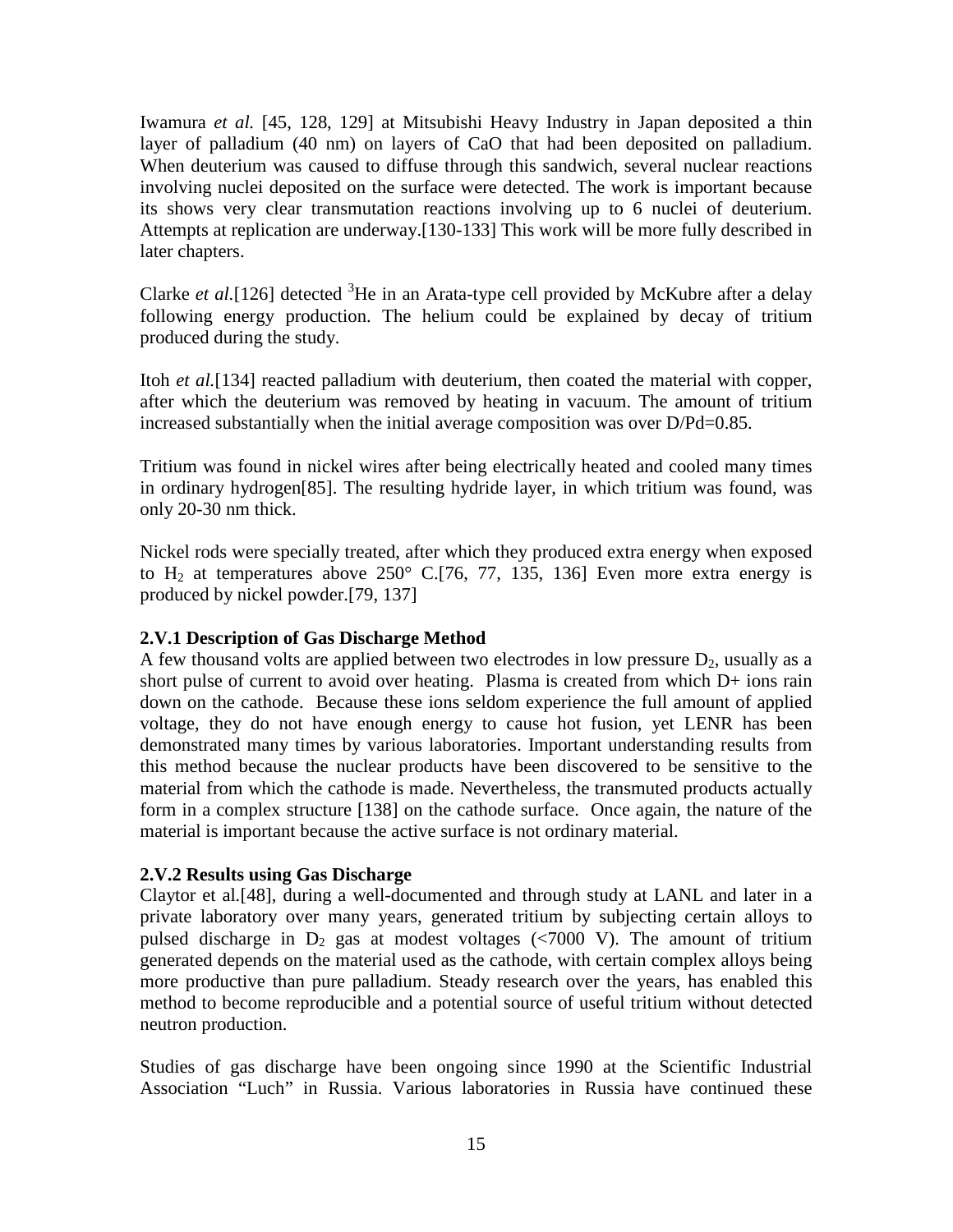studies and have supported growing evidence for extra energy, transmutation, and radiation having unusual behavior.[139-144]

Dufour *et al.* have used a variation of the gas discharge method since 1993 to show production of transmutation and energy when the method is applied to uranium[145] and palladium cathodes[49, 146].

# **2.VI.1 Description of the Electrodiffusion Method**

Electrodiffusion is a process whereby ions dissolved in a material are caused to move under the influence of applied voltage. The enhanced diffusion rate is proportional to the resulting current density and to the amount of charge on the ion, thereby allowing the effective charge of a dissolved ion to be determined[147]. For example, the effective charge on hydrogen in  $PdH<sub>0.67</sub>$  is +0.30±0.05[148], with an apparent increase in positive charge at higher H/Pd ratios[149, 150]. In other words, the proton acts like it is not fully neutralized by the surrounding electrons, presumably because the required electrons are located elsewhere. Conventional thinking places them in the conduction band where they cause a change in resistance as the hydrogen content is changed.[151, 152]

## **2.VI.2. Results using Electrodiffusion**

Coehn[153] was the first to concentrate dissolved hydrogen at one end of a palladium wire through which current was passed. Later, various people including Fleischmann [55, 154-156] used this behavior to increase the local concentration of deuterium in palladium wires and cause LENR.

This method was first applied to aluminum oxide by Granite and Jorne[157] without success. Mizuno[158] later obtained excess energy using  $SrCeO<sub>3</sub>$ , which was duplicated with Mizuno's help by Oriani<sup>[51]</sup> using  $SrCeO<sub>3</sub>$  containing a little Y and Nb. Mizuno detected gamma radiation he attributed to the radioactive decay of <sup>197</sup>Pt.[159] Biberian *et al.* produced energy using  $LaAlO<sub>3</sub>[52, 160]$ . While the amount of extra energy is small, so is the amount of applied energy required to heat the material above about 500° and to generate the voltage required to push D+ through the lattice. As a result, efficiency of energy production is impressive.

Diffusion driven by applied voltage and normal diffusion driven by a concentration gradient may have identical effects as far as the nuclear mechanism is concerned. Consequently, a flux of deuterium ions during electrolysis, as is almost always present, may aid in energy production, as suggested by McKubre[161]. Why diffusion affects LANR is unknown, but might result simply because hydrogen is made more available to the NAE.

## **2.VII.1. Description of the Sonic Method**

A sonic wave is created by a transducer vibrating at the required frequency (20 kHz-1MHz), which creates a standing wave within the liquid between the transducer and a target metal. This wave results in bubbles that collapse on the target. If the liquid is  $D_2O$ , the resulting deuterium ions are injected into the surface to cause LENR and the  $O<sup>=</sup>$  reacts with the metal to form a colored oxide on the surface.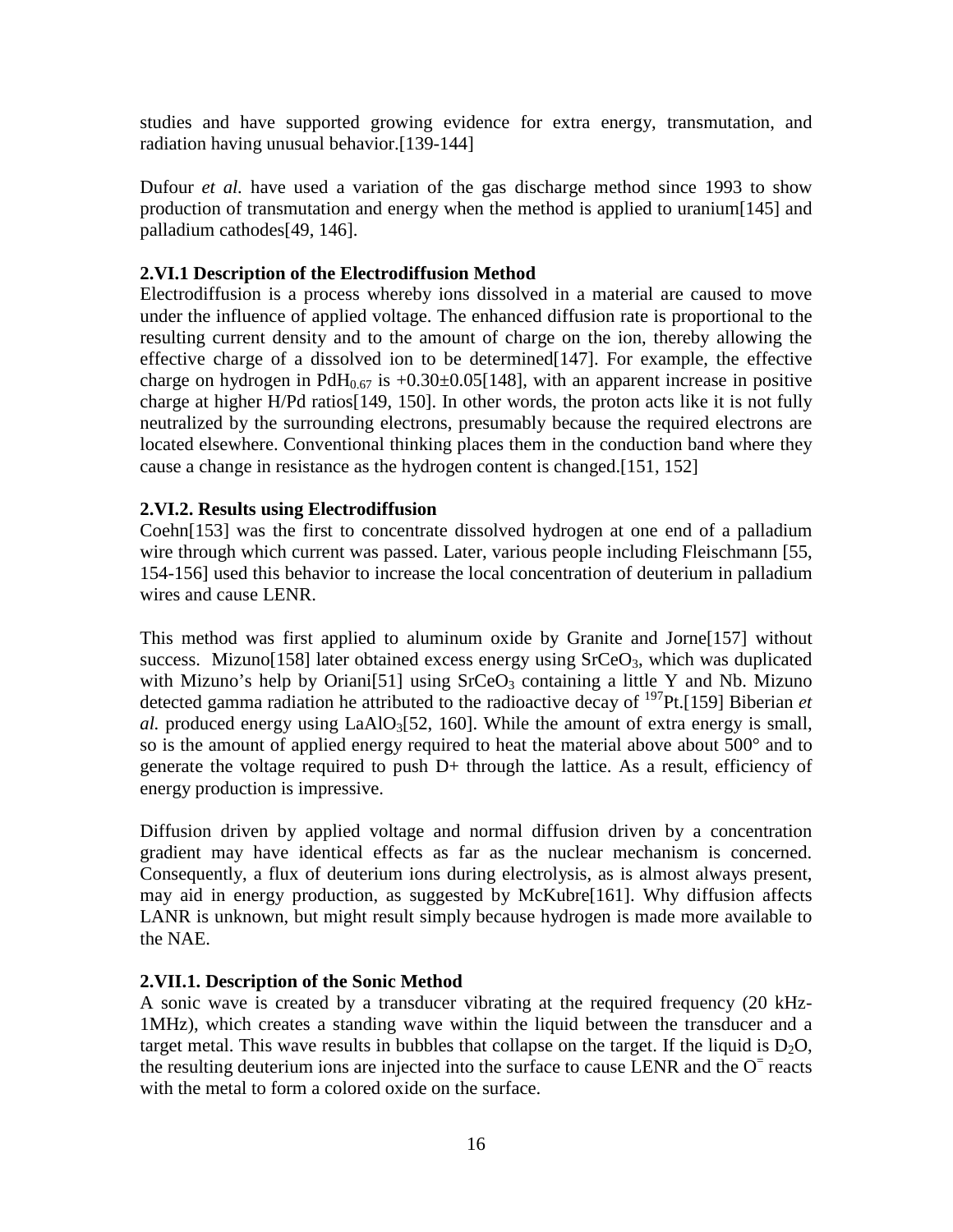This is not the same method used by Taleyarkhan *et al.*[162] to generate neutrons within the collapsing bubbles. In this case, temperatures of thousands of degrees, reached just before the bubble vanishes, may produce a brief hot-fusion reaction, but not LENR.

Intense agitation of a liquid using mechanical stirring or rapid changes in flow rate can generate bubbles by a non-coherent process called cavitation. This process can cause damage to surfaces exposed to the local energy, changes in chemical structure, biological sterilization[163], and perhaps LENR.

#### **2.VII.2. Results from the Sonic Method**

Stringham[56, 164] pioneered use of the sonic method to react solid metals with deuterium. Recent change from using 20 kHz to >1 MHz has improved results. Energy and helium production have been demonstrated. Other workers have tried reacting materials suspended within  $D_2O[165, 166]$  using this method. Evidence for nuclear products[167] and extra energy is reported.

A number of efforts to generate energy using mechanically created cavitation have been reported using light water[60, 168-171]. A video of the process can be seen at (http://www.youtube.com/watch?v=478A91FoBW4).

## **CHAPTER 3 Nuclear Products**

#### **3.I. Introduction**

Once claims for anomalous energy are accepted, identification of its source is the next step. Because of its large magnitude and absence of an obvious chemical source, Pons and Fleischmann suggested the energy came from fusion of two deuterons. This suggestion immediately got them into trouble with the physics community because the expected radiation was missing. Ignored was the importance of ANY energy source having such a large magnitude. Nevertheless, an observed nuclear product is required to support a claim for a nuclear source, which was later found.

The conventional fusion reaction has three potential paths shown in Table 2. Each path contributes the indicated fraction when fusion is caused to occur at high energy, as in plasma. The branching ratio between the neutron and tritium paths is energy independent above about 20 keV, but may be sensitive to applied energy at lower energies[172]. When hot fusion is produced in solid materials, it is slightly affected by the chemical environment [74, 173].

#### **TABLE 2**

| Nuclear reactions resulting from hot fusion of deuterium |                    |                 |
|----------------------------------------------------------|--------------------|-----------------|
| <b>REACTION</b>                                          | <b>ENERGY, MeV</b> | <b>FRACTION</b> |
| $D+D=He4 + gamma$                                        | 23.9               | < 0.01          |
| $D+D =$ tritium + proton                                 | 4.03               | 0.5             |
| $D+D=He3 + neutron$                                      | 3.27               | 0.5             |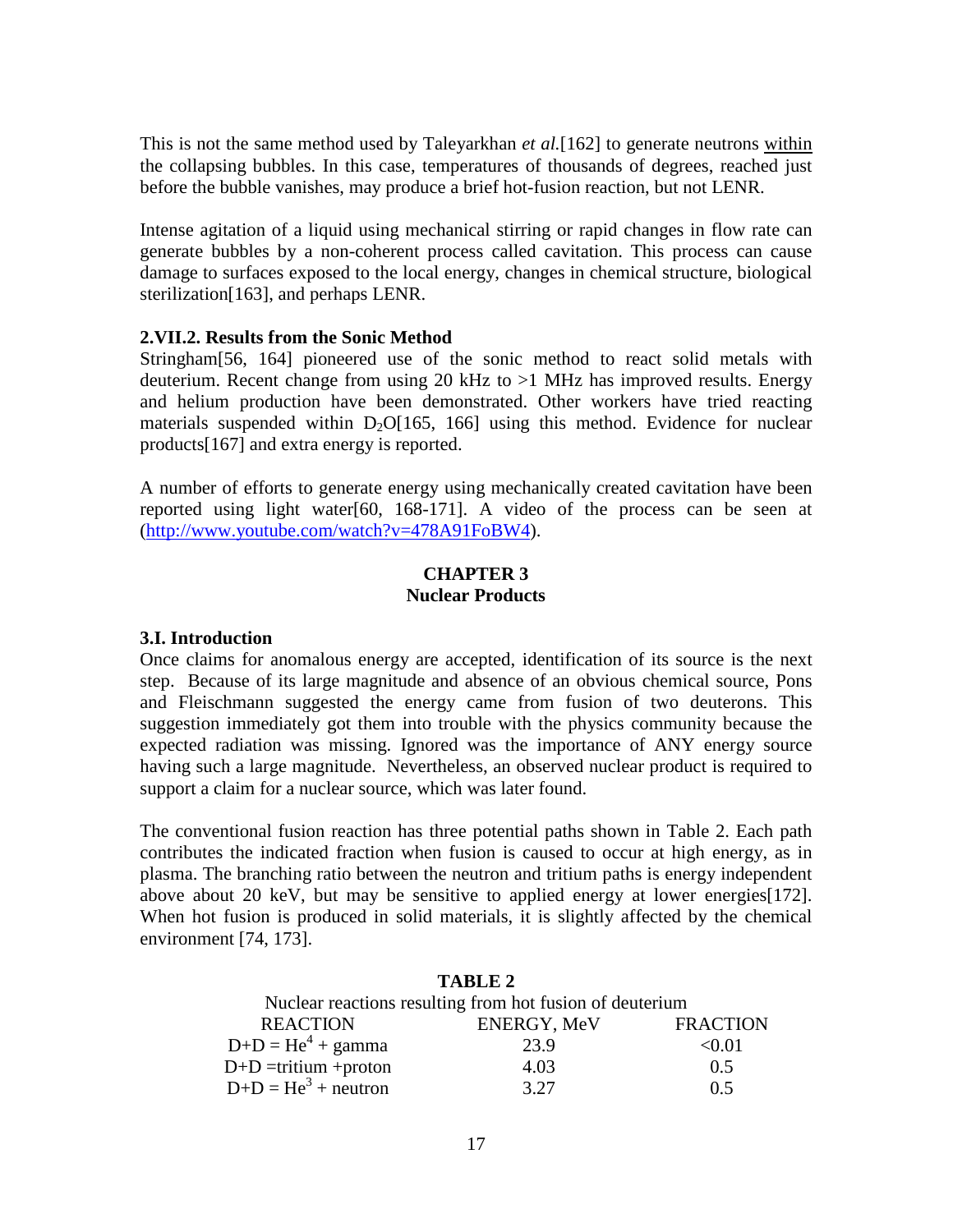These branches were initially thought to occur with the same fraction when anomalous energy was made in a Fleischmann-Pons cell. Consequently, early rejection of the claims was based on failure to detect significant neutron emission or tritium production. This was the first major error made by skeptics.

## **3.II. Helium Production**

Search for a nuclear product was rewarded by early success in finding <sup>4</sup>He.[174] This work was rejected because the required gamma emission is absent and the helium could be assumed to result from contamination by helium from the air.[175, 176] Later studies clearly support the original work of Miles *et al.* The critique by Jones *et al.*[21] is not supported. Clearly, helium is the major nuclear product when LENR occurs in the presence of deuterium. The measured relationship between the amount of energy and the amount of helium (23.8 MeV/atom He) points to the d+d=He reaction because no other nuclear reaction involving deuterium results in <sup>4</sup>He with as much energy. Regardless of the mechanism, this reaction is called fusion.

#### **3.II.1. Errors Associated with Helium Production**

Helium is measured using a high-resolution mass spectrometer. A major error involves the possibility of air, which contains 5.6 ppm  ${}^{4}$ He, being mixed with the analyzed gas. Such contamination would be revealed by the presence of argon in the gas, which is present in air at 0.94%. Deuterium gas  $(D_2)$ , which has a mass very close to helium, can interfere but is usually removed chemically before the remaining gas is submitted to the mass spectrometer. Some mass spectrometers have such high resolution this purification step is not required.

Helium is expected to be located in either the surrounding gas or in the solid structure. When helium is generated within a metal structure, it can only be removed by heating the metal near its melting point[177] unless the helium resides very near the surface. Because the detected helium is found in the gas surrounding the LENR source, it must be produced mostly very near the surface rather than in the bulk. This observation helps locate the NAE.

## **3.III.1. Tritium production**

Tritium was looked for by several laboratories and first found by the group at Texas A&M.<sup>[178]</sup> Even though numerous replications followed [179, 180], this evidence was summarily rejected because the expected neutrons were missing, with a n/t ratio less than  $10^{-6}$ . Tritium is seldom detected when anomalous heat is produced. When it is detected, the amount is never enough to account for observed energy. Even though tritium is not correlated with energy production, it is clearly a nuclear product that is occasionally detected when several methods for producing LENR are used and when either D or H, or sometimes both, is known to be present.

Will *et al.*[181] used sealed glass electrolytic cells containing a catalyst into which nothing could enter or leave as current passed through the  $D_2O$ . An identical cell containing  $H_2O$  was run at the same time using material from the same batch of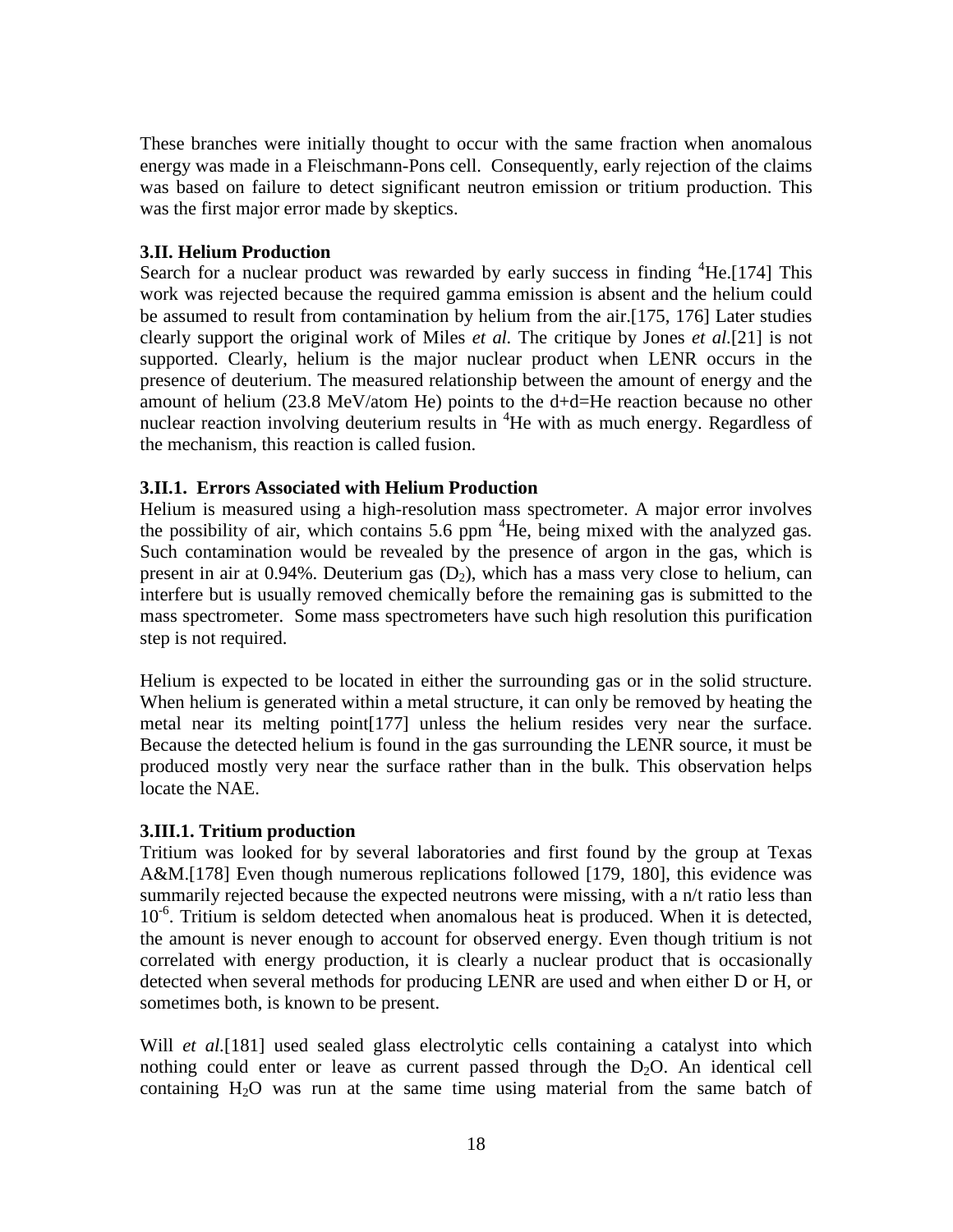palladium. These control cells never showed any increase in tritium content. Tritium analysis showed more tritium in the electrode than in the electrolyte. Any tritium present in the palladium electrode before the study could not remain there for long because deuterium quickly displaces tritium from palladium during electrolysis[182]. Similar pieces of palladium from the same batch were analyzed and shown not to contain tritium[183]. Clearly, tritium did not result from contaminated palladium, as some skeptics assumed. In fact, no plausible source of tritium has been suggested to explain these observations. In addition, the amount of anomalous tritium was far in excess of the sensitivity and error of the detector.

Other careful studies have reported too much tritium to be rejected as error or contamination. Bockris and his students[184] found tritium using a palladium cathode and  $D<sub>2</sub>O$  in an open cell. Shaking the cell could stop tritium formation and increasing cell current (voltage) could increase the production rate. Such behavior could not result from tritium being in the palladium previous to the study or from tritium in the atmosphere. Copper, from an exposed wire, was found on the cathode after the study. This was thought to be present as dendrites, which could be removed by shaking, thereby interrupting the reaction. Because tritium could not be dismissed based on error, attempts were made to discredit the work by suggesting fraud,[185] an accusation later shown to be false.[186, 187] Hundreds of replications have been made at major laboratories including Texas A&M[181], LANL[179, 189], BARC in India [190], universities in Japan[191, 192], and at a major laboratory in Italy[193], to name only a few examples. Tritium can only result from a truly unique nuclear reaction; a fact demonstrated as early as 1990.

#### **3.III.2 Errors Associated with Tritium Production**

Tritium is radioactive, decaying by beta emission to  ${}^{3}$ He with a half-life of 12.346 years[194]. Tritium is normally detected by converting the gas to water, which is dissolved in an organic fluid that gives off light upon passage of the beta particle. This light is detected by a photomultiplier tube and presented as an energy spectrum and the total number of events. Chemiluminescence, i.e. light produced by a chemical reaction, is a potential source of error. This error is eliminated by waiting for a suitable time after the triturated water is added to the radiation-sensitive fluid or by vacuum distilling the sample to obtain pure water, after which extra light is not produced. Or the beta radiation can be measured directly using an ionization cell and a sensitive electrometer. The amount of accumulated  ${}^{3}$ He can also be measured as a function of time with a mass spectrometer and used to determine the amount of initial tritium. Because the emitted beta particle is barely able to pass through a piece of paper, special detector design is required. Although detectable tritium is present in the normal environment, a residue from atom bomb tests and natural sources, the amount is far less than found in LENR cells.

Tritium has been produced using several different techniques, including electrolysis, gas loading, and ion bombardment. In each case, success is very dependent on the material being subjected to the treatment. Of these, the electrolytic method has been given the greatest attention. Unfortunately, electrolysis concentrates tritium that is always present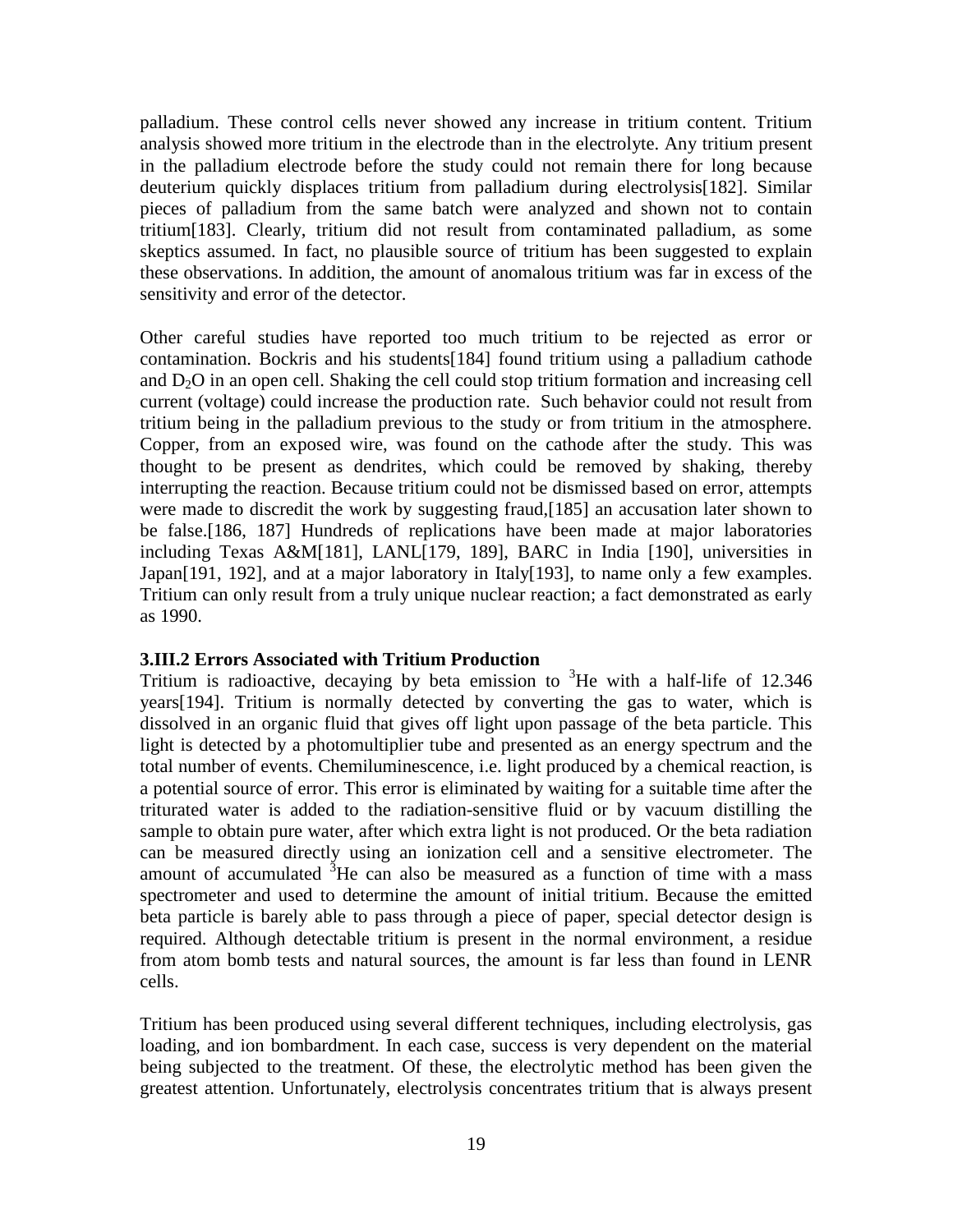in commercial  $D_2O$ . Therefore, either a sealed cell containing a recombining catalyst must be used or the evolving gas must be collected and analyzed separately for tritium, as has been frequently done. Some studies have attempted to calculate the increased amount of tritium expected from the known separation factor[195, 196], a correction discussed in detail in my book.[1] When the correct methods are used, this correction becomes small or irrelevant.

# **3.IV.1. Neutron Production**

The rate of neutron production is so small and infrequent; the neutrons might not result from LENR at all. A process called fractofusion[197, 198] has been suggested whereby cracks produced within a material can generate sufficient voltage gradient and/or temperature within a crack to initiate a local hot fusion reaction. Even normal rocks have been found to emit neutrons when they are fractured.[199] Suitable cracks are known to occur when various metals form hydrides, including palladium and titanium. Consequently, energetic neutrons must not be assumed to always result from LENR because conventional sources are possible.

Hundreds of attempts have been made to detect neutron emission during LENR, with most reporting no detectable emission. The studies by Takahashi *et al.*[200, 201] are especially important because excess energy production was demonstrated while neutrons were measured and their energy was determined. Electrolytic cells containing a palladium cathode were subjected to alternate high and low applied current, which produced neutrons with 2.54 MeV and between 3-7 MeV, suggesting to the researchers a multibody process. This idea was further explored using ion bombardment.[202] These energies are close to those expected from the hot fusion mechanism, which suggests they might not come from LENR. After all, applying alternating high- and low-current can also produce cracks with possible fractofusion.

Mosier-Boss *et al.*[203] used CR-39 plastic to detect a few neutrons being emitted from a cell in which Pd was being deposited on a cathode in  $D_2O$ . They concluded the neutrons might result from a D-T hot fusion reaction. Presumably, the D-D hot fusion reaction produced tritium (T), followed immediately by the less-likely D-T reaction. The cited paper provides descriptions of other successful efforts to find neutrons using electrolysis by these researchers.

De Ninno and co-workers[204, 205] were the first to find some neutrons that might have resulted from LENR by temperature cycling of titanium in  $D_2$  gas. This observation prompted many attempts[206, 207] to replicate the claim. Analysis after a similar study showed the presence of anomalous tritium[208], which is expected from normal hot fusion. Emission appeared to occur most often when titanium passed through a temperature associated with a phase change. Considerable cracking of the hydride occurred, but noise generated by crack formation did not seem to correlate with neutron emission.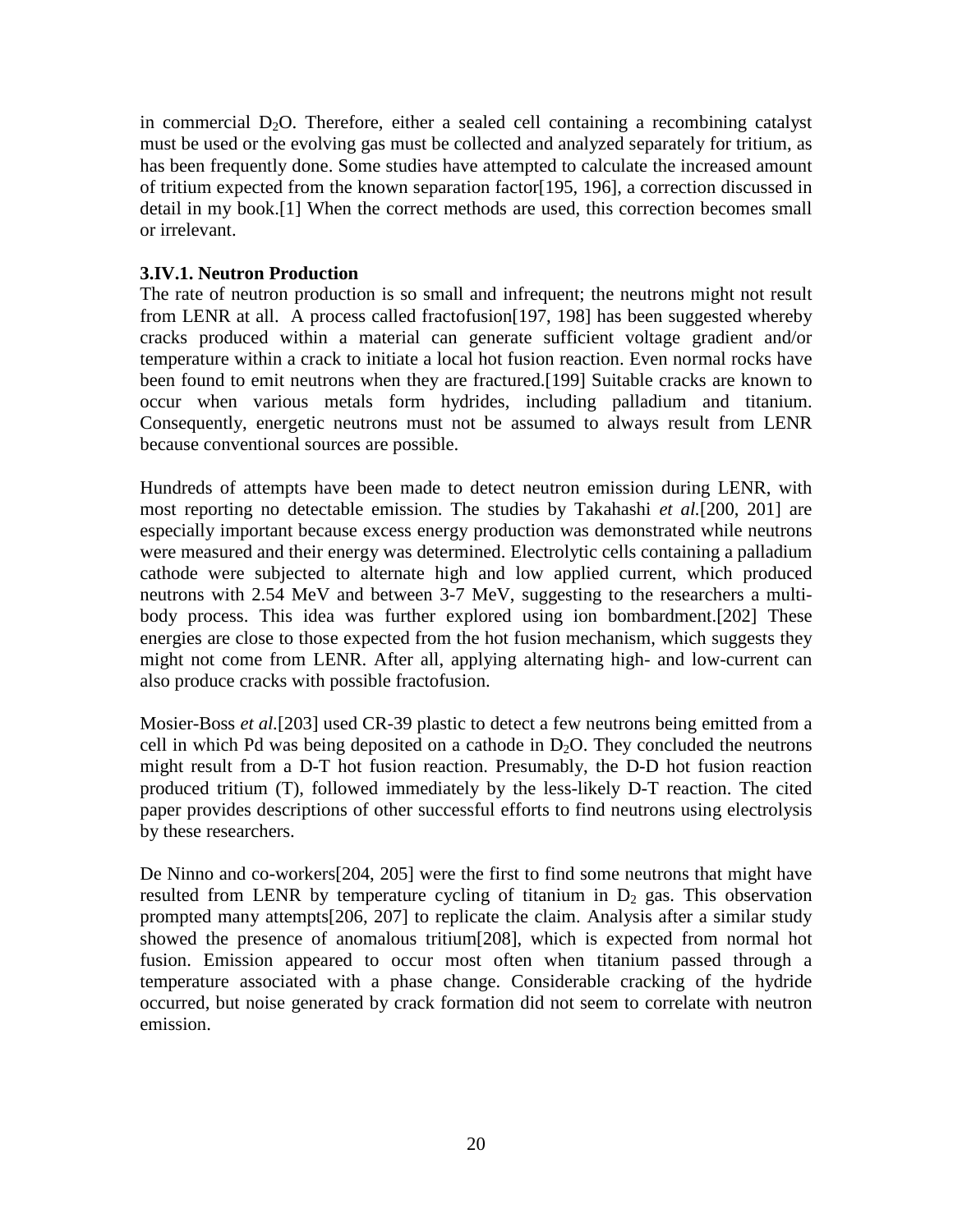Jones *et al.*[209] have recently detected neutron emission from titanium after it has been reacted with deuterium, similar to the claims made by these workers in the past[210], suggesting hot fusion but not LENR.

# **3.IV.2. Errors associated with neutron detection**

When neutrons pass through  ${}^{10}BF_3$  or  ${}^{3}He$  gases in a detector, ions are created by the resulting nuclear energy and collected. Because the resulting voltage pulse is small, accidental electrical noise can produce false counts. An energy spectrum can be obtained using NE213[211] or Li-glass scintillation[212] detectors, which detect the gamma ray emitted when a neutron reacts with lithium within the detector. In addition, a small neutron background is always present, requiring large amounts of shielding to make a very small flux visible. [213-215] If the neutron flux is sufficiently great, decay radiation from induced radioactivity in isotopes of certain elements, including silver and gold, can be measured by conventional methods and used to estimate the total number of neutrons collected.(3) A plastic called CR-39 will indicate passage of neutrons as pits formed in the surface that can be made visible by certain treatments. The size, shape, and special relationship between the pits can be used to estimate the kind of particle radiation and its energy, albeit with significant uncertainty. All of the methods have a lower limit, but the CR-39 method is especially sensitive because it can accumulate neutron pits for many days. Occasionally, very large bursts are seen for a brief time during some studies. These bursts are seldom associated with measurable heat or tritium production. Consequently, their source is unknown but unlikely to be caused by LENR. If neutrons were produced at a rate consistent with heat production, all of the methods would be able to provide a very accurate and unambiguous proof for neutron emission, but alas, there is no correlation.

## **3.V.1. Energetic Photon Radiation**

Occasionally, low-energy radiation detectors are placed on or near an active surface either during or after the study. Evidence for low-energy X-rays of various frequencies is sometimes obtained[139, 216-219]. When energy is measured, it can sometimes be attributed to the characteristic k-alpha emission from atoms known to be present. Occasionally, the radiation appears to result from radioactive decay. Evidence for tightly focused beams of radiation has been reported[220] from electrolytic cells as well as during ion bombardment[221]. This behavior is important because it indicates that emitted radiation can be sensitive to the physical orientation of the source, much like a solid-state laser. Particle detectors, such as CR-39 plastic[222-225], placed near an active surface occasionally show evidence for energetic alpha and proton particle emission[226] as well as energetic electrons, although not all from the same sample.

Energy generated from any nuclear reaction must eventually find its way into the surrounding material where it is either converted to heat energy as it is absorbed or it leaves as energetic emissions that can be detected. Energy released by LENR is obviously absorbed mostly by the apparatus. This is a mixed blessing because it allows studies to be made without danger of radiation exposure, but it makes this diagnostic tool difficult to use.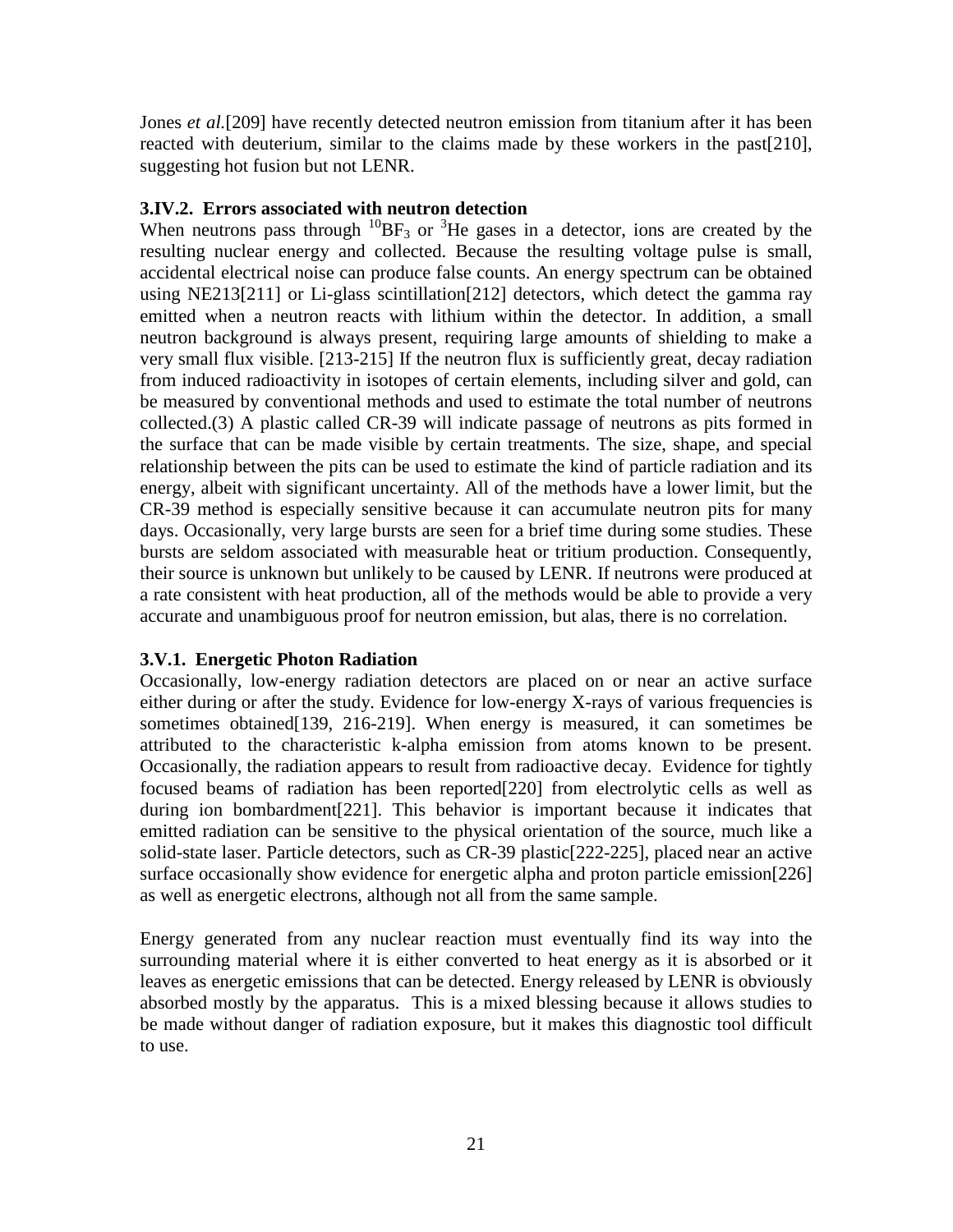#### **3.VI.1. Transmutation Products**

Recently, and with great difficulty, evidence for nuclear reactions other than fusion is accumulating[227, 228]. These are called transmutation reactions and involve elements much heavier than hydrogen to which hydrogen has been added to their nucleus. Such reactions are found to occur in many environments, including living cells, and when a variety of methods are used. Indeed, the more often these reactions are sought, the more often elements are found in unexpected amounts and/or with abnormal isotopic ratios. Of course, some of the elements result from the unexpected concentration of normally occurring impurities or from simple error. Some proposed reaction products are clearly impossible because energy must be accumulated to account for the mass increase. Nevertheless, some of the observed products appear to be produced by LENR along with energy generation. Some of the isotopes are radioactive but most are not. Most evidence is based on using the electrolytic or gas discharge methods, or a combination thereof. Unexpected elements seem to result from many types of reactions, including fusion involving one or more hydrogen isotopes and a heavy nucleus, fusion between two different heavy nuclei, and fission of a heavy nucleus that normally does not experience this type of reaction. This type of reaction has been very difficult to explain using the mechanisms now (2012) being proposed and difficult to explore because the necessary analytical tools are not widely available and are expensive to use.

Miley et al. [39, 229] have studied this process in some detail using electrolysis of  $H_2O$ . A spectrum of nuclear products is found, with high concentrations falling into four mass ranges of 20-30, 50-80, 110-130, and 190-210 [230]. Mizuno *et al.*[13, 231] have also explored the subject in detail using mainly electrolytes based on  $D_2O$ . Abnormal isotopic ratios of Hg, Fe and Si were found on the cathode after this study. Although some minor elements might have resulted from contamination, it is very difficult to understand how major concentrations could come from this source, especially those having abnormal isotopic ratios. Many additional reports are available.[1, 227]

A few studies suggest where these reactions form and offer some insight into the process. Compounds dissolved in an electrolyte can deposit their positive constituent on the cathode where it might be converted to another element during electrolysis. For example, when potassium compounds are used in a  $H_2O$ -based electrolyte, calcium is formed[80, 81] even though the amount of potassium retained by the surface would be very small. Similar elements suffer the same fate in  $H<sub>2</sub>O[232, 233]$ . Cathodes made from other metals produce a more complex result[234]. Once again, LENR involves the elements present where the process occurs, which in these examples is at a surface.

A particularly compelling study was reported by Iwamura et al*.*[45]. They deposited 40 nm of palladium on layers of CaO, which had been deposited on bulk palladium. A small amount of various elements were applied to the surface by electrolysis or vapor deposition. When cesium was used and deuterium gas was caused to diffuse through this sandwich, a reduction in the amount of cesium  $(S_5\tilde{C}S^{133})$  on the surface was matched by an increase in the amount of praseodymium  $(s_9Pr^{141})$ . This reaction requires addition of 4 D to the Cs nucleus. In addition, a small amount of  $57La^{137}$  resulting from addition of 2 D was found. This process was followed over a period of time without interruption using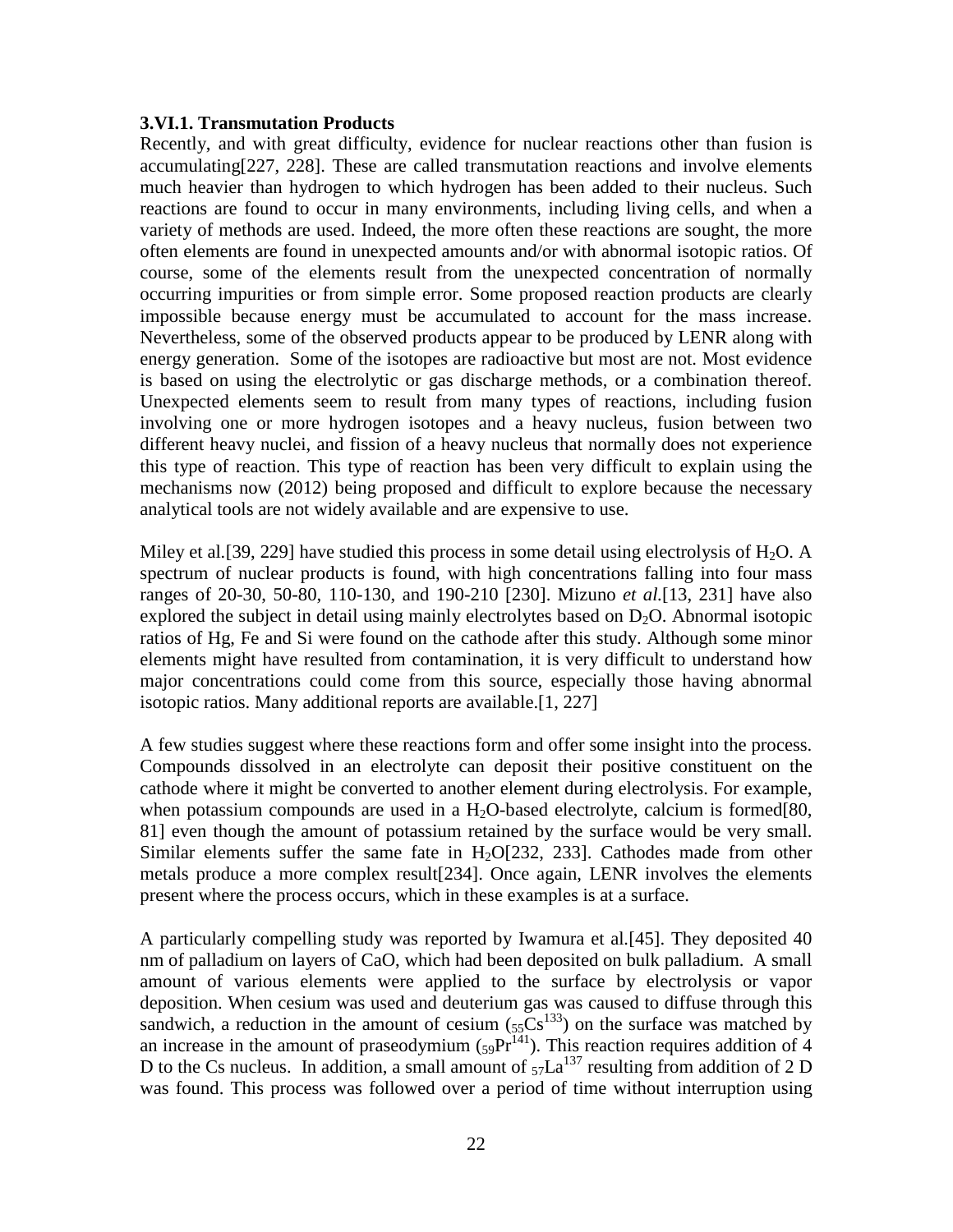$XPS<sup>9</sup>$  without exposing the surface to the environment. Apparently, transmutation reactions can occur by addition of an even number of deuterons to the target nucleus as a single event. Why were only the deposited elements transmuted rather than the palladium or calcium? This question will be explored in Chapter 6.

Evidence for iron production during arcing between carbon electrodes under  $H_2O$  has been reported[37, 38, 235, 236]. This method seems easy to reproduce but can be ambiguous if only a magnet is used to show the presence of iron. Palladium and gold cathodes also showed excessive iron after electrolysis in light water[237, 238].

Radioactive isotopes other than tritium are seldom reported. But when they are, their presence is difficult to reject especially when their half-life and energy can be measured. Because radiation detection is so sensitive, very little of such material needs to be formed for its presence to be very obvious. Nevertheless, caution is required because several radioactive isotopes are normally present in the environment, including potassium, uranium, and radon. Modern detectors reduce this problem by making the source of radiation obvious.

Bush and Eagleton[239] used electrolysis to produce a mixture of radioactive isotopes with an average half-life of 3.8 days. Mizuno et al*.*[159] found what appeared to be radioactive <sup>197</sup>Pt after electromigration of  $D_2$  in a solid oxide. Notoya *et al.*[240] reported evidence for radioactive  $^{24}$ Na in an electrolytic cell containing Na<sub>2</sub>CO<sub>3</sub> and H<sub>2</sub>O when a Ni cathode was used. Gamma emitters have also found after ion bombardment[241, 242]. Ion bombardment of uranium by hydrogen isotopes caused the emission rate to increase,[243] as also occurred when uranium was electrolyzed in  $H_2O$ .[244] It is safe to conclude that radioactive elements might have been produced in other studies as well, but were not detected for lack of trying.

One of the observations most surprising and difficult to explain involves transmutation reactions within living cells. Such claims were made decades ago by Kervran[245], but only recently have the necessary careful measurements been done to give some credibility. Vysotskii *et al.*[68, 246] showed that <sup>55</sup>Mn is converted to <sup>57</sup>Fe when certain bacteria are grown in  $D_2O$  containing MnSO<sub>4</sub>. Other anomalous nuclear reactions were discovered during later work[71]. Komaki[247, 248] used several types of yeast and bacteria, grown in normal water, to convert elements in their environment to the ones they needed when the required elements were missing. This provides one more unusual condition to be addressed by theory and one more strange observation to test the ability of you, the reader, to remain open-minded.

The information learned so far teaches that LENR is not like hot fusion yet it makes heat and occasional nuclear products, including radioactive isotopes on rare occasions. This can happen in several types of materials using several different methods, all involving relatively low energy. In addition, both D and H can produce heat and nuclear products

 $9^9$  Exposure to an X-ray beam causes emission of X-rays produced by the element in question, thereby allowing the kind and amount of the affected element to be determined.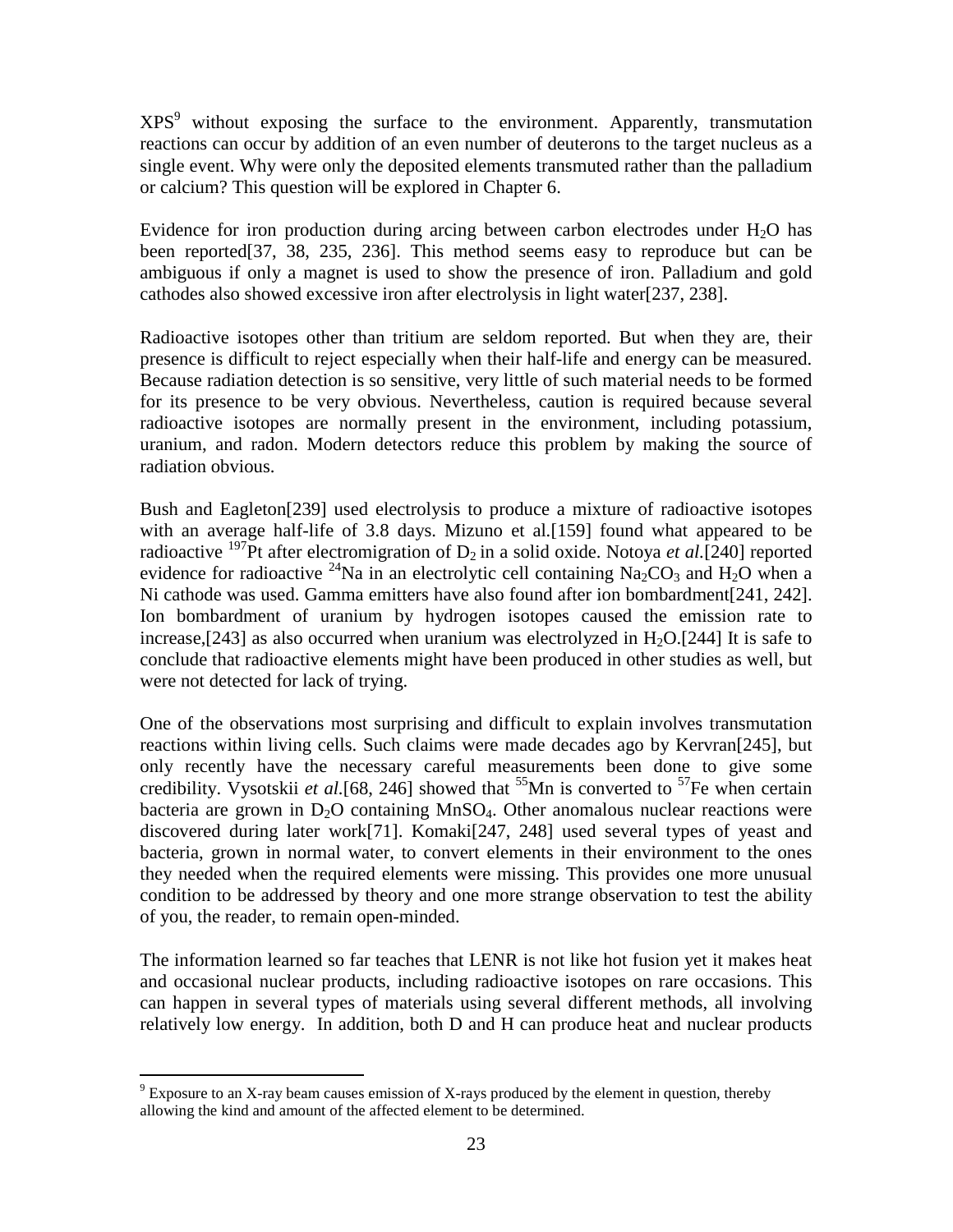under similar conditions. How can this behavior be explained? First, a basic concept must be introduced and understood.

# **CHAPTER 4: Descriptions of the nuclear active environment**

This chapter describes a general concept, which if accepted, allows LENR to be discussed and explained more easily. The concept applies to an environment or location in which the mechanism leading to the nuclear reactions must operate. Consequently, it must form before the mechanism can start and it will limit the kinds of proposed mechanism that are plausible. I call this condition the "nuclear active environment" (NAE). In other words, nuclear reactions do not and cannot occur in normal materials, but require formation of a special environment within the material. Understanding and accepting this requirement is basic to accepting what follows.

Identification of the NAE can start by finding a single condition that is present during all successful LENR studies. Requiring consistency with what is known about basic chemical behavior can further limit the nature of this condition. For example, the known rules of chemical behavior limit the kind of processes that can occur in an atomic structure. At the very least, the nuclear mechanism must be compatible with these rules so as not to require chemical or physical changes known not to occur. In other words, the nuclear mechanism cannot operate in isolation without regard to the chemical nature of its environment. The NAE and the nuclear mechanism must work together to cause the proposed nuclear reaction. To do this, the NAE must have a structure that allows energy to operate independently of the surrounding atoms without the limitations normal chemistry applies to energy flow and local accumulation.

LENR is proposed to involve three steps. First the NAE forms, step two involves hydrogen atoms entering the NAE, finally these atoms interact during step three to cause a nuclear reaction. Each of these steps requires a separate and independent description starting with formation of the NAE. No matter how the NAE is formed or its final configuration, the formation process is expected to follow conventional chemical behavior and obey accepted laws governing such processes. Steps one and two must result in reduction of Gibbs Energy and the rate of formation must be controlled by activation energy<sup>10</sup>. In addition, I suspect the process of forming the NAE is endothermic. Obviously, a limit exists to how much NAE can form. Without a limit, power production would increase until the material is destroyed. The reason for this limit must be identified. Application of these requirements can help weed out many impossible

<sup>&</sup>lt;sup>10</sup> Conventional chemistry uses the relationship ( $k = A^*e^{-\Delta E/RT}$ ). This could be applied to LENR if "k", is related to power produced by the nuclear reaction,  $(T)$  is the temperature in the NAE, and  $(\Delta E)$  is the activation energy for forming the NAE or for making  $H_{+}$  (D+) available to the NAE. This assumes an energy barrier exists in all processes that precede the nuclear reaction. If several kinds of nuclear reactions occur at the same time, each could be described by independent equations having the same form, but different activation energies. For example, failure to detect tritium while helium is produced would result partly because the tritium producing reaction would have greater activation energy, hence a lower rate, for the local conditions.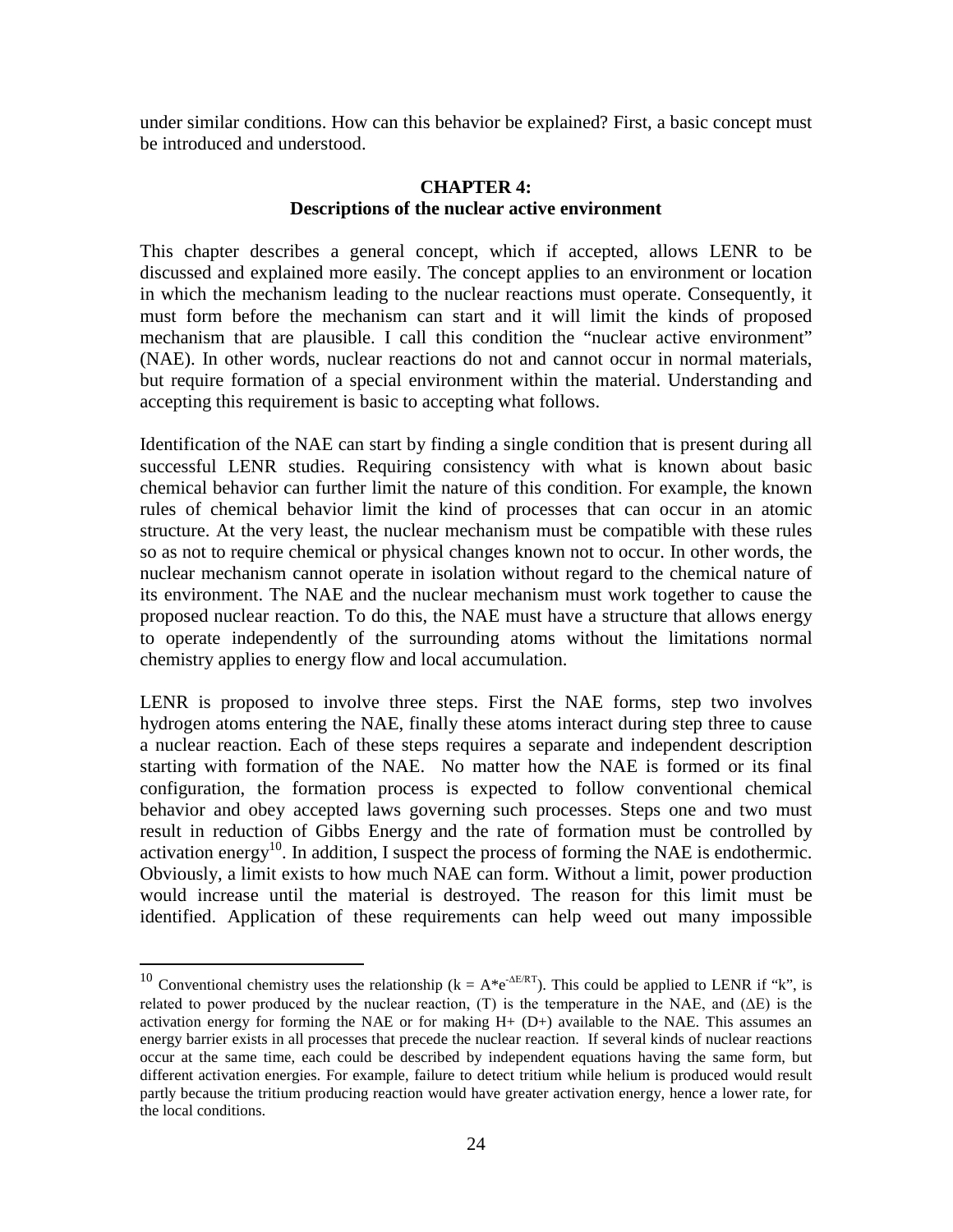suggestions and help make the process more controllable by identifying the effects of temperature, pressure, and composition on power production.

Once the NAE is formed, the rate at which hydrogen atoms can enter the NAE is determined by the temperature and applied hydrogen (deuterium) pressure. Or stated more exactly, local energy and local hydrogen (deuterium) concentration are the major variables. These variables are expected to cause effects that can be predicted by applying the Laws of Thermodynamics.

Once the NAE is created, how are the variables expected to influence power production? Three major variables are identified for examination.

- 1. Number of sites where nuclear reactions can occur, i.e. concentration of NAE.
- 2. Concentration of H or D in the NAE, which is related to the applied  $H_2$  or  $D_2$ pressure.
- 3. Energy available at the NAE, which is normally provided by temperature. Temperature is expected to have an exponential effect, typical of its effects on ordinary chemical reactions. This energy also can be applied using lasers or other sources.

Each method used to cause LENR is affected by these variables in different ways. For example, the electrolytic method suffers from relatively low temperatures while benefiting from a high concentration of deuterium. In contrast, the gas loading method has low hydrogen concentration while being able to benefit from high temperatures. Both have unknown and highly variable NAE concentrations. The best way to increase the amount of energy would be to maximize all three variables. Consequently, LENR does not necessarily require a high concentration of H or D to function, as is frequently assumed.

Once the NAE forms, the subsequent mechanism operating at the nuclear level may be very unusual, but the researcher has no influence over this reaction. Trying to influence the nuclear process would be like lighting the fuse (creating the NAE) and then trying to control the rate of the resulting explosion. The amount of energy being created locally is simply too large to control once the process starts. Consequently, knowing how this mechanism functions is not important just yet because this knowledge provides no useful ability to make the LENR more reliable. This insight will be put to use in Chapter 6 where a NAE is identified and discussed.

How many kinds of NAE-mechanism combinations are expected? Are all the observed nuclear products created by the same combination? These questions are difficult to answer based on present experience because each method producing LENR involves a different gross chemical environment. Nevertheless, a process so rare and unique would be expected to involve only a small number of different conditions. Some observations give hints about the basic nature of the NAE, starting with the Fleischmann-Pons Effect, as follows.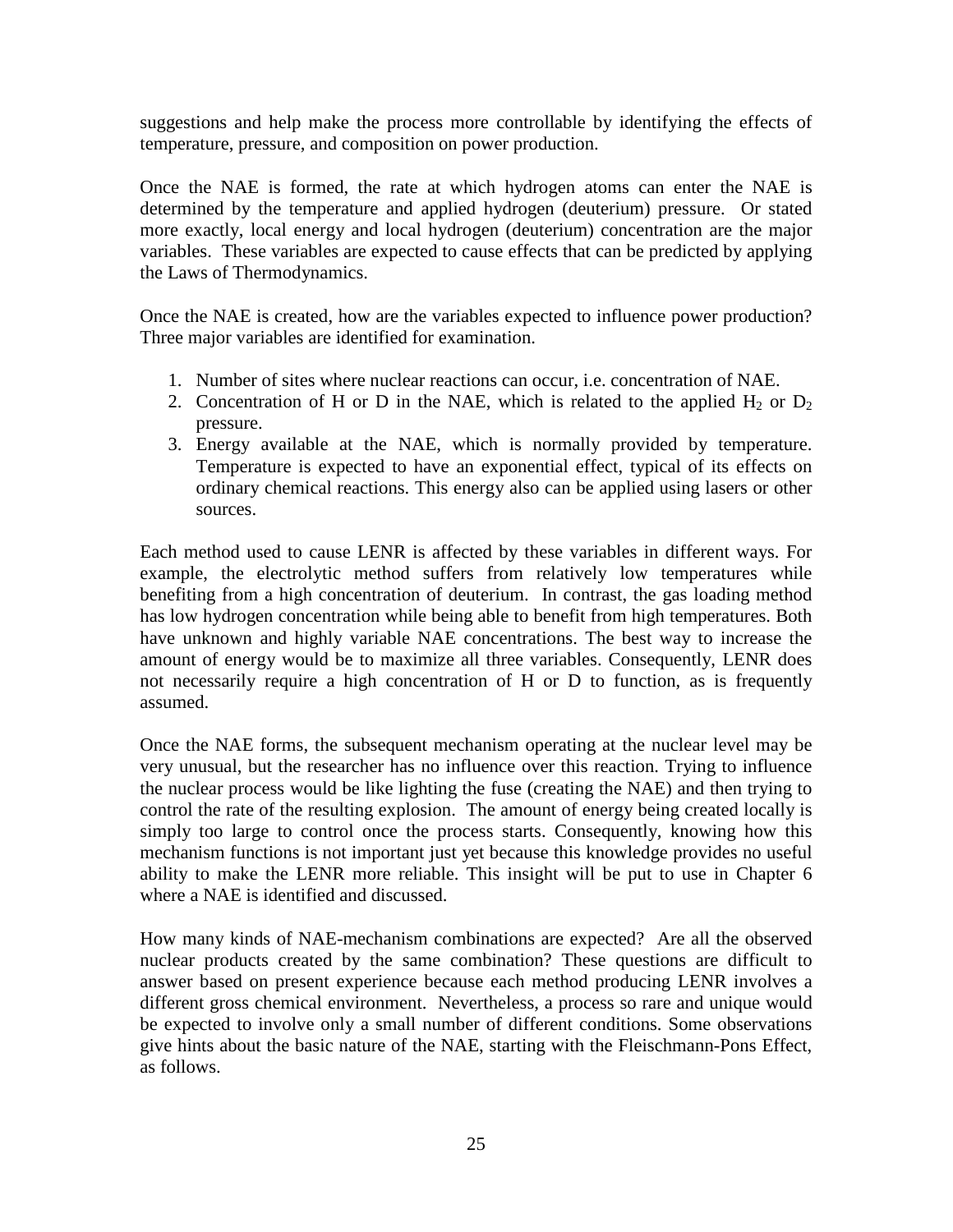- 1. Almost complete loss of helium to the gas.
- 2. Appearance of tritium in the electrolyte rather than in evolving gas.
- 3. Transmutation products located only in the surface region.
- 4. Presence of melted regions on the surface.
- 5. Ability to generate LENR using thin layers on an inert substrate.

What chemical and physical conditions are present in this location? Many careful analyses of such surfaces reveal a complex alloy containing lithium, platinum, oxygen, elements provided by the Pyrex container, and impurities in the electrolyte, with sometimes no palladium present at all. This impurity layer appears to be necessary to maintain a high concentration of deuterium[119] and perhaps to create the NAE as well. Measurements of the surface composition place it above D/Pd=1.5, as can be seen in Figure 1, which is well above the average composition.[249] In summary, these observations show that the NAE exists only on the surface, it is not pure PdD, and the D/Pd ratio is too great to result from beta-PdD being the only material present. Therefore a model based on the NAE being pure PdD must be rejected.

Deuterium is continuously lost from this layer through cracks, causing a steady but nonuniform flux of deuterons within the layer.[110] Further complicating interpretation, high-resolution SEM examination shows a complicated morphology consisting of dendrites, cracks, well-formed crystal structures with preferred orientation, and a very uneven topology[106, 250-253]. Deposition of palladium using the so-called codeposition process creates even greater complexity. Just where in this tortured landscape the NAE is located is not known, although it must have a very small size because all features on such a surface are very small. The observed energy is expected to result from the sum of many active sites, with each site acting independently of the others. This kind of behavior can be seen clearly in the IR images taken by Szpak *et al.*[222, 254] showing random flashes as a result of sudden local heating-cooling in random locations. Fogging of photographic film placed against active material shows that tritium is also produced only in random locations very near the surface. Mosier-Boss *et al.*[222] found this effect after electroplating Pd from  $D_2O$ , and Sankaranarayanan *et al.*[85] observed the same behavior by loading and deloading Ni wire with  $H<sub>2</sub>$ . Other studies have produced tritium and detected it using autoradiography, but we cannot be sure LENR is the sole cause when discharge voltages great enough to cause hot fusion [255, 256] are used. From these observations we can conclude that the NAE has a very small size and it is not informally distributed within a complex surface. Presumably, the observed melting can occur where concentration of NAE is especially great.

Arata[257] and Case[43] focused attention on the importance of small particle size. This idea was carried to extreme by attempting to place a few atoms of Pd in the small atomic cage present in Zeolite,[258] but without obvious success. Arata[125, 259] proposed creating nanoparticles of Pd by oxidizing an alloy of Pd+Zr. The dilute Pd-Zr alloy that remains in the final matrix of  $ZrO<sub>2</sub>$  appears to produce a small amount of LENR[260, 261], but not enough to identify the small size of the metal particles as being the only important condition. The material Case[43] used, which is a typical chemical catalyst consisting of nanoparticles of Pd on charcoal, does not work unless special carbon is used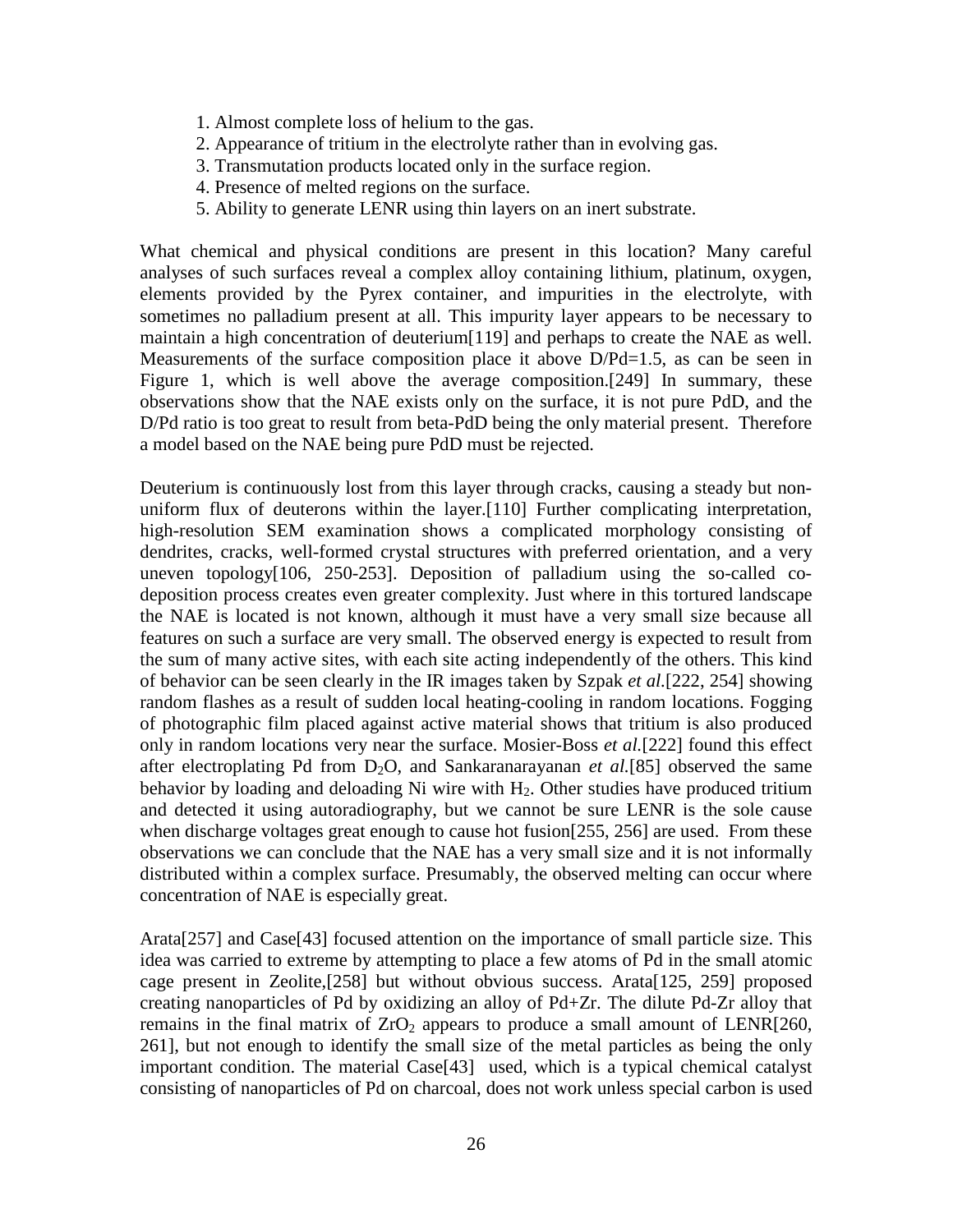and the material is given special treatment. My many attempts to apply finely divided Pd to various materials, including carbon, failed to produce predictable LENR. Obviously, the size of the Pd particles is not the only important variable using this method. After all, any attempt to form nanosized particles will usually create a wide range of sizes, some of which will cause LENR and detectable energy if size were the only important condition. While small size is beneficial, probably because of increased surface area, the total experience shows this is not the only important condition.

Simply causing deuterium to diffuse through palladium or other materials apparently can initiate LENR reactions at a low level. Iwamura *et al.*[262] diffused deuterium through alternate layers of calcium oxide (CaO) and Pd. The presence of CaO was necessary for transmutation to occur on the surface where various elements were deposited. The behavior during this study reveals an even more complex process because the CaO layers were 400Å from the surface where transmutation occurred. Did the CaO create a special species that diffused through the Pd without reacting, only to cause the deposited elements on the surface to transmute? Or did the mechanical and electronic stress introduced by the CaO cause a NAE to form at the surface? In contrast, Liu *et al.* [263] and Biberian and Armanet[264]were able to achieve LENR by simple diffusion of D through pure Pd. Possible features these studies might have in common are described in Chapter 6.

What basic conclusions can be accepted so far? Although the answer is incomplete, a few general conclusions can be provisionally accepted and used to evaluate the suggested mechanisms. These are:

- 1. LENR does not happen in beta-PdD, but requires formation of a unique NAE before LENR can occur.
- 2. Formation of the NAE follows rules known to apply to materials.
- 3. The mechanism causing the nuclear interaction occurs only in the NAE and is closely related to the nature of the NAE.
- 4. All LENR results from a similar NAE-mechanism combination.
- 5. This NAE-mechanism combination must be consistent with what is known about the behavior of materials.

These conclusions are applied to the proposed explanations in the next chapter.

## **CHAPTER 5 Theory**

## **5.I. Introduction**

Hundreds of attempts have been made to explain the LENR effect, yet no theory has successfully shown how the effect can be made more reproducible and robust, and no theory has gained acceptance outside of a select group. Nevertheless, a few examples of published explanations will be discussed below to give you an understanding of the approaches being explored and their proposed limitations. Rather than describe each theory, general principles are applied to show how similar approaches can be evaluated.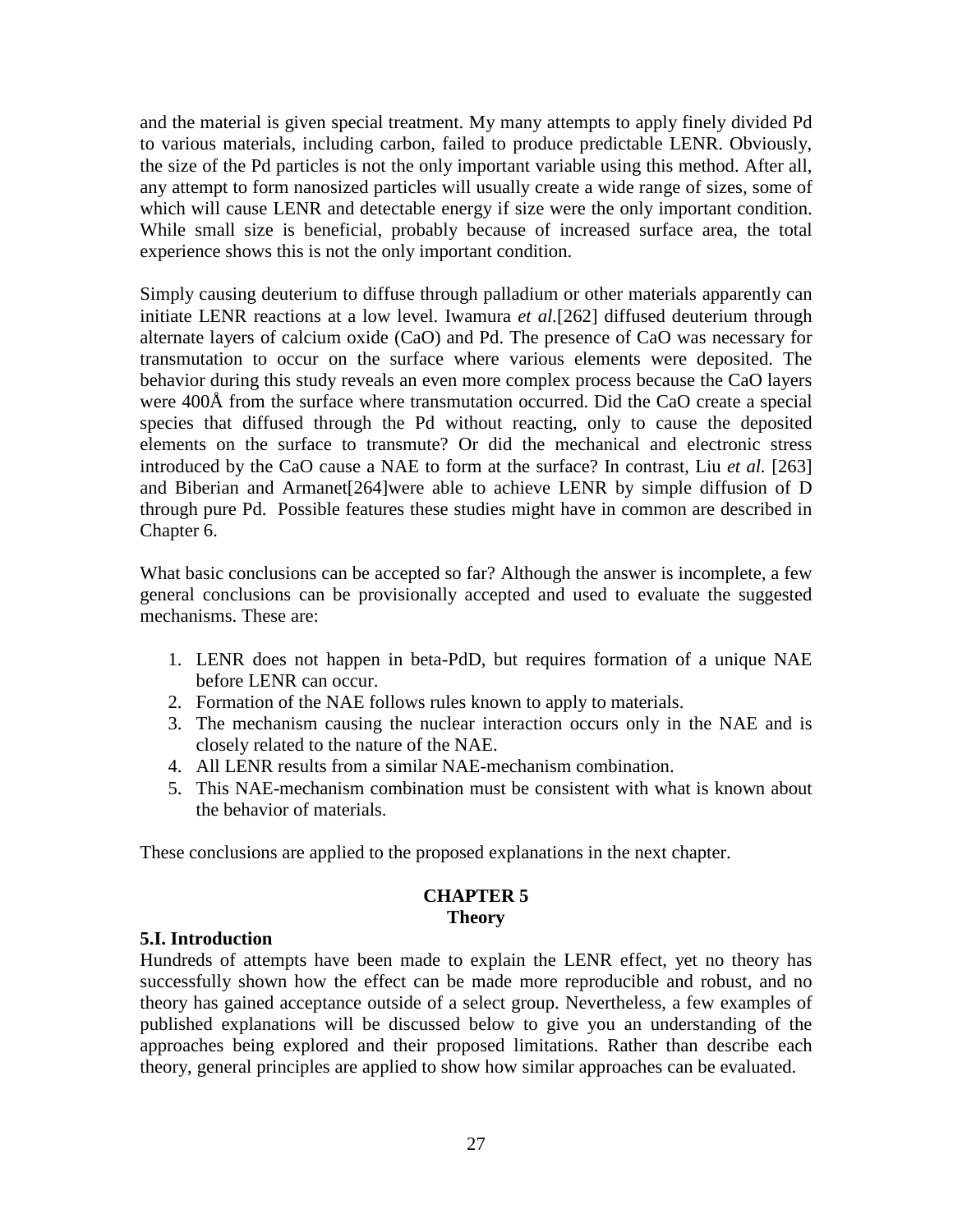Two very different assumptions are applied to the process of creating a theory. One approach assumes a spontaneous nuclear reaction can occur within a normal lattice or on the surface of normal material simply because a proposed mechanism starts to operate, usually due to the deuterium concentration reaching a critical level. The other approach, which I'm trying to encourage, assumes a significant and observable change must take place before LENR can occur and this results in a new environment in which the nuclear reactions take place. This unique environment avoids conflicts with how common materials are known to behave and is consistent with just how rare and localized the behavior appears to be, as explained in previous chapters.<sup>11</sup>

The first approach has a basic limitation, as is discussed in the previous chapter, but will be repeated here to emphasize the argument. Ordinary materials are made up atoms arranged in characteristic crystal structures, the form being determined by the energy of electrons associated with the atoms and the thermal energy experienced by the crystals. These energies cannot be altered without changing the structure or, if increased enough, cause melting. The electrons cannot and do not shift spontaneously from one energy level to another in a stable chemical system unless energy is applied from outside the structure or changed conditions make the present structure unstable. Metals such as palladium or nickel and compounds such as PdD are all stable chemical systems under the conditions normally used. Even if a spontaneous change were to take place because of unexpected release of internal energy, the limited magnitude is known not to cause nuclear reactions in common materials.<sup>12</sup> This understanding is so basic, it cannot be ignored without clearly stated and demonstrated reasons. Indeed, the role of energy in materials is so important and well understood that arguments based on quantum mechanics or any proposed increase in energy must be consistent with this behavior. Let's see if these requirements have been satisfied when various mechanisms were proposed.

# **5.II. General Discussion**

#### **5.II.1 Role of neutrons**

Obviously, if neutrons were involved in the nuclear mechanism, the Coulomb barrier would not be an issue. Therefore, several people have proposed a source of potentially reactive neutrons. These neutrons are thought to be initially present in the material as stable clusters[265] or as stable polyneutrons[266], which are released from this stable condition by some mechanism. No direct evidence exists for trapped neutrons, neither as

<sup>&</sup>lt;sup>11</sup> As an aside, these two different approaches to finding an explanation reveal a basic difference in how different branches of science look at Nature. People trained in physics focus on mechanisms while trained chemists tend to focus on the environment and conditions. The phenomenon of LENR requires a marriage between these two fields of science, which has not yet happened. Rejection of the observations has generally resulted because a mechanism could not be imagined based on currently accepted "theory". Successful understanding will only happen after the conventional mechanisms are abandoned and a new mechanism is applied to the correct kind of material.

<sup>&</sup>lt;sup>12</sup> As an example of how a typical material would behave, palladium will melt if more than 0.17 eV is applied to each palladium atom. This amount of local energy is not enough to cause a nuclear reaction. Any energy generating process operating within a lattice of Pd atoms would find that energy accumulation would cease once the local amount had reached this level as bonds were broken and melting commenced. As a result, energy would be absorbed from the proposed energy-accumulating process and the region in which this mechanism operates would be destroyed.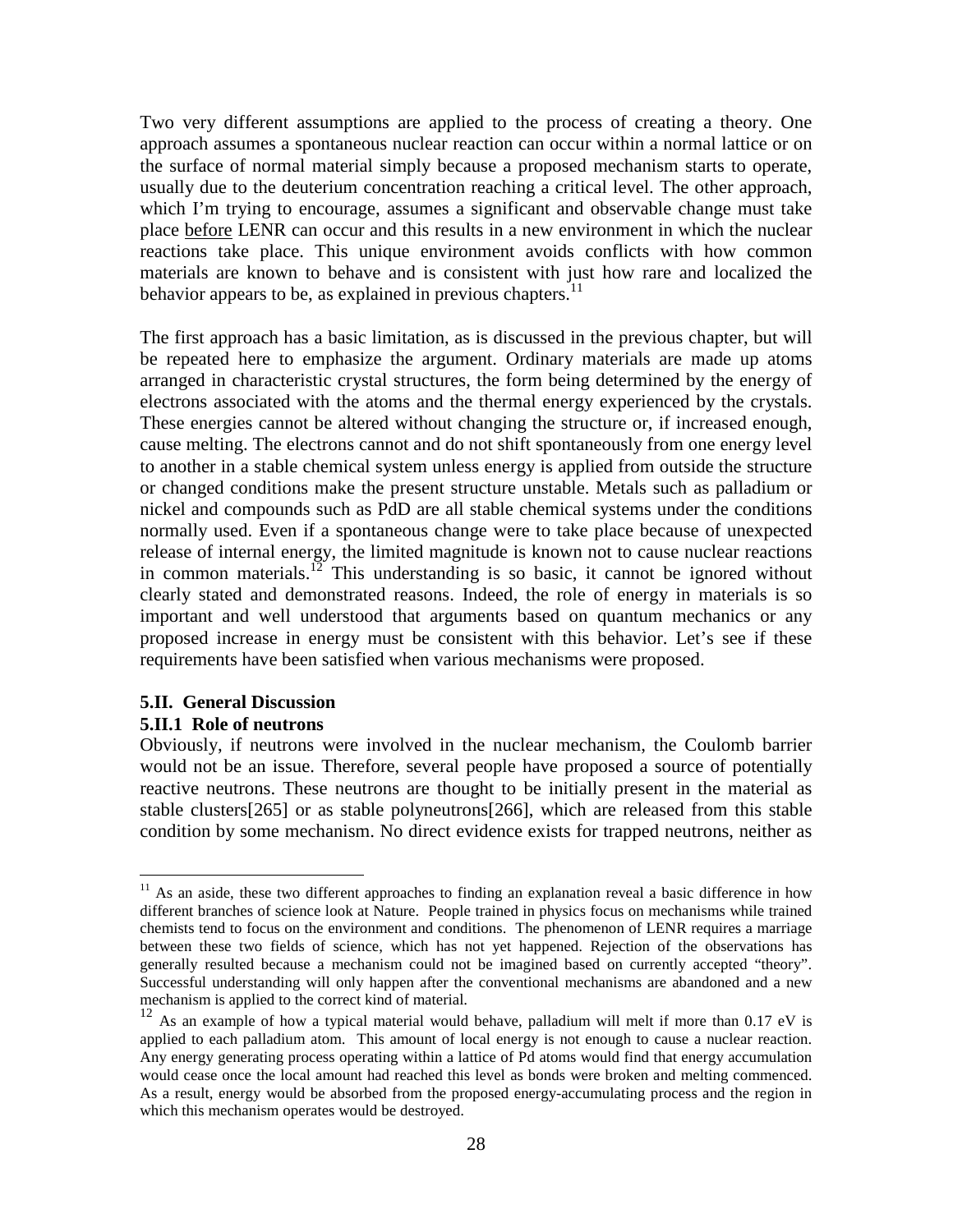clusters nor as polyneutrons, being present or released in ordinary material. Indeed, if enough neutrons were present to support the large reaction rates being occasionally observed, their presence would be obvious from their effect on the density of such repositories, which has not been found. Also, just how neutrons or polyneutrons would remain in the palladium or any material after chemical purification requires implausible assumptions. Nevertheless, a few observations are consistent with a rare and low-level nuclear process being caused by what might be polyneutrons.

On the other hand, neutrons have been proposed to form[181, 267-269] by fusion of an electron with a proton, which requires 0.76 MeV to be present at the time and place of the reaction. Because this idea has gotten wide attention, it needs to be fully understood. The idea is flawed because it assumes enough energy to form a neutron can be concentrated in a chemical environment at one location. Energy is a real and basic quantity that does not accumulate spontaneously. For this energy to concentrate in an electron or proton, it must be harvested from an environment in which the average energy is much less than 1 eV. Consequently, packets of energy have to spontaneously seek out and add to individual electrons in which the accumulating energy must be stored. How is this accomplished? The electron is a fundamental particle that cannot store energy. If it could, its rest mass would not be constant and the TV would not work. Perhaps energy can be stored by another process. Particles are known to store energy as increased mass if enough energy is added to accelerate them near to the speed of light. Traveling at this speed in a lattice well populated with many electrons and nuclei would seem implausible $13$ . So, we are asked to imagine an electron being able to pass through a collection of atoms at near the speed of light while accumulating energy from the surrounding energy fields without losing this energy before a proton is encountered. Calling this a weak interaction, introducing the concept of plasmons, or proposing a super-heavy electron provides no justification for or insight about how the process can actually work.<sup>14</sup> Unless this process can be shown to actually occur, rather than assumed to be possible, formation of a neutron is not plausible as an explanation of LENR. Indeed, when electrons are given the required energy and caused to bombard a material containing p or d, very few, if any, neutrons are detected. In addition, if such a transfer to and concentration of energy in an electron were possible in solid materials, observed chemical effects would be expected long before the electron could make a neutron.

Furthermore, if neutrons were present from any source, radiation from their own normal beta decay and gamma resulting from their interaction with various nuclei would be expected, but is not detected. In addition, the various nuclear products cannot be explained only by neutron interaction because this reaction produces a new isotope, not a new element. Subsequent radioactive decay is required to produce the observed elements,

<sup>&</sup>lt;sup>13</sup> Electrons of this energy have a very small range in palladium because their energy is lost to the surrounding material by generating X-rays.[271] This means the mysterious transfer of energy must take place at an impossibly fast rate and a proton must be found within a fraction of a micron after this energy has be acquired, all without generating X-rays that are not observed.

<sup>&</sup>lt;sup>14</sup> Such an abnormal energy distribution conflicts with the well-known Boltzmann distribution and the Second Law of Thermodynamics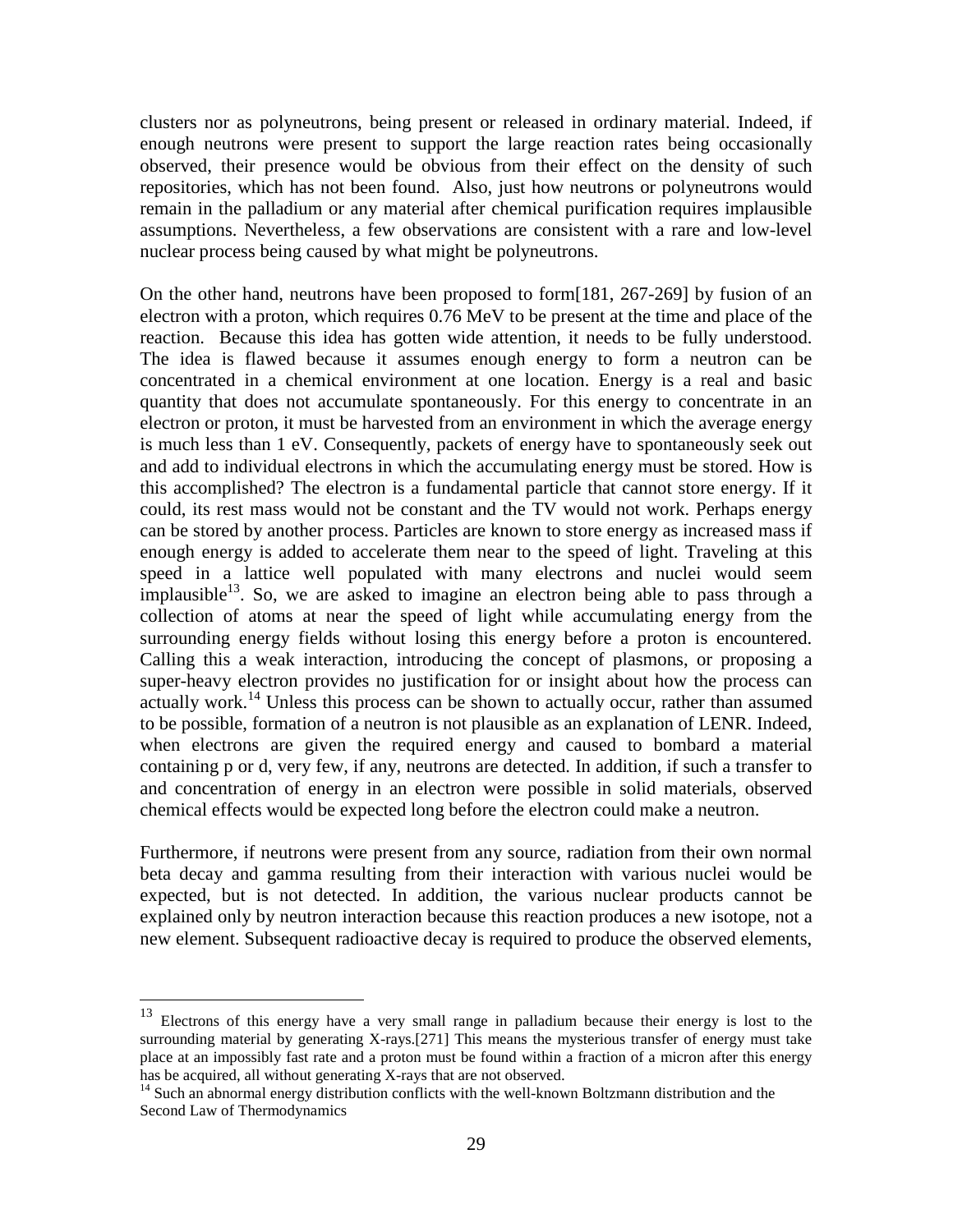which is not observed. Consequently, even though this mechanism has gained some attention, it is not consistent with how LENR behaves or with conventional science.

On the other hand, many people have speculated about what would happen if the electron could get sufficiently close to the nucleus to form what they call a "virtual neutron". In this way, the electron might provide enough shielding for the proton or deuteron to enter a nucleus without the impossible task of creating a real neutron. Mills[270] provides a theoretical basis for allowing the electron to closely approach the nucleus, with the formation of the so-called Hydrino. Dufour *et al.*[271, 272] proposed a structure called a Hydrex where many electrons and photons cluster together in a stable collection that might lower the Coulomb barrier. The formation of Rydberg or BEC structures could be viewed as variations on this approach. Such variations on a pseudo neutron-like structure seem worth exploring. The kind of NAE-mechanism combinations required for such structures to form and be involved in LENR has not been identified, but will be explored in Chapter 6.

# **5.II.2 Role of phonons**

A phonon is a pseudo-particle used to describe how energy is transferred between or interacts with atoms or electrons in condensed matter. This energy exists as vibrations of atoms and electrons located within a material and is related to the temperature. These vibrations are proposed to cause a few atoms to approach one another within nuclear reaction (strong force) distance[273-276] or to cause energy to accumulate within a nucleus[277] so that the nucleus becomes unstable. A basic assumption is made – the vibration energy is focused on one nucleus and does not affect the general chemical bonds between the surrounding atoms. Once a nuclear reaction occurs, phonons are proposed to communicate the released energy to the surrounding atoms. Besides the considerable challenge of showing that phonons have the necessary properties and energy to do the proposed jobs, the logical inconsistency and how interaction with the chemical bonds is avoided need to be explained.

## **5.II.3 Role of particle-wave conversion**

The Chubbs[278] proposed that a deuteron can convert to a wave under proper conditions. As such, it can interact with another deuteron wave without a Coulomb barrier being directly involved. This interaction briefly forms a helium wave, which slowly converts to a helium particle by losing small quanta of energy to the surrounding lattice. This model solves a few problems, but it does not account for how transmutation products are produced or what unique property of the lattice encourages particle-wave conversion. Simply having a periodic array of atoms, as they propose, is not sufficient because this universal condition exists in all materials, while nuclear reactions are rare and localized in special regions. Nevertheless, this general approach could be applied to a special NAE, as discussed in Chapter 6.

## **5.II.4. Role of "Strange" particles**

Explanations based on rare particles have been proposed. These include the Erzion[279] the NATTOH[280], fractionally charged particles[281], massive negative particle[282],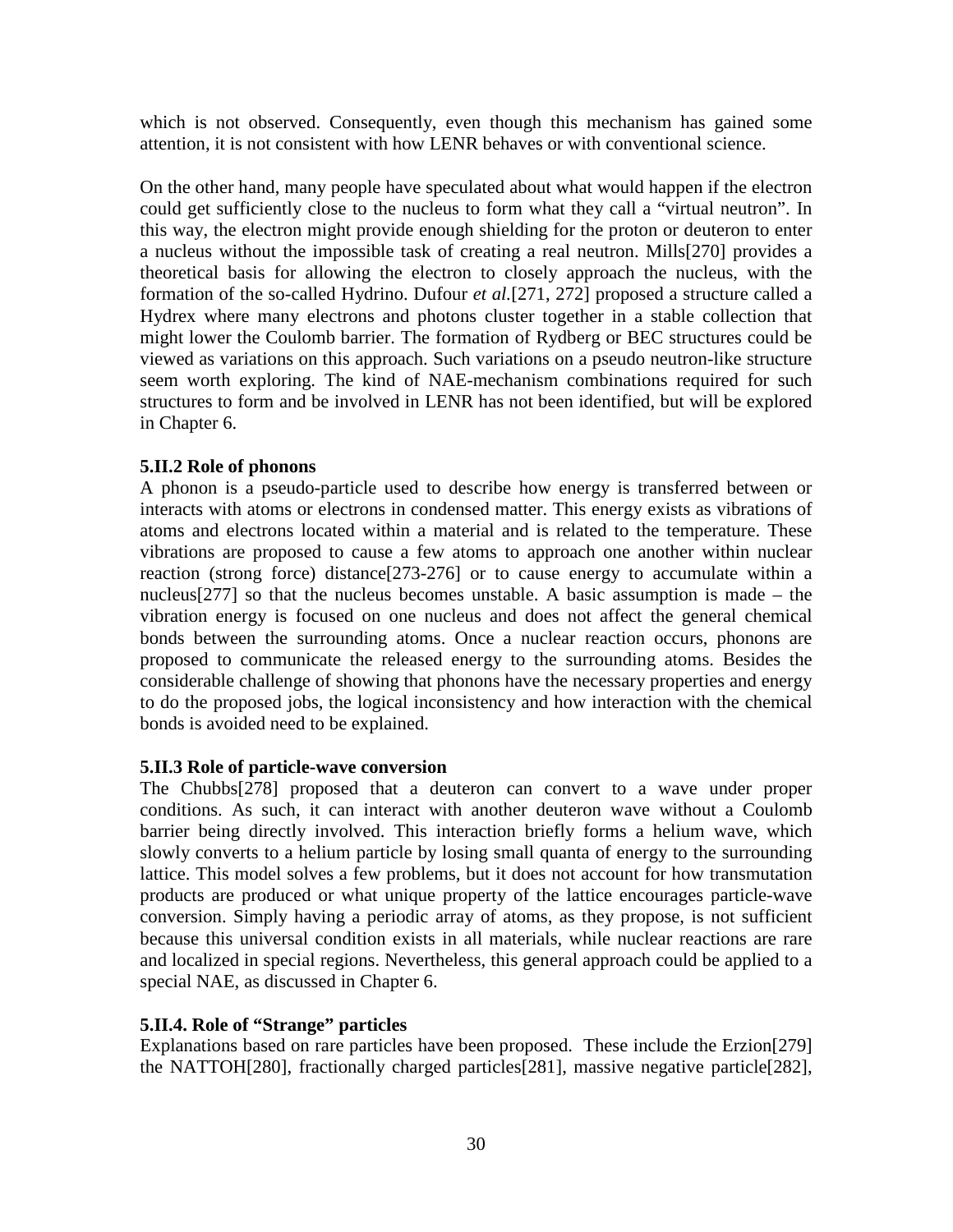and super-heavy nucleus[266]. While some of these particles obviously exist in Nature, how each might cause the range of behaviors produced by LENR has not been explained.

## **5.II.5 Role of tunneling or enhanced cross-section**

The process called "tunneling" is used when a reaction appears to require an abnormally small amount of energy compared to the expected amount. Of course, this idea assumes the full (expected) amount is known accurately for the conditions being used. Instead of using the tunneling metaphor, an unexpectedly large rate is sometimes described as resulting from an increase in cross-section. In either case, the expected energy or crosssection needs to be justified, not just why less energy is apparently required. For example, expected behavior for LENR under various conditions is based on a model obtained using the hot fusion process. The rate of the hot fusion-type reaction is measured as a function of applied energy and the resulting behavior is related to the proposed distance between the deuterium atoms. Application of this approach to LENR would only be valid if LENR were caused by the same mechanism, which is very unlikely to be the case. In addition, the tunneling model does not account for how released energy can be dissipated without producing energetic radiation. Nevertheless, early theoreticians including Preparata[283] and Capek[284] used this approach, followed by many others.

A source of screening electrons has been suggested to exist between two materials having different work functions, the so-called swimming electron theory[285-287]. These electrons are proposed to reduce the Coulomb barrier and explain the transmutation observations reported by Miley[288, 289]. Unfortunately, this theory ignores how the required number of protons can enter the available nuclei in the sample without producing radioactive isotopes, which are seldom detected. Miley *et al.*[290] try to avoid this problem by creating another problem. Their mechanism involves formation of a super-nucleus of  $\frac{306}{126}$  from a large cluster of H and D. This structure then experiences various fission reactions. The cluster is proposed to result as local islands of ultra dense hydrogen[292] form by Rydberg-like processes[291] Why so many deuterons would spontaneously form a cluster in a lattice in violation of the Laws of Thermodynamics has not been explained.

## **5.II.6. Role of multi-body fusion and Bose-Einstein Condensates**

Multi-body fusion was first suggested by Takahashi *et al.*[200] who arrived at this model using the energy spectrum of the few neutrons being emitted from an electrolytic cell. Later studies using ion bombardment are consistent with the model [293], which suggest the neutrons might have actually resulted from a hot fusion-type reaction. Iwamura *et al*.[45] show evidence for 4 deuterons entering a nucleus simultaneously, adding additional support to the multi-body model. Formation of such clusters[294] solves many problems, not the least of which is a method to release momentum after fusion without emitting a gamma ray. In this case, energy is deposited in the lattice by several energetic alpha particles and the un-reacted deuterons ejected from the cluster. Such emissions would be obvious[295] unless the cluster were improbably large.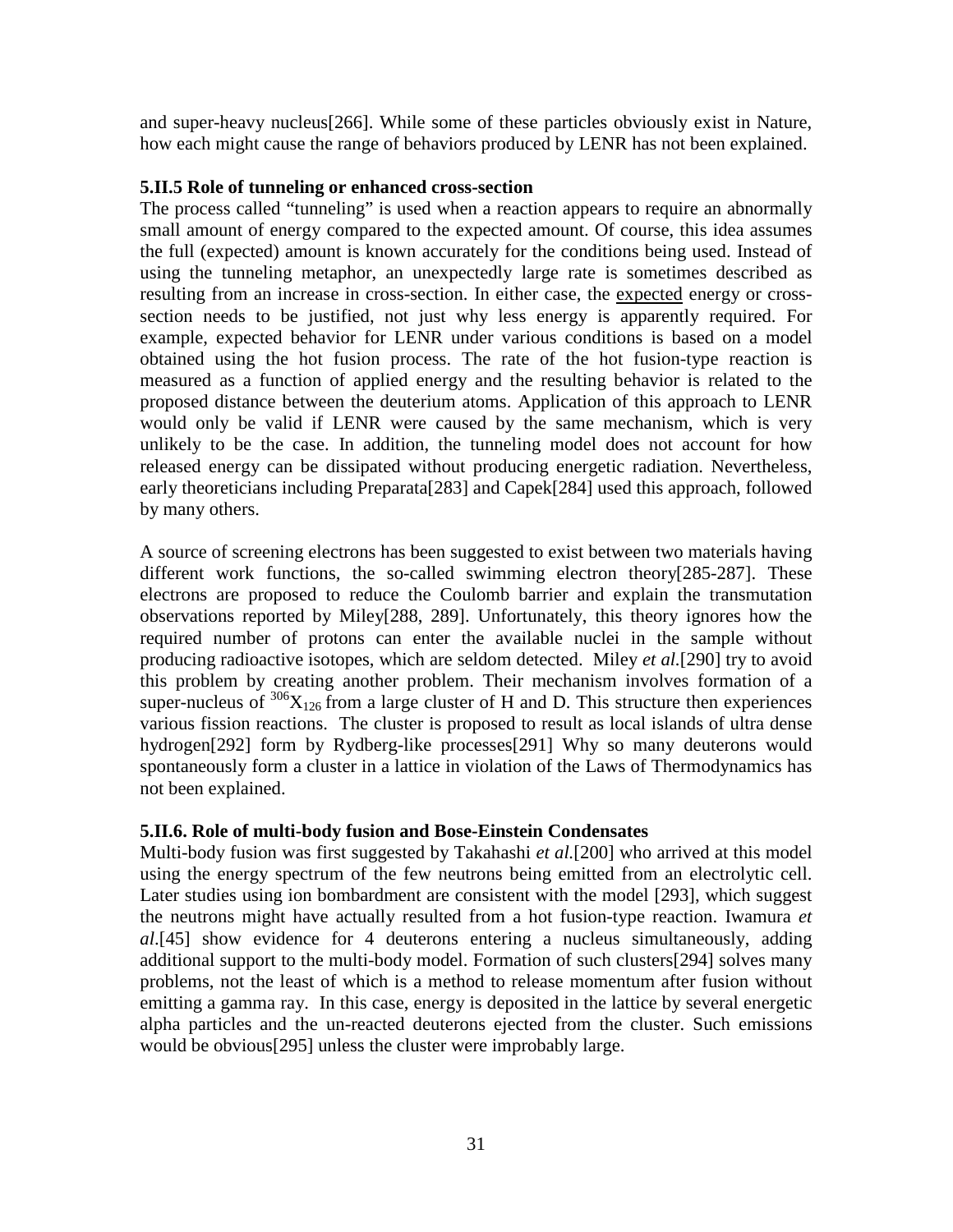Kim[296, 297] justified cluster formation by calling it a Bose-Einstein Condensate (BEC)[298, 299]. He proposes this type of structure is able to form on the surface of very small particles of PdD. Typically, BEC is only observed near absolute zero because the bonding energy is too small for the structure to survive higher temperatures. Formation of a BEC at the temperatures used to initiate LENR would be an amazing event even without LENR being a consequence.

#### **5.II.7. Theory of Rossi and Piantelli**

Piantelli *et al.*,[76-78, 135, 136, 300-305] in a series of papers, has described how energy, radiation, and transmutation results when Ni-Cr tubes are exposed to  $H_2$  after extensive pretreatment. The process is proposed to involve clusters of nickel on the surface that interact with H-ions dissolved in the metal to cause conversion of nickel to copper when the metal is heated above  $350^{\circ}$  C. The authors suggest a mechanism and justification for this reaction.

Rossi [137] increased the amount of power over that obtained by Piantelli *et al.* by using specially treated nickel powder and proposed the same source of energy. Furthermore, Rossi[79] believes that positrons result from the decay of the resulting radioactive copper isotopes and these generate annihilation radiation of 0.511 MeV that is absorbed in a lead shield, thereby heating the apparatus. No evidence supports this claim.

The descriptions of the process offered so far cannot be considered a theory. The proposed process is not consistent with what is observed nor is it plausible based on the requirements suggested in this Guide. First of all, the NAE is not identified. Second, transmutation cannot be a source of significant energy even if the Coulomb barrier could be overcome. Once a Ni nucleus has been transmuted, energy production can only continue at that site if another H or D is added to the fixed target. Such a process will eventually produce radioactive isotopes, yet these are not found. Furthermore, the amount of energy released by each transmutation reaction is small, requiring a large reaction rate to account for the measured energy<sup>15</sup> as well as many active sites. Explaining how so many sites can form in ordinary material is a challenge not met so far.

## **CHAPTER 6 A Proposed Explanation of LENR**

In the previous chapters, the requirements a theory must satisfy, the behaviors in need of explanation, and the flaws in a few explanations are discussed. The challenge now is to propose a model consistent with these requirements and conditions. The basic assumption, as adopted earlier, is that the same NAE is present regardless of the method or materials used even though different routes can be used to form this universal condition. In addition, this NAE must be compatible with known properties of solid materials. Several examples of plausible NAE have been proposed consisting of Rydberg

<sup>&</sup>lt;sup>15</sup> The reaction Ni<sup>62</sup>+p = Cu<sup>63</sup> produces 5.6 MeV/event. For 1 kW of power to be generated, this reaction must occur at  $10^{15}$  times/sec or produce 8 mg/day of copper. This would result in 15 g of copper after 6 months while producing 10 kW, which would represent a significant and impossible fraction of nickel powder being transmuted during the proposed lifetime of the e-Cat.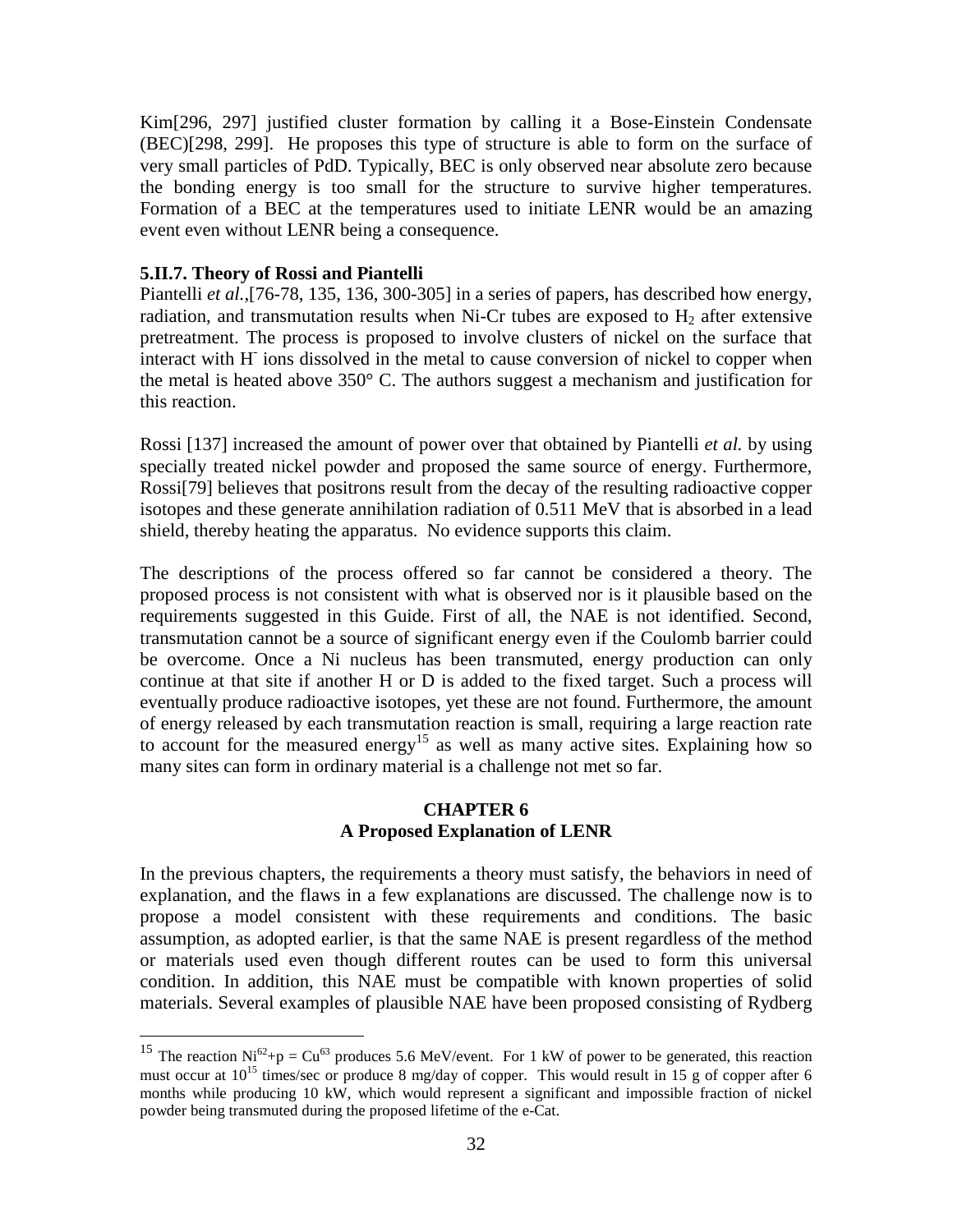matter[306, 307], nanostructures[308-310], diamondoid or Zeolite molecules[311, 312] or cracks[120, 313, 314]. Each occurs within different chemical environments. The NAE might also be where Hydrinos[315] can form. The mechanism operating in each environment must be compatible with that environment. As a result, a complete theory must address a NAE-mechanism combination, not just the NAE or mechanism alone. The general features of a plausible NAE will be used to start the search. The goal is to eliminate most environments by applying these requirements and focus on the few that remain. Environments surviving this process can then be tested against proposed mechanisms to determine which combination is consistent with the most observations.

Four different kinds of environments have been proposed.

- (1) A normal arrangement of atoms and electrons that create a crystal structure, socalled bulk atoms. Cubic PdD, either pure or impure, is an example of such an environment.
- (2) A novel arrangement of atoms not normally present. The BEC structure, Rydberg matter, and formation of carbon nanotubes are variations of this environment.
- (3) An interface between two different structures having different energy or electron concentrations. Examples are two different crystal structures in contact at a surface or contact between two different phases, including contact between a gas and a solid or a liquid and a solid. Because such an environment would be sensitive to the energy and concentration of surface electrons, both could be increased by electrolytic action or by laser radiation applied to an accessible surface.
- (4) Absence of material such as cracks, gaps, or voids within structures. Carbon nanotubes or stress cracks in solids would be plausible examples. The dimensions and form of such a structure would determine its behavior.

Involvement of particles having nanosized dimensions has been proposed but this is not considered to be a unique environment in this discussion. Such nanoparticles, at least at the size being used for LENR, differ from ordinary material only because they have a high surface area, which would create a large interface and place them in category (3). If the size is really small (submicron), they no longer act like ordinary material and would fall in category (2).

Each of these proposed locations is evaluated below using the previous categories.

.

(1) Normal material: As explained in Chapter 4, if helium and tritium are created in a regular lattice, the process must take place within a few microns of the cathode surface for their loss from the material to be consistent with observation. However this region is not pure PdD but a complex alloy having properties quite different from PdD. Therefore, any model using the properties of pure PdD is not consistent with reality. Unfortunately, this is not the only flaw created by placing production of LENR in bulk material. As explained in previous chapters, electrons in stable materials are relatively fixed in energy and their relationship to each other is controlled by how the atoms are arranged in the lattice. Any change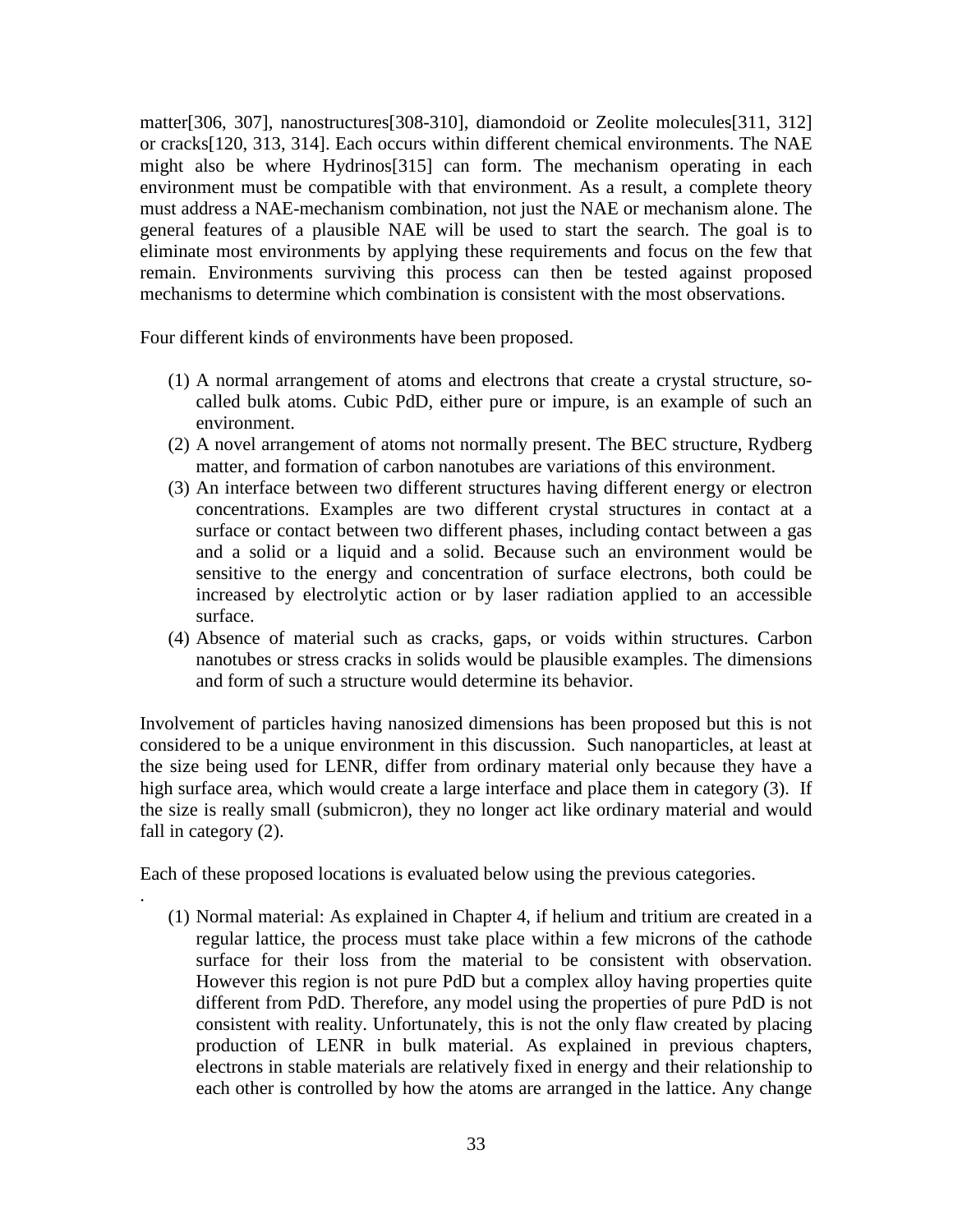sufficient to cause LENR would be expected to conflict with this preexisting structure. This conclusion is based on how materials are known to behave under a wide range of conditions. Why LENR would be an exception needs to be better justified than has been done so far.

- (2) Novel material: Growth of a new structure must follow rules that apply to any chemical process. A new structure can only form if the process reduces Gibbs Energy. In addition, the rate of formation will be determined by an activation energy, which if too great will prevent a detectable amount of product from being formed in a reasonable time. Once the material starts to form, the amount will increase at a relatively fixed rate. Consequently, the rate at which LENR occurs, which is determined by the amount of active material, will increase as more of the new structure forms. Unlimited increase is not observed. In fact, rapid formation of the active structure seems to occur until a stable concentration is acquired, which means another process must intervene to limit additional NAE formation. Nevertheless, a runaway reaction might result because temperature is expected to produce positive feedback. An acceptable theory must explain how these processes work, which has not been done so far.
- (3) Interface: The amount of energy available at a surface or potential difference created by contact between two materials can be measured using the work function or the over-potential when electrolysis is used. Such measurements do not reveal the presence of enough energy or voltage to directly cause a nuclear reaction. Concentration of energy by a resonance process can be imagined, but this process suffers from the same serious limitation suffered by condition (1), i.e. the amount of local energy would be limited by interaction with the many atoms and electrons in the environment.
- (4) Cracks: Most metals form cracks of various sizes when they react with hydrogen as stress is generated by increased lattice size and is then relieved. The number of cracks has a limit determined by the treatment and material. In addition, most materials contain a fixed number of small voids unless great care is taken in their preparation. A crack or void has the potential to act as the site for a resonance process if it has the correct size, contains hydrogen atoms, and is closed at both ends. Early suggestions for cracks being the NAE were ignored because crack formation in PdD would allow  $D_2$  to escape from an electrolyzing cathode, thereby reducing the D/Pd ratio and the rate of LENR. This problem does not apply to the gas loading method and perhaps not to all cracks formed on an electrode.

Given all the observations and requirements, what feature is common to all? The only universal features are cracks, gaps, or nanotube-type structures, as several people have already proposed.[314, 316-318] While this environment is located within a normal chemical structure, it can be proposed to support reactions that do not interact with the surrounding atoms and that would not be limited to the energy density imposed by a normal lattice. What mechanism can operate in such an environment to cause each kind of nuclear reaction and what would be the result? A search for the answer is described in the next section.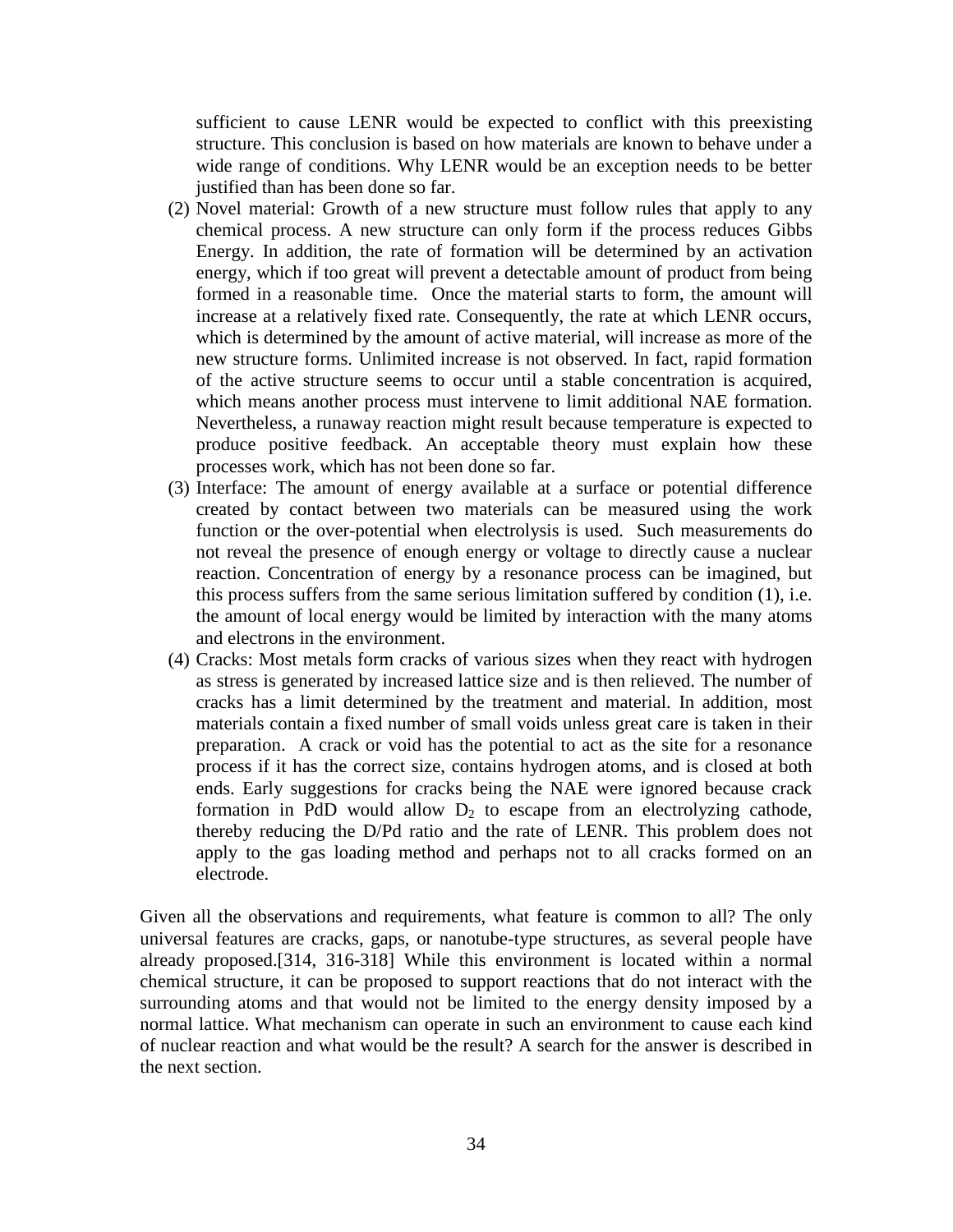#### **6.I. Proposed Process Causing LENR**

For a search to be successful, it must follow a series of perhaps ambiguous clues in the correct logical order. The first clue in this search involves tritium and how it can form. Because it apparently forms in the same region of the material as does helium and no detectable radiation typical of hot fusion is produced, tritium and helium can be assumed to result from the same general mechanism and NAE. Since the hot fusion process is ruled out and tritium seems to be produced when both H and D are present, the logical source would be fusion involving  $\hat{H}$  and D. But this reaction gives  $\hat{He}^3$  as first proposed in 1990 by Schwinger[321]. Such direct formation can be ruled out because the amount of detected  $He^{3}$  is only consistent with that expected to result from decay of tritium, which means tritium is formed before  $He<sup>3</sup>$ . Tritium can form only if an electron is absorbed into the fusion reaction and is subsequently ejected by normal beta decay. If electron absorption is universal regardless of the isotopes involved, then the reactions listed in Table 3 can be predicted. In every case except tritium, ejection of the electron from the product nucleus would be too rapid to measure. In addition, like tritium, the

#### **TABLE 3**

Predicted nuclear reactions involving isotopes of hydrogen  $D+D+e=H^4=He^4$  $Q = 23.8$  MeV D+H+e=T=He<sup>3</sup>+e (18.6keV) Q=4.9 MeV (T=tritium=H<sup>3</sup>)  $H + H + e = D$   $Q = 1.4 \text{ MeV}$  $D+T+e=H^5=He^4+n$  $Q = 18.1$  MeV  $H + T + e = H^4 = He^4$  $O = 20.4$  MeV

energy of this beta would be too low to allow easy detection. In fact, were it not for the slow rate of tritium decay, this proposed addition of an electron could not be observed and might be ignored. By accepting this clue, a general pattern for the fusion reaction can be suggested that makes many observations much easier to understand. In addition, a proposed mechanism can be evaluated because it must be able to add this electron by a plausible process during the fusion reaction.

Before going to the next clue, let's see if the proposed process helps explain observed behavior. First, the presence of a few neutrons when tritium is produced now makes sense. As tritium accumulates, T+D+e fusion can occur, resulting in the very small but variable flux of neutrons. Support for this reaction is given by Mosier-Boss *et al.*[203] using CR-39 detectors. Second, the expected energy from each reaction (Q) can be used to explain some behavior.<sup>16</sup> Note that energy from the H+H+e fusion reaction is much smaller than from the D+D+e reaction. Consequently, the former reaction would require many more NAE sites to achieve the same amount of detected power compared to when deuterium is used, thereby making the D+D+e reaction easier to detect. Consequently, failure to detect heat when hydrogen is used as a null test means only that too little NAE was present to make detectable energy. In this way, the claims for extra power made by Fleischmann and Pons during their null tests using  $H_2O$  can be understood. Furthermore,

<sup>&</sup>lt;sup>16</sup> The effect of neutrino formation when an electron is added and ejected is ignored. Nevertheless, this would reduce the amount of measured energy by some unknown amount because energy added to the neutrino would not be converted to measured heat.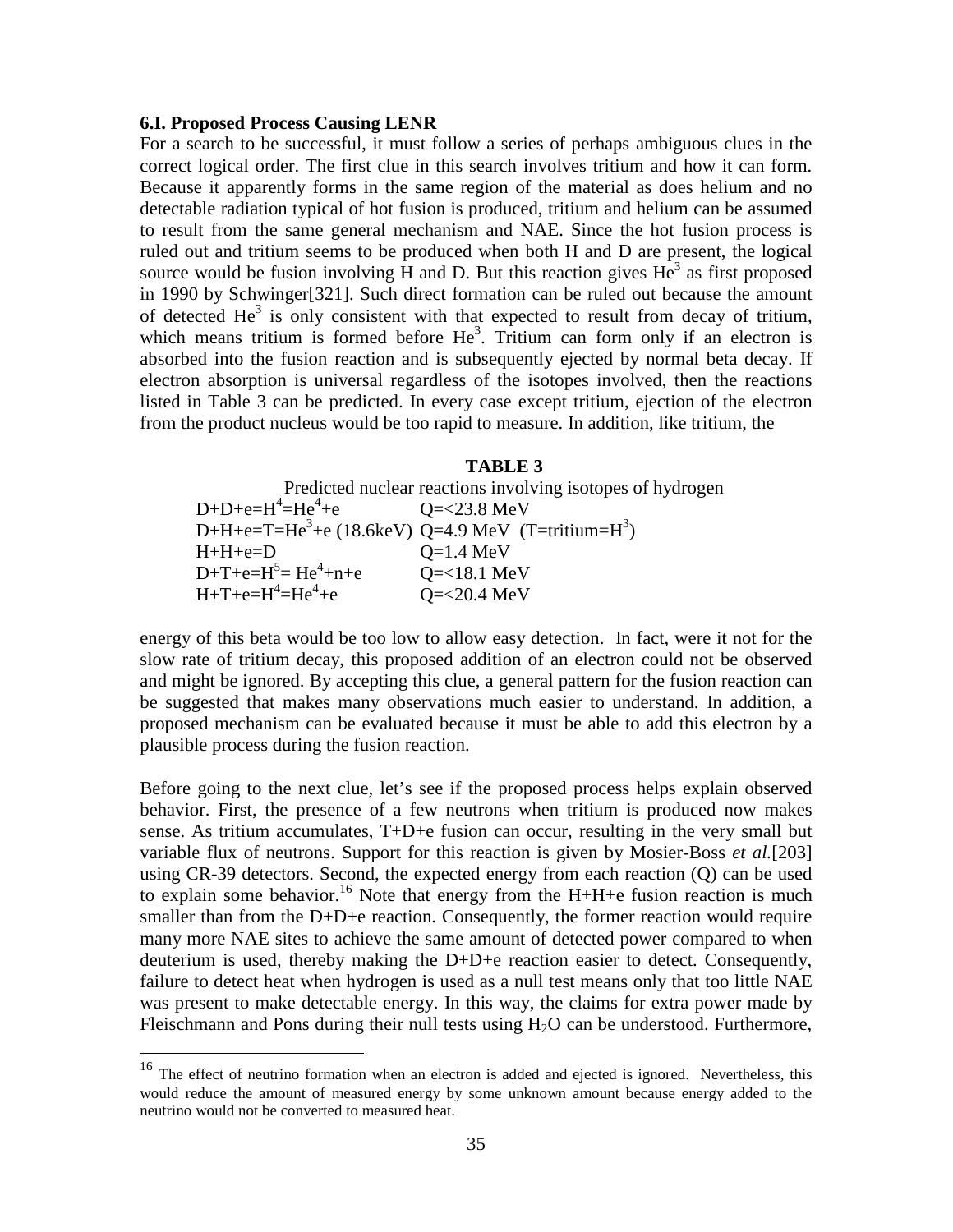light water apparently acts as a poison simply by reducing the amount of power compared to when  $D_2O$  is used, not by stopping LENR altogether. Third, the weak beta emission could produce the occasionally reported low-level Bremsstrahlung. This one clue opens a window onto a broad view of the process and allows some other clues to be seen.

What kind of mechanism and NAE would be consistent with tritium production? To avoid detectable emission, the energy released by the nuclear reaction must either involve many atoms that are emitted from the site, with each carrying a small fraction of the energy – or the energy must be released over a period of time with many photons (X-ray) or phonons dissipating energy to the surrounding atoms. The first possibility requires a large collection of atoms too implausible to justify. On the other hand, a resonance process can produce a slow release of energy. This process can be imagined to involve nuclei of hydrogen (Table 3) with a shielding electron between each that gets sucked into the final product. Obviously, the relationship between the nuclei and the intervening electron is not conventional. Sinha and Meulenberg[319] proposed a structure, called a Lochon, that might apply. Kim and Ward[320] propose a resonance process between deuterons in a BEC when it forms on the surface of a nanoparticle of PdD. A crack or nanotube also might support a resonance process, but in this case along its axis. Once this string of nuclei and electrons starts to resonate, the mass of contained nuclei and dimensions of the structure are expected to determine the frequency of emitted photons. As a result, photons (X-rays) would be generated as mass converts to energy and the distance between the nuclei approaches that required for the strong force to complete the fusion process. Although details of this proposed process are not examined here, Table 3 summarizes the expected nuclear products and a list of testable predictions is provided in the next section.

What evidence can be offered to support this speculation? First, can cracks form in the materials being used? PdD is well known to form cracks[322, 323]. Titanium, another successful metal, cracks readily when it reacts with hydrogen. When this metal is used as the cathode during electrolysis of  $D_2O$ , extra energy and transmutation are reported[324-328]. In addition, neutrons [329-331] are emitted when it is temperature cycled in  $D_2$ , further indicating active crack formation. Nickel does not form cracks easily when exposed to hydrogen, but thermal or pressure cycling in hydrogen[136, 300] is expected to produce some cracks in the surface. The oxides that produce LENR by electromigration[51, 52, 158] all have the Perovskite crystal structure. This structure is susceptible to distortions as a result of small changes in component atom concentrations that could cause local cracks. The slight flow of hydrogen caused by applied voltage would move hydrogen atoms to these locations. Layers of palladium applied to various materials, as used by Patterson[332] and later by Miley[229, 291], are observed to crack when reacted with hydrogen. Layers containing possible cracks have also been applied to wires by Celani *et al.*[333]. In this case, creating a flux using flowing current enhanced the process perhaps by making deuterons more readily available to proposed cracks. Sonofusion[334] would be expected to cause cracks at the site of bubble collapse on a target metal. In addition, to cracks formed as a result of stress, all materials are known to contain imperfections unless efforts are made to remove them. While a large number of active cracks would produce obvious power, the small number in ordinary material might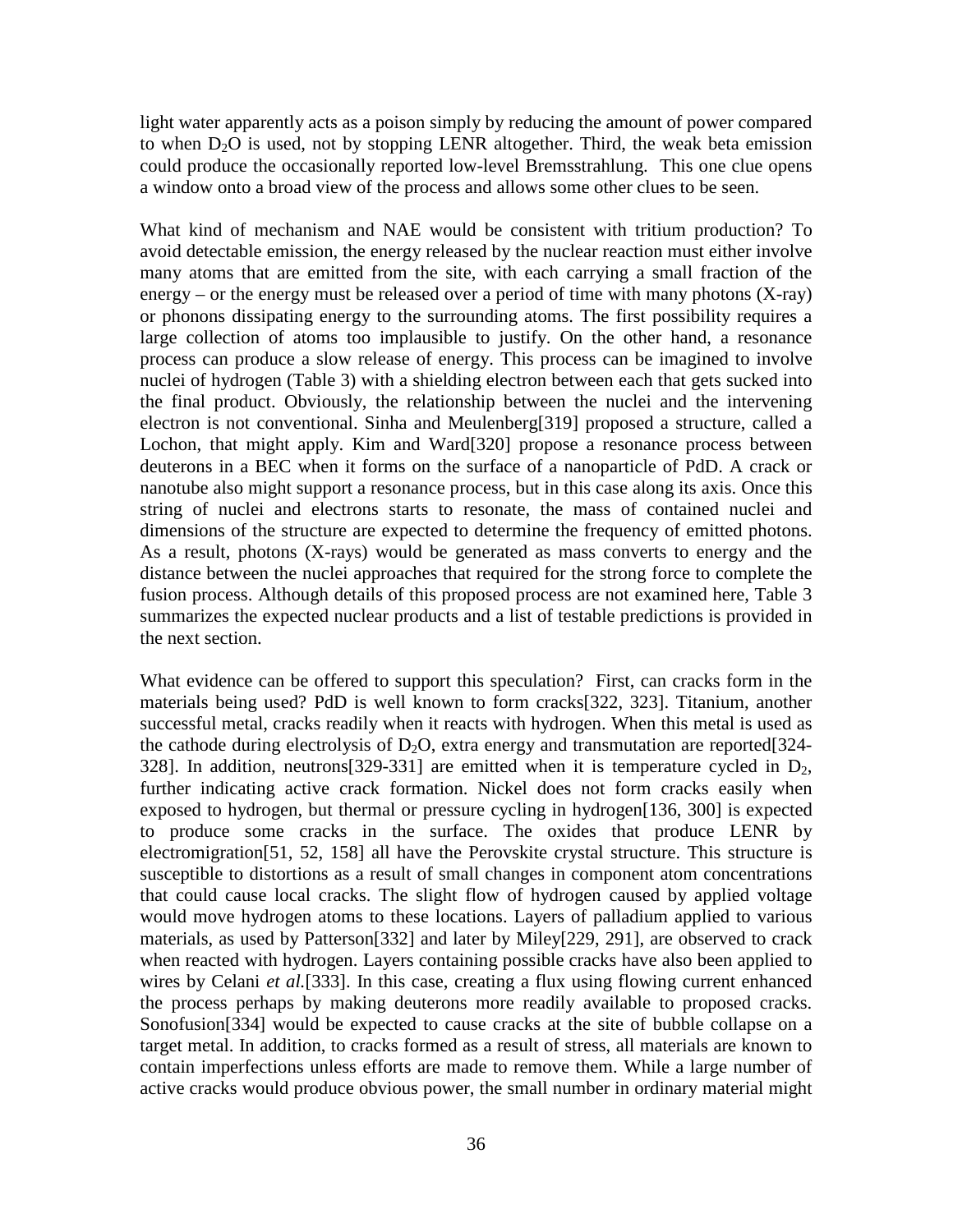result in detectable amounts of LENR if hydrogen ions were available and careful measurements were made. Nanotubes are expected to be more difficult to make, but might be present and occasionally active.

Another behavior consistent with cracks being the NAE is observed on occasion. Placement of X-ray sensitive film near an active electrolytic cell has shown X-radiation having a very narrow beam width.[220, 335] Gas discharge has also produced similarly tightly focused X-rays that act like a laser.[144, 336] Such behavior requires emission only in favored directions, which requires a special structure. For example, small structures similar to cracks have been observed to produce laser emission.[337] Failure to detect radiation could result when most X-radiation is completely absorbed, or because most beams are pointed away from the detectors. A diffuse source could be produced when many cracks were pointed in random directions. Consequently, laser-like radiation would be rare and only observed when detectors are in the right place or the sources are all pointed in the same direction.

The study by Iwamura *et al.*[338] provides an opportunity to test the role of cracks in explaining transmutation. As explained previously, these workers deposited CaO+Pd layers on palladium, which was over-coated by 40 nm of palladium, after which various elements were applied to the surface. When deuterium diffused through this sandwich, the deposited nuclei were transmuted by addition of deuterons. Amazingly, only the deposited nuclei experienced transmutation, not the much larger concentration of palladium also present on the surface. In addition, the CaO layer was found to be essential for the process to work. This behavior can be explained if stress-cracks formed in the thin palladium layer between the CaO and the surface where the target element was deposited. In the process, the deposited material filled the mouths of the cracks, thereby sealing them and creating a cavity in which deuterons could accumulate and resonate. This resonance process is proposed to release energy and cause deuterons to enter those nuclei located at the end of the cavity, i.e. the deposited target. Only nuclei present at this exact location can be transmuted according to this model. Further support is provided by Patterson who produced many cracks when he coated plastic beads with layers of Pd and/or Ni. Many transmutated elements were found in the layers by Miley.

The claim for nuclear reactions being possible in bacteria and other single-cell organisms is a challenge for any explanation. Obviously, the chemical conditions are greatly different from these within inorganic crystals and the mechanisms applied to such crystal structures would not be expected to apply to a living cell. On the other hand, existence of voids created by complex protein molecules can be imagined to form in which the proposed resonance might take place provided hydrogen ions are available to the void. While this assumption has no evidence as yet, the suggestion can be tested.

Obviously, the thickness of the crack would be important because at some width, the normal hydrogen molecule is known to form, which is not able to fuse. The difficulty in causing LENR would be related to formation of a closed crack of exactly the right dimension that can be populated with enough D or H atoms. Naturally, these requirements would be very sensitive to applied conditions and treatment.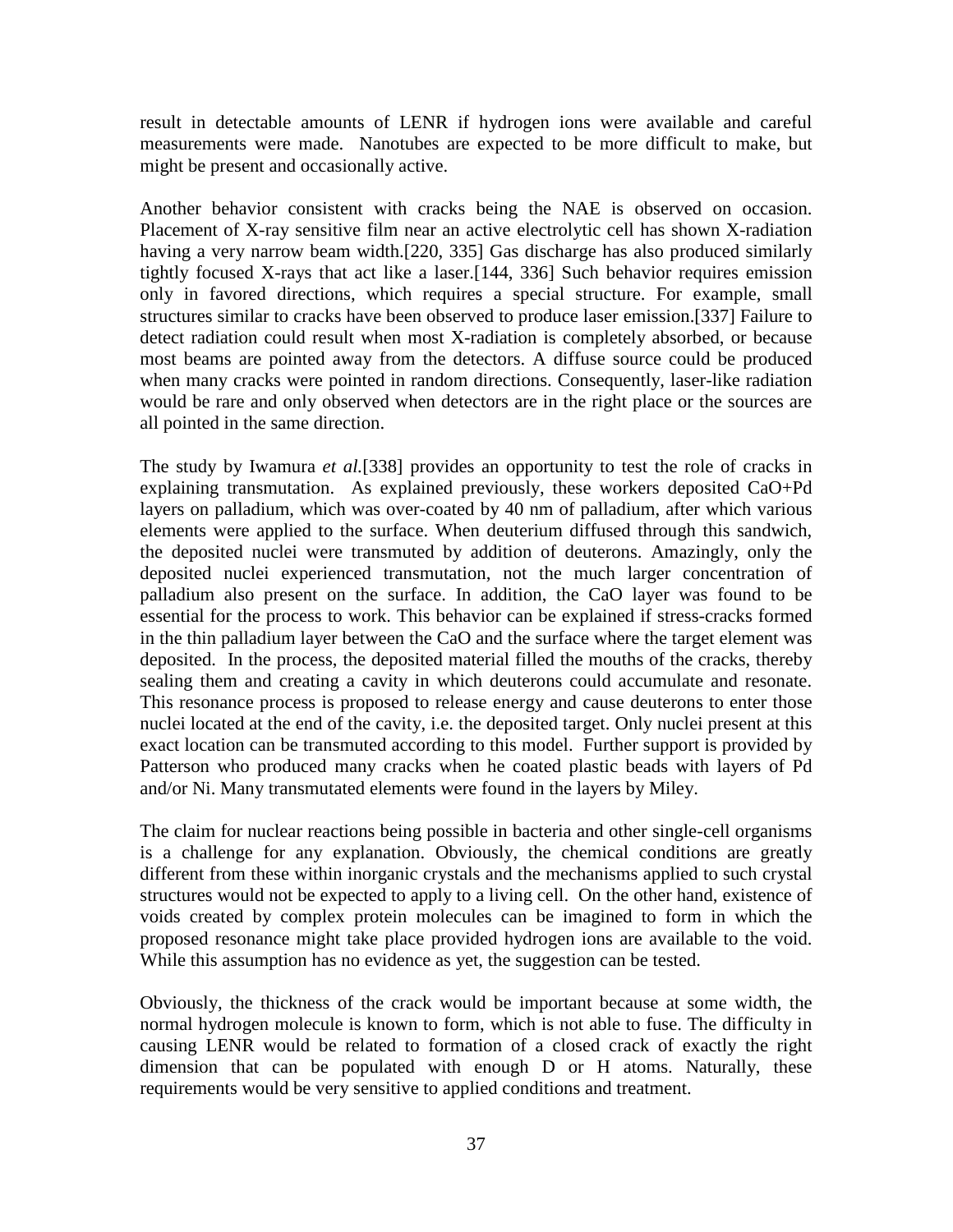No single observation provides a smoking gun. Nevertheless, a total analysis of all observations leads to one plausible conclusion – cracks or nanotubes of a particular size and shape constitute the only NAE that: does not result in conflict with the known behavior of materials; allows a plausible mechanism to operate; and leads to many testable predictions, many of which are consistent with behavior already observed. The puzzle still lacks a clear description of the mechanism operating within the crack. Once a mechanism is found to apply, mathematical analysis can be used to further support the model and generate other predictions.

## **6.II Testable Predictions**

The model suggests the following testable predictions as a guide to future studies.

- 1. X-ray radiation would be produced at a wavelength determined partly by the length of the crack and it would tend to be emitted in opposite directions among the axis of the crack. Some of this radiation would appear to result from Bremsstrahlung
- 2. Rate of tritium production would be sensitive to the H/D ratio in the NAE.
- 3. Rate of neutron production would be sensitive to the D/T ratio in the NAE.
- 4. Energy production from normal hydrogen would result first in production of deuterium and then tritium, followed by a small but increasing neutron flux.
- 5. Diffusion of H or D through a material containing suitable NAE could cause detectable LENR because H or D would become available at the NAE. Increased applied pressure of  $D_2$  or  $H_2$  would have the same effect.
- 6. Laser light would increase the rate of LENR as energy is added to the resonance process. Increased temperature would have the same effect, but would not be as localized.
- 7. Transmutation would be experienced by nuclei located at the ends of active cracks or nanotubes.
- 8. LENR using deuterium would gradually slow down as active NAE sites became choked by immobile helium. This lifetime limiting process would be much slower when H is used because D and T can move out of the NAE or enter into subsequent fusion reactions. Nevertheless, the growing concentration of D will increase the activation energy for resonance, thereby reducing its rate, and produce trapped helium.
- 9. No difference exists between the conditions required to cause fusion involving pure D or pure H. However, many more NAE sites are required to obtain a detectable amount of energy when H is used compared to D.
- 10. A mixture of D and H in a NAE makes LENR more difficult to start (increased activation energy) because the mixture, consisting of different masses, disrupts resonance. Apparent "poisoning" of the reaction is the result. Adding energy at the location of the crack can reduce the effect of this disruption.
- 11. A material producing significant power will self-heat and reach a stable temperature determined by how effectively hydrogen can reach the NAE at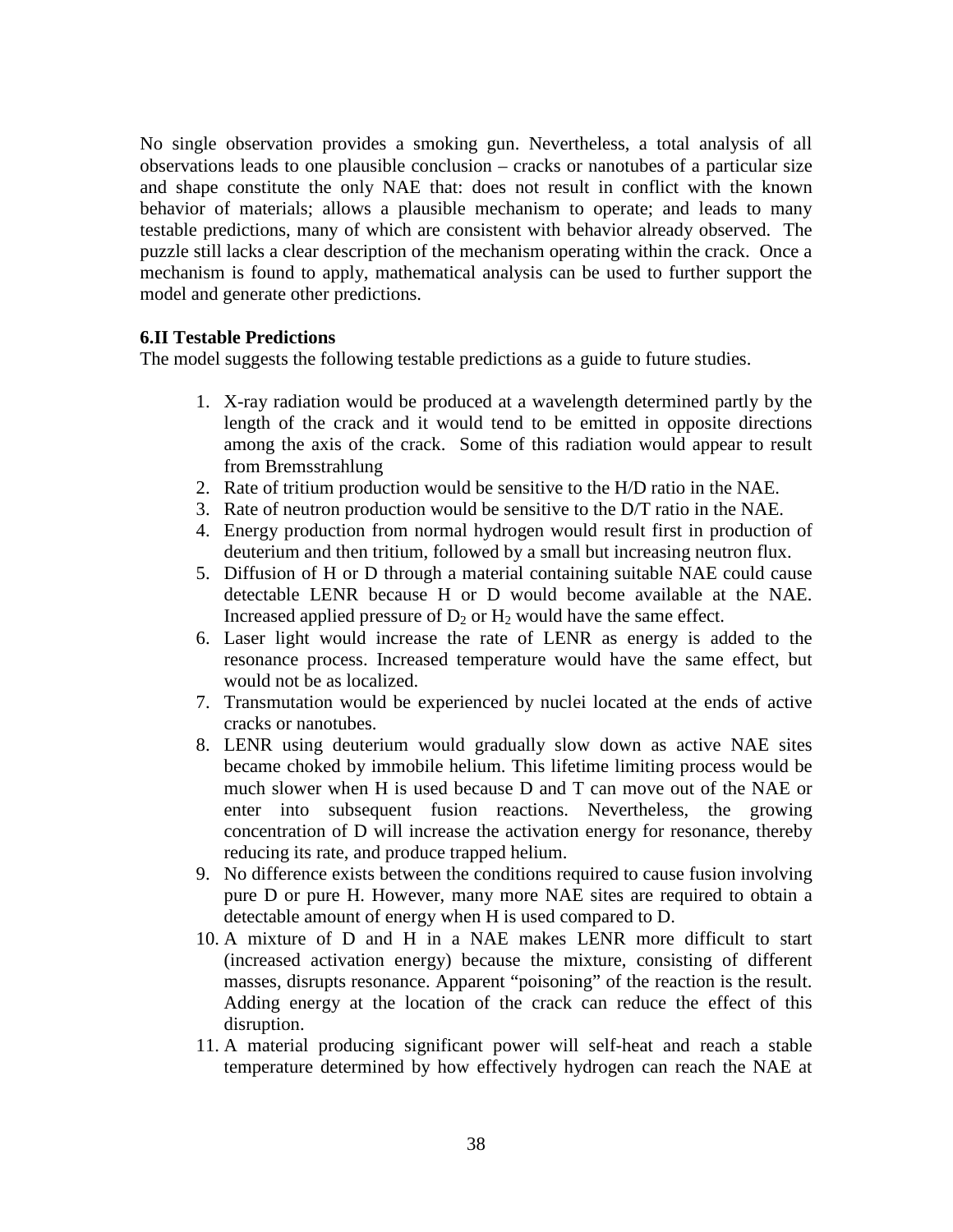that temperature. The greater the amount of NAE, the higher this temperature limit will be.

12. Any metal or alloy able to catalyze decomposition of the hydrogen molecule into ions will support LENR once the NAE forms.

# **SUMMARY**

Two assumptions are made: All LENR occurs in the same environment and by the same mechanism, and the environment and mechanism must not conflict with known chemical behavior or each other. Elimination of all environments that conflict with these assumptions and identification of the only environment common to all methods for producing LENR results in the following conclusions:

- 1. A special environment is required for LENR to occur and this is not a material such as PdD or NiH, regardless of its purity, dimension, or hydrogen content.
- 2. A closed crack, void or gap of critical size and shape is the only condition potentially common to all methods for causing LENR. This gap may have the form of a nanotube made from various materials including carbon.
- 3. The mechanism for lowering the Coulomb barrier involves a single electron that is absorbed by the fusion process and remains for a short time in the resulting product, after which it is emitted as a weak beta.
- 4. The fusion process results from resonance, which releases the resulting energy as X-rays over a short period of time.
- 5. All isotopes of hydrogen can produce LENR, which results in fusion and transmutation.
- 6. Heat is mostly generated by D+D+e fusion to give  $He<sup>4</sup>+e$  when deuterium is used and H+H+e fusion to give stable deuterium when normal hydrogen is used. When both isotopes are present, tritium is formed by the D+H+e fusion reaction.
- 7. LENR occasionally involves addition of hydrogen isotopes to heavy nuclei, resulting in transmutation at an active site. This reaction does not absorb an electron.
- 8. Detectable radiation and radioactive isotopes are occasionally produced, but are not common.
- 9. Several nuclear mechanisms besides LENR can operate within solid materials. These are sensitive to the chemical conditions, including hot fusion-type reactions when applied energy is low.
- 10. Successful theory requires a marriage between physics and chemistry, and a compatible relationship between the NAE and the mechanism operating within the NAE.
- 11. Unreasonable skepticism and rejection of competent observation has severely handicapped the field and delayed understanding and application.

Some of these conclusions are significantly different from conventional beliefs in the field and are well outside of what conventional physics can presently explain or justify. As a student, your job is to decide which assumptions and conclusions are correct based on past and future studies. The conclusions are offered as a guide to future studies.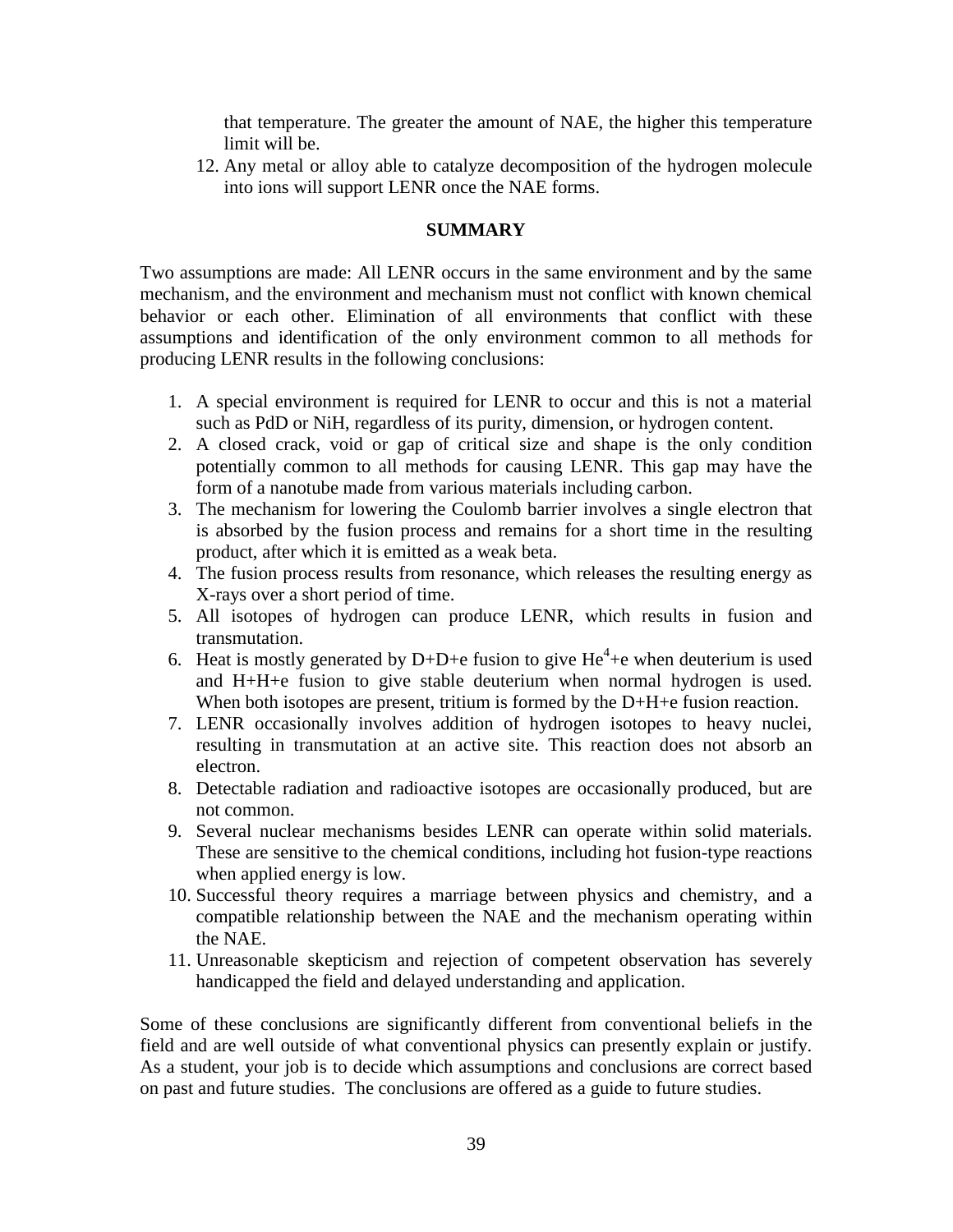#### **COMMENT**

cience has been successful because certain rules of evidence were adopted centuries Socience has been successful because certain rules of evidence were adopted centuries algo, the so-called Scientific Method. These rules require that many people using different devices duplicate all novel observations. Such replications reduce the human tendency to deceive and to be deceived. In addition, the behavior observed in these various studies must show similar patterns, i.e. important variables must have the same effect in all studies, regardless of the equipment used. Having an explanation for a strange behavior is NOT initially necessary, although eventual discovery of an explanation is important. This is a good method and has served mankind well when it is faithfully applied. Science fails when these rules are ignored. They can be ignored several different ways, the most obvious being premature acceptance. Some scientists think premature acceptance is so damaging that they base their careers on protecting Science from such a violation. A less obvious problem occurs when evidence is ignored because a scientist does not WANT to believe results that conflict with a favorite theory. Initially, cold fusion was rejected for the former reason. Now rejection is based on the latter. The first rejection was valid and consistent with the Scientific Method. The present rejection is not.

Skepticism, when carried to extreme, is as damaging as naive acceptance. At the present time, many people respect the skeptic for guarding the high ideals of science. Unfortunately, skeptics frequently cause much more harm by stopping progress, stifling originality, and turning creative people away from science altogether. Although many examples of this injury can be cited from many fields of science, the continued rejection of LENR is particularly egregious because of its vehement nature and the importance of the discovery. I ask you, the reader, to use good judgment and a responsible attitude in evaluating the novel claims described in this Guide. Remember that new and strange claims do not have to be blindly accepted or blindly rejected, but only explored with an open mind. Important new ideas always conflict with conventional understanding. Such conflict should not be used as a basis for outright rejection before the possibilities have been carefully examined.

Skeptics often point to failures as a way to reject the process. Actually a failure in one laboratory seldom casts doubt on work in another, unless the two use exactly the same instruments and techniques, which is seldom the case. Failure has many fathers besides the claim being false.

#### **Acknowledgements**

I wish to thank Jed Rothwell and Ruby Carat for applying their editing skills to some of the more tortured sentences. The mechanism originated by Brian Scanlan, my collaborator in the field for many years, helped show where to look for the NAE. Without his theoretical creation of an original mechanism, the search for the NAE would have been much more difficult. Discussions with Abd ul-Rahman Lomax helped me make the arguments and speculations more focused.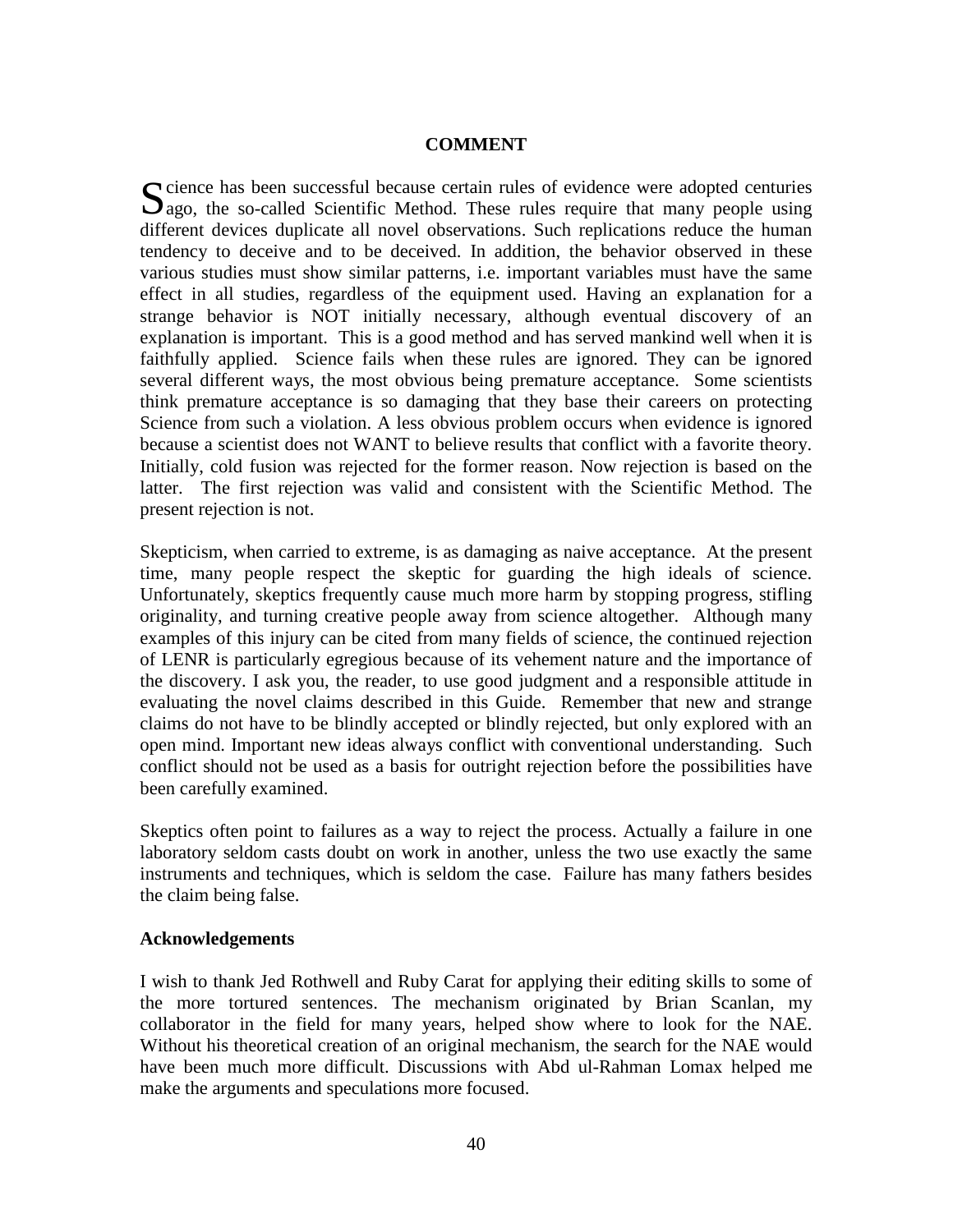#### **References**

- 1. Storms, E.K., *The science of low energy nuclear reaction*. 2007, Singapore: World Scientific. 312.
- 2. Rothwell, J., *Cold fusion and the future*. 2007: www.LENR.org.
- 3. Sheldon, E., *An overview of almost 20 years' research on cold fusion.* Contemp. Phys., 2009. **49**(5): p. 375.
- 4. Krivit, S.B. and N. Winocur, *The rebirth of cold fusion; Real science, real hope, real energy*. 2004, Los Angeles, CA: Pacific Oaks Press.
- 5. Simon, B., *Undead science: Science studies and the afterlife of cold fusion*. 2002, New Brunswick, NJ: Rutgers University Press. 252.
- 6. Close, F., *Too hot to handle. The race for cold fusion*. second ed. 1992, New York: Penguin, paperback.
- 7. Mallove, E., *Fire from ice*. 1991, NY: John Wiley.
- 8. Peat, F.D., *Cold fusion: The making of a scientific controversy.* 1989, Chicago: Contempory Books. 188.
- 9. Park, R., *Voodoo science*. 2000, New York, NY: Oxford University Press. 211 pages.
- 10. Taubes, G., *Bad science. The short life and weird times of cold fusion*. 1993, NY: Random House. 503.
- 11. Huizenga, J.R., *Cold fusion: The scientific fiasco of the century*. second ed. 1993, New York: Oxford University Press. 319.
- 12. Kozima, H., *The science of the cold fusion phenomenon*. 2006: Elsevier Science. 208.
- 13. Mizuno, T., *Nuclear transmutation: The reality of cold fusion*. 1998, Concord, NH: Infinite Energy Press. 151.
- 14. Beaudette, C.G., *Excess heat. Why cold fusion research prevailed*. 2000, Concord, NH: Oak Grove Press (Infinite Energy, Distributor). 365 pages.
- 15. Paneth, F. and K. Peters, *On the transmutation of hydrogen to helium.* Naturwiss., 1926. **43**: p. 956 (in German).
- 16. Clery, D., *ITER's \$12 billion gamble.* Science, 2006. **214**(5797): p. 238.
- 17. Cho, A., *Bigger contributon to ITER erodes domestic fusion program.* Science, 2012. **335**: p. 901-902.
- 18. Fleischmann, M., S. Pons, and M. Hawkins, *Electrochemically induced nuclear fusion of deuterium.* J. Electroanal. Chem., 1989. **261**: p. 301-308 and errata in Vol. 263, 187-188.
- 19. Jones, S.E., *et al.*, *Observation of cold nuclear fusion in condensed matter.* Nature (London), 1989. **338**: p. 737.
- 20. Jiang, S., J. Liu, and M. Hea, *A possible in-situ 3H and 3He source in Earth's interior: an alternative explanation of origin of 3He in deep Earth.* Naturwiss., 2010. **97**(7): p. 655-662.
- 21. Storms, E.K., *The status of cold fusion (2010).* Naturwissenschaften, 2010. **97**: p. 861.
- 22. Santandrea, R.P. and R.G. Behrens, *A review of the thermodynamics and phase relationships in the palladium- hydrogen, palladium-deuterium and palladium-tritium systems.* High Temperature Materials and Processes, 1986. **7**: p. 149.
- 23. Storms, E. *Excess power production from platinum cathodes using the Pons-Fleischmann effect*. in *8th International Conference on Cold Fusion*. 2000. Lerici (La Spezia), Italy: Italian Physical Society, Bologna, Italy. p. 55-61.
- 24. Warner, J., J. Dash, and S. Frantz. *Electrolysis of D2O with titanium cathodes: enhancement of excess heat and further evidence of possible transmutation*. in *The Ninth International Conference on Cold Fusion*. 2002. Beijing, China: Tsinghua University: Tsinghua University. p. 404.
- 25. Bush, R.T. and R.D. Eagleton. *Calorimetric studies for several light water electrolytic cells with nickel fibrex cathodes and electrolytes with alkali salts of potassium, rubidium, and cesium*. in *Fourth International Conference on Cold Fusion*. 1993. Lahaina, Maui: Electric Power Research Institute 3412 Hillview Ave., Palo Alto, CA 94304. p. 13.
- 26. Mills, R.L. and P. Kneizys, *Excess heat production by the electrolysis of an aqueous potassium carbonate electrolyte and the implications for cold fusion.* Fusion Technol., 1991. **20**: p. 65.
- 27. Fleischmann, M. and S. Pons, *Calorimetry of the Pd-D2O system: from simplicity via complications to simplicity.* Phys. Lett. A, 1993. **176**: p. 118.
- 28. Lonchampt, G., *et al. Excess heat measurement with Pons and Fleischmann Type cells*. in *The Seventh International Conference on Cold Fusion*. 1998. Vancouver, Canada: ENECO, Inc., Salt Lake City, UT. p. 202.
- 29. Mengoli, G., *et al.*, *Calorimetry close to the boiling temperature of the D2O/Pd electrolytic system.* J. Electroanal. Chem., 1998. **444**: p. 155.
- 30. Bockris, J.O.M., *et al.*, *Triggering of heat and sub-surface changes in Pd-D systems.* Trans. Fusion Technol., 1994. **26**(#4T): p. 267.
- 31. Letts, D. and D. Cravens. *Laser stimulation of deuterated palladium: past and present*. in *Tenth International Conference on Cold Fusion*. 2003. Cambridge, MA: World Scientific Publishing Co. p. 159.
- 32. Violante, V., *et al. Progress in excess power production by laser triggering*. in *Condensed Matter Nuclear Science, ICCF-12*. 2005. Yokohama, Japan: World Scientific. p. 55.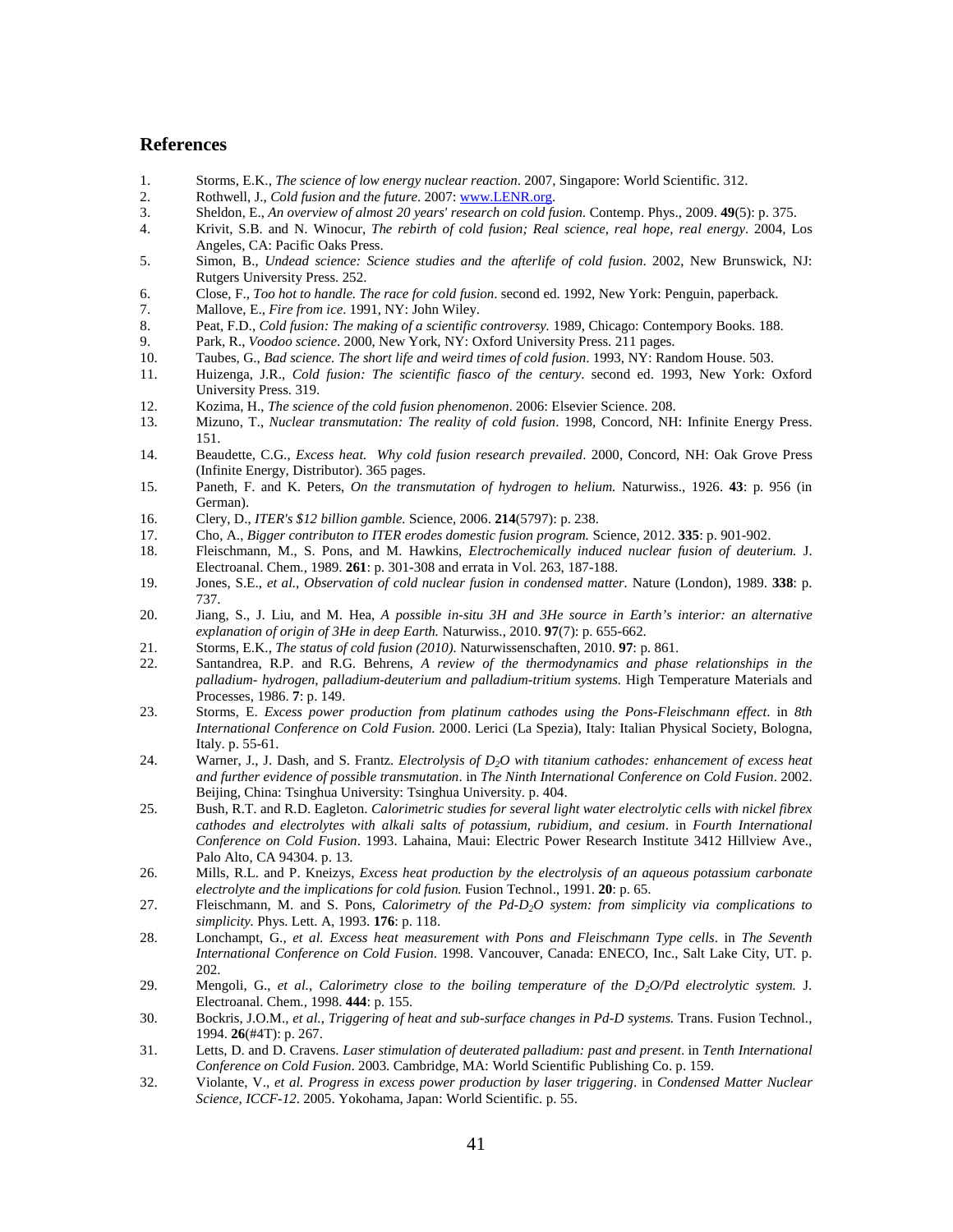- 33. Nassisi, V., *Transmutation of elements in saturated palladium hydrides by an XeCl excimer laser.* Fusion Technol., 1998. **33**: p. 468.
- 34. Castellano, *et al. Nuclear transmutation in deutered Pd films irradiated by an UV laser*. in *8th International Conference on Cold Fusion*. 2000. Lerici (La Spezia), Italy: Italian Physical Society, Bologna, Italy. p. 287.
- 35. Mizuno, T., *et al.*, *Production of heat during plasma electrolysis.* Jpn. J. Appl. Phys. A, 2000. **39**: p. 6055.
- 36. Ohmori, T. and T. Mizuno, *Nuclear transmutation reaction caused by light water electrolysis on tungsten cathode under incandescent conditions.* Infinite Energy, 1999. **5**(27): p. 34.
- 37. Ransford, H.E., *Non-Stellar nucleosynthesis: Transition metal production by DC plasma-discharge electrolysis using carbon electrodes in a non-metallic cell.* Infinite Energy, 1999. **4**(23): p. 16.
- 38. Sundaresan, R. and J.O.M. Bockris, *Anomalous reactions during arcing between carbon rods in water.* Fusion Technol., 1994. **26**: p. 261.
- 39. Miley, G. and P. Shrestha, *Transmutation reactions and associated low-energy nuclear reactions effects in solids*, in *ACS Symposium Series 998, Low-Energy Nuclear Reactions Sourcebook*, J. Marwan and S.B. Krivit, Editors. 2008, American Chemical Society: Washington, DC. p. 173-218.
- 40. Lipson, A.G., *et al. In-situ charged particles and X-ray detection in Pd thin film-cathodes during electrolysis in Li2SO<sup>4</sup> /H2O.* in *The 9th International Conference on Cold Fusion, Condensed Matter Nuclear Science*. 2002. Tsinghua Univ., Beijing, China: Tsinghua Univ. Press. p. 218.
- 41. Storms, E., *Ways to initiate a nuclear reaction in solid environments.* Infinite Energy, 2002. **8**(45): p. 45.
- 42. Arata, Y. and Y.-C. Zhang, *The basics of nuclear fusion reactor using solid pycnodeuterium as nuclear fuel.* High Temp. Soc, Japan, 2003. **29**: p. 1.
- 43. Case, L.C. *Catalytic fusion of deuterium into helium-4*. in *The Seventh International Conference on Cold Fusion*. 1998. Vancouver, Canada: ENECO, Inc., Salt Lake City, UT. p. 48.
- 44. McKubre, M.C.H., *et al. The emergence of a coherent explanation for anomalies observed in D/Pd and H/Pd system: evidence for <sup>4</sup>He and <sup>3</sup>He production*. in *8th International Conference on Cold Fusion*. 2000. Lerici (La Spezia), Italy: Italian Physical Society, Bologna, Italy. p. 3-10.
- 45. Iwamura, Y., *et al.*, *Observation of Low Energy Nuclear Transmutation Reactions Induced by Deuterium Permeation through Multilayer Pd and CaO thin Film.* J. Cond. Matter Nucl. Sci., 2011. **4**: p. 132-144.
- 46. Liu, B., *et al. "Excess heat" induced by deuterium flux in palladium film*. in *Condensed Matter Nuclear Science, ICCF-12*. 2005. Yokohama, Japan: World Scientific. p. 75.
- 47. Biberian, J.-P. and N. Armanet. *Excess heat during diffusion of deuterium through palladium*. in *International Conference on Condensed Matter Nuclear Science , ICCF-13*. 2007. Sochi, Russia: Tsiolkovsky Moscow Technical University. p. 170.
- 48. Claytor, T.N., *et al. Tritium production from palladium alloys*. in *The Seventh International Conference on Cold Fusion*. 1998. Vancouver, Canada: ENECO, Inc., Salt Lake City, UT. p. 88-93.
- 49. Dufour, J., *et al.*, *Interaction of palladium/hydrogen and palladium/deuterium to measure the excess energy per atom for each isotope.* Fusion Technol., 1997. **31**: p. 198.
- 50. Mizuno, T., *et al.*, *Anomalous heat evolution from a solid-state electrolyte under alternating current in hightemperature D<sup>2</sup> gas.* Fusion Technol., 1996. **29**: p. 385.
- 51. Oriani, R.A., *An investigation of anomalous thermal power generation from a proton-conducting oxide.* Fusion Technol., 1996. **30**: p. 281.
- 52. Biberian, J.-P., *et al. Electrolysis of LaAlO<sup>3</sup> single crystals and ceramics in a deuteriated atmosphere*. in *The Seventh International Conference on Cold Fusion*. 1998. Vancouver, Canada: ENECO, Inc., Salt Lake City, UT. p. 27.
- 53. Botta, E., *et al. Search for <sup>4</sup>He production from Pd/D<sup>2</sup> systems in gas phase*. in *5th International Conference on Cold Fusion*. 1995. Monte-Carlo, Monaco: IMRA Europe, Sophia Antipolis Cedex, France. p. 233-240.
- 54. Celani, F., *et al.*, *The effect of phase on H(D)/Pd overloading*. 1998, Laboratori Nazionalidi Frascati.
- 55. Bartolomeo, C., *et al. Alfred Coehn and after: The alpha, beta and gamma of the palladium-hydrogen system*. in *Fourth International Conference on Cold Fusion*. 1993. Lahaina, Maui: Electric Power Research Institute 3412 Hillview Ave., Palo Alto, CA 94304. p. 19.
- 56. Stringham, R. *Sonofusion Produces Tritium That Decays to Helium Three*. in *15th International Conference on Condensed Matter Nuclear Science*. 2009. Rome, Italy: ENEA, Italy. p. 57-60.
- 57. Jorné, J., *Ultrasonic irradiation of deuterium-loaded palladium particles suspended in heavy water.* Fusion Technol., 1996. **29**: p. 83.
- 58. Lipson, A.G., *et al.*, *The generation of nuclear fusion products by a combination of cavitation action and electrolysis at the titanioum surface in deuterated electrolyte.* Zh. Tekh. Fiz., 1993. **63**(7): p. 187 (in Russian).
- 59. Petrucci, A., R. Mignani, and F. Cardone. *Comparison Between Piezonuclear Reactions and CMNS Phenomenology*. in *15th International Conference on Condensed Matter Nuclear Science*. 2009. Rome, Italy: ENEA, Italy. p. 246-250.
- 60. Griggs, J.L. *A brief introduction to the hydrosonic pump and the associated "excess energy" phenomenon*. in *Fourth International Conference on Cold Fusion*. 1993. Lahaina, Maui: Electric Power Research Institute 3412 Hillview Ave., Palo Alto, CA 94304. p. 43.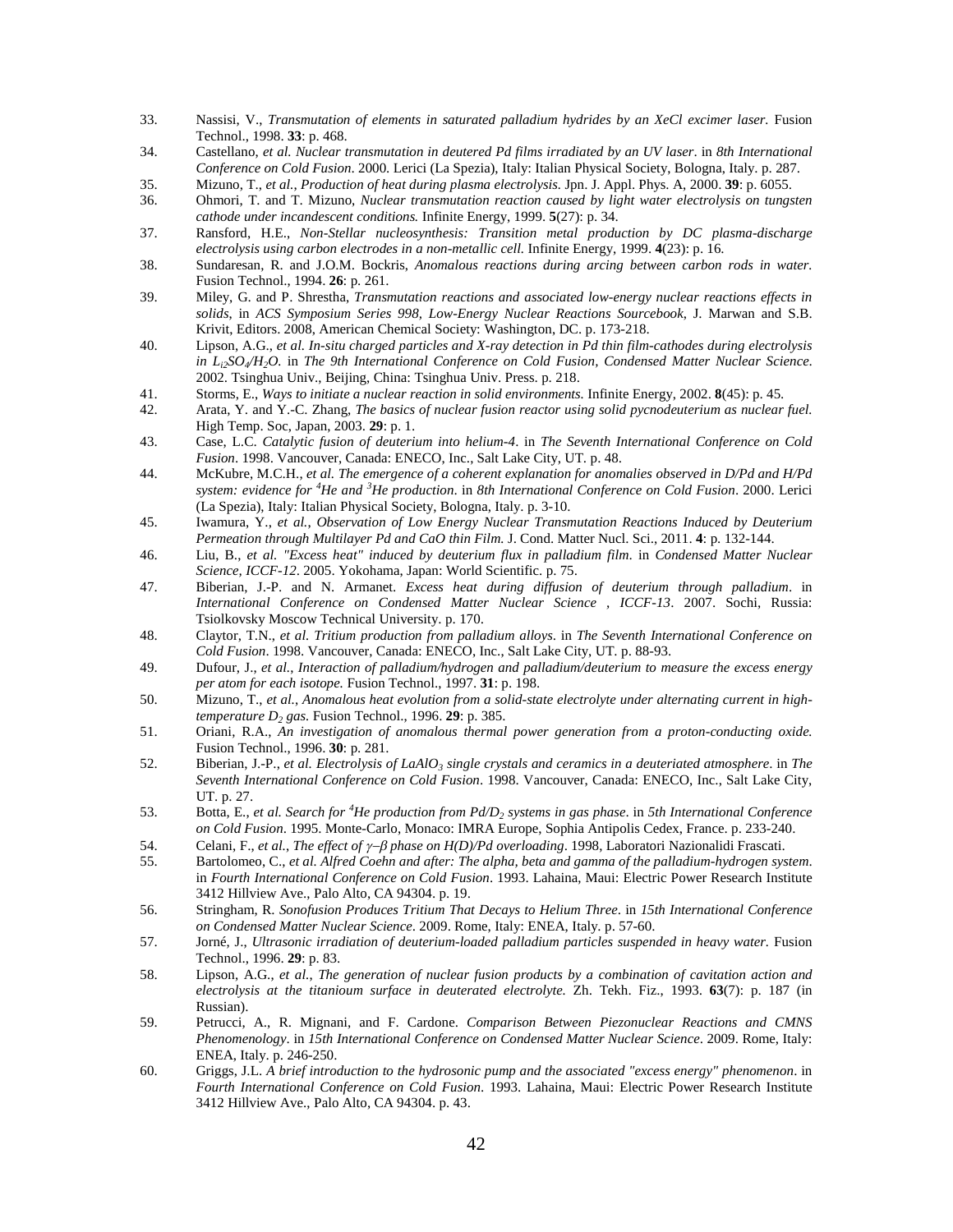- 61. Taleyarkhan, R.P., *et al.*, *Evidence for nuclear emissions during acoustic cavation.* Science, 2002. **295**: p. 1868.
- 62. Toriyabe, Y., E. Yoshida, and J. Kasagi. *Li+D and D+D Fusion Assisted with Acoustic Cavitation*. in *15th International Conference on Condensed Matter Nuclear Science*. 2009. Rome, Italy: ENEA, Italy. p. 257- 262.
- 63. Arzhannikov, A.V. and G.Y. Kezerashvili, *First observation of neutron emission from chemical reactions.* Phys. Lett., 1991. **A156**: p. 514.
- 64. Beltyukov, I.L., *et al., Laser-induced cold nuclear fusion in Ti-H<sub>2</sub>-D<sub>2</sub>-T<sub>2</sub> <i>compositions*. Fusion Technol., 1991. **20**: p. 234.
- 65. Menlove, H.O., *et al.*, *The measurement of neutron emission from Ti plus D2 gas.* J. Fusion Energy, 1990. **9**: p. 215.
- 66. Scaramuzzi, F. *Survey of gas loading experiments*. in *Second Annual Conference on Cold Fusion, "The Science of Cold Fusion"*. 1991. Como, Italy: Societa Italiana di Fisica, Bologna, Italy. p. 445.
- 67. Jones, S.E., *et al. In quest of a trigger mechanism for neutron emissions from deuterium/solid systems*. in *Anomalous Nuclear Effects in Deuterium/Solid Systems, "AIP Conference Proceedings 228"*. 1990. Brigham Young Univ., Provo, UT: American Institute of Physics, New York. p. 206.
- 68. Vysotskii, V. and A.A. Kornilova, *Low-energy Nuclear Reactions and Transmutation of Stable and Radioactive Isotopes in Growing Biological Systems.* J. Cond. Matter Nucl. Sci., 2011. **4**: p. 146-160.
- 69. Komaki, H. *An Approach to the Probable Mechanism of the Non-Radioactive Biological Cold Fusion or So-Called Kervran Effect (Part 2)*. in *Fourth International Conference on Cold Fusion*. 1993. Lahaina, Maui: Electric Power Research Institute 3412 Hillview Ave., Palo Alto, CA 94304. p. 44-1 to 44-12.
- 70. Kervran, C.L., *Biological transmutation*. 1980: Beekman Publishers, Inc.
- 71. Vysotskii, V., A.B. Tashyrev, and A.A. Kornilova, *Experimental observation and modeling of Cs-137 isotope deactivation and stable isotope transmutation in biological cells*, in *ACS Symposium Series 998, Low-Energy Nuclear Reactions Sourcebook*, J. Marwan and S.B. Krivit, Editors. 2008, American Chemical Society: Washington, DC. p. 295-309.
- 72. Reifenschweiler, O., *About the possibility of decreased radioactivity of heavy nuclei.* Fusion Technol., 1997. **31**: p. 291.
- 73. Tsyganov, E.N., *Cold nuclear fusion.* Phys. Atomic Nuclei, 2011. **75**(2): p. 153-159.
- 74. Huke, A., *et al. Evidence for a target-material dependence of the neutron-proton branching ratio in d+d reactions for deuterium energies below 20 kev*. in *11th International Conference on Cold Fusion*. 2004. Marseilles, Franc: World Scientific Co. p. 210.
- 75. Czerski, K., *et al.*, *The 2H(d,p)3H reaction in metallic media at very low energies.* Europhys. Lett., 2004. **68**: p. 363.
- 76. Campari, E.G., *et al. Ni-H systems*. in *8th International Conference on Cold Fusion*. 2000. Lerici (La Spezia), Italy: Italian Physical Society, Bologna, Italy. p. 69.
- 77. Focardi, S., R. Habel, and F. Piantelli, *Anomalous heat production in Ni-H systems.* Nuovo Cimento, 1994. **107A**: p. 163.
- 78. Focardi, S., *et al. Evidence of electromagnetic radiation from Ni-H systems*. in *11th International Conference on Cold Fusion*. 2004. Marseilles, France: World Scientific Co. p. 70.
- 79. Rossi, A., *Method and apparatus for carrying out nickel and hydrogen exothermal reaction*. 2011: USA.
- 80. Bush, R.T., *A light water excess heat reaction suggests that 'cold fusion' may be 'alkali-hydrogen fusion'.* Fusion Technol., 1992. **22**: p. 301.
- 81. Notoya, R. and M. Enyo. *Excess heat production in electrolysis of potassium carbonate solution with nickel electrodes*. in *Third International Conference on Cold Fusion, "Frontiers of Cold Fusion"*. 1992. Nagoya Japan: Universal Academy Press, Inc., Tokyo, Japan. p. 421.
- 82. Notoya, R., T. Ohnishi, and Y. Noya, *Nuclear reactions caused by electrolysis in light and heavy water solutions.* J. New Energy, 1996. **1**(4): p. 40.
- 83. Bush, R.T., *Electrolytic stimulated cold nuclear synthesis of strontium from rubidium.* J. New Energy, 1996. **1**: p. 28.
- 84. Savvatimova, I., Y. Kucherov, and A. Karabut, *Cathode material change after deuterium glow discharge experiments.* Trans. Fusion Technol., 1994. **26**(4T): p. 389-394.
- 85. Sankaranarayanan, T.K., *et al. Evidence for tritium generation in self-heated nickel wires subjected to hydrogen gas absorption/desorption cycles.* in *5th International Conference on Cold Fusion*. 1995. Monte-Carlo, Monaco: IMRA Europe, Sophia Antipolis Cedex, France. p. 173.
- 86. Czerwinski, A., *Influence of lithium cations on hydrogen and deuterium electrosorption in palladium.* Electrochim. Acta, 1994. **39**: p. 431.
- 87. Silver, D.S., J. Dash, and P.S. Keefe, *Surface topography of a palladium cathode after electrolysis in heavy water.* Fusion Technol., 1993. **24**: p. 423.
- 88. Miyamoto, S., *et al. Movement of Li during electrolysis of 0.1M-LiOD/D2O solution*. in *Fourth International Conference on Cold Fusion*. 1993. Lahaina, Maui: Electric Power Research Institute 3412 Hillview Ave., Palo Alto, CA 94304. p. 28.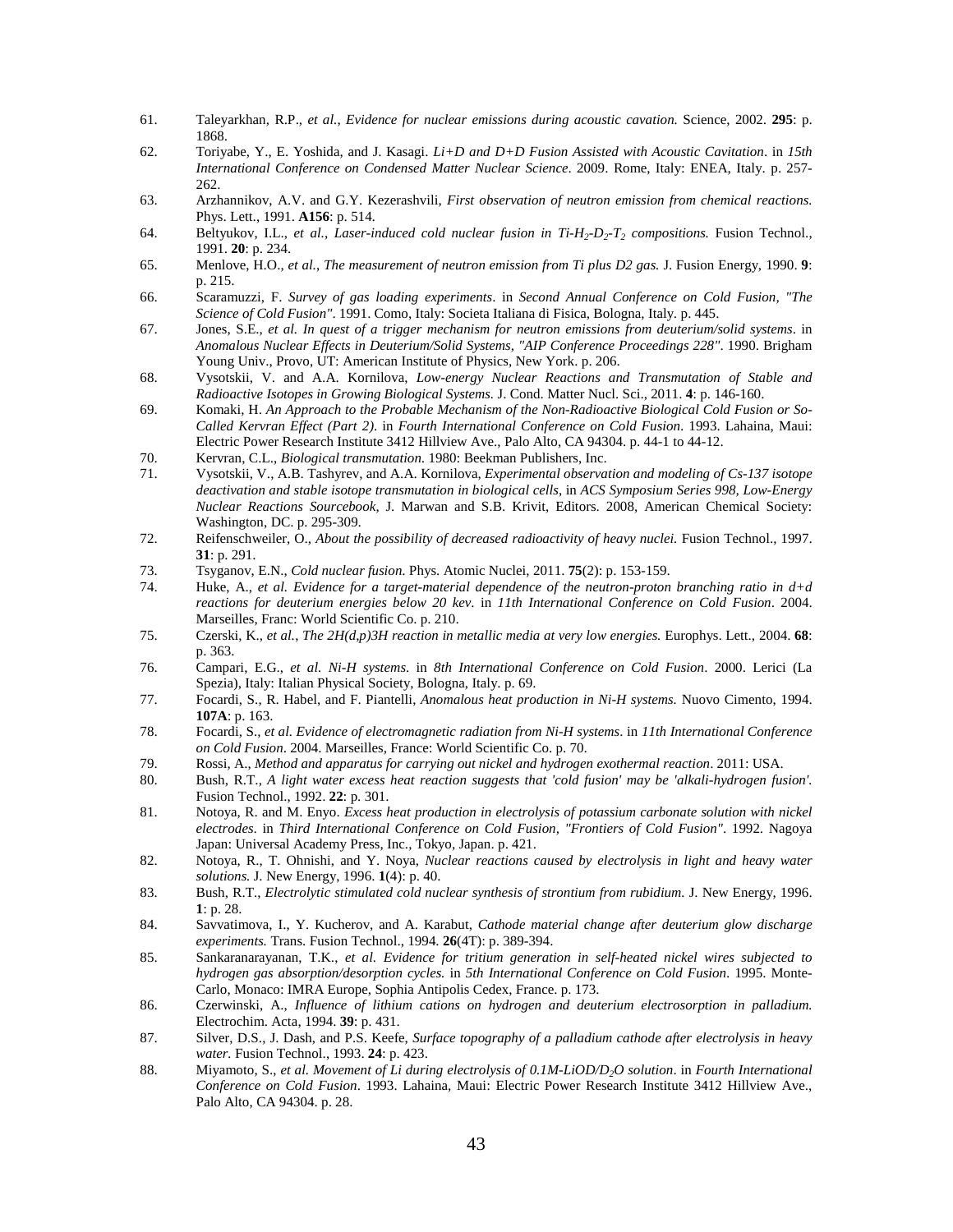- 89. Lihn, C.J., et al., *The influence of deposits on palladium cathodes in D<sub>2</sub>O electrolysis. Fusion Technol., 1993.* **24**: p. 324.
- 90. Storms, E.K. and T.W. Grimshaw, *Judging the Validity of the Fleischmann–Pons Effect.* J. Cond. Matter Nucl. Sci., 2010. **3**: p. 9-30.
- 91. Storms, E.K., *Description of a dual calorimeter.* Infinite Energy, 2000. **6**(34): p. 22.
- 92. Miles, M.H. and K.B. Johnson. *Improved, open cell, heat conduction, isoperibolic calorimetry*. in *Sixth International Conference on Cold Fusion,Progress in New Hydrogen Energy*. 1996. Lake Toya, Hokkaido, Japan: New Energy and Industrial Technology Development Organization, Tokyo Institute of Technology, Tokyo, Japan. p. 496.
- 93. Miles, M. and M. Fleischmann, *Measurements of Excess Power Effects In Pd/D2O Systems Using a New Isoperibolic Calorimeter.* J. Cond. Matter Nucl. Sci., 2011. **4**: p. 45-55.
- 94. Belzner, A., *et al.*, *Two fast mixed-conductor systems: deuterium and hydrogen in palladium thermal measurements and experimental considerations.* J. Fusion Energy, 1990. **9**(2): p. 219.
- 95. McKubre, M.C. and F. Tanzella. *Mass Flow Calorimetry*. in *14th International Conference on Condensed Matter Nuclear Science*. 2008. Washington DC. p. 32-46.
- 96. D'Aulerio, L., *et al. Thermal analysis of calorimetric systems*. in *Condensed Matter Nuclear Science, ICCF-12*. 2005. Yokohama, Japan: World Scientific. p. 145.
- 97. Storms, E.K. *How to make a cheap and effective Seebeck calorimeter*. in *Tenth International Conference on Cold Fusion*. 2003. Cambridge, MA: World Scientific Publishing Co. p. 269.
- 98. Storms, E., *Description of a Seebeck calorimeter*. 2005: www.LENR.org.
- 99. Letts, D., *Codeposition Methods: A Search for Enabling Factors.* J. Cond. Matter Nucl. Sci., 2011. **4**: p. 81- 92.
- 100. Hansen, W.N. *Report to the Utah State Fusion/Energy Council on the analysis of selected Pons Fleischmann calorimetric data*. in *Second Annual Conference on Cold Fusion, "The Science of Cold Fusion"*. 1991. Como, Italy: Societa Italiana di Fisica, Bologna, Italy. p. 491-527.
- 101. Wilson, R.H., *et al.*, *Analysis of experiments on the calorimetry of LiOD-D2O electrochemical cells.* J. Electroanal. Chem., 1992. **332**: p. 1.
- 102. Storms, E., *A critical evaluation of the Pons-Fleischmann effect: Part 1.* Infinite Energy, 2000. **6**(31): p. 10.
- 103. Miles, M.H., M.A. Imam, and M. Fleischmann, *Calorimetric analysis of a heavy water electrolysis experiment using a Pd-B alloy cathode.* Proc. Electrochem. Soc., 2001. **2001**(23): p. 194.
- 104. Storms, E., *The nature of the nuclear-active-environment required for low energy nuclear reactions.* Infinite Energy, 2002. **8**(45): p. 32.
- 105. Brillas, E., *et al.*, *Product analysis from D2O electrolysis with Pd and Ti cathodes.* Electrochim. Acta, 1992. **37**(2): p. 215.
- 106. Zhang, W.-S. and J. Dash. *Excess heat reproducibility and evidence of anomalous elements after electrolysis in Pd/D2O+H2SO<sup>4</sup> electrolystic cells*. in *International Conference on Condensed Matter Nuclear Science , ICCF-13*. 2007. Sochi, Russia: Tsiolkovsky Moscow Technical University. p. 202.
- 107. McKubre, M.C.H., *et al. Excess power observations in electrochemical studies of the D/Pd system; the influence of loading*. in *Third International Conference on Cold Fusion, "Frontiers of Cold Fusion"*. 1992. Nagoya Japan: Universal Academy Press, Inc., Tokyo, Japan. p. 5.
- 108. Oya, Y., *et al. Material conditions to replicate the generation of excess energy and the emission of excess neutrons*. in *The Seventh International Conference on Cold Fusion*. 1998. Vancouver, Canada: ENECO, Inc., Salt Lake City, UT. p. 285.
- 109. Storms, E., *My life with cold fusion as a reluctant mistress.* Infinite Energy, 1999. **4**(24): p. 42.
- 110. McKubre, M.C.H., *et al. Concerning reproducibility of excess power production*. in *5th International Conference on Cold Fusion*. 1995. Monte-Carlo, Monaco: IMRA Europe, Sophia Antipolis Cedex, France. p. 17.
- 111. Dardik, I. *SuperWaves™ as the Natural Origin of Excess Heat*. in *15th International Conference on Condensed Matter Nuclear Science*. 2009. Rome, Italy: ENEA, Italy. p. 307-311.
- 112. Miles, M.H. *The extraction of information from an integrating open calorimeter in Fleischmann-Pons effect experiments*. in *5th International Conference on Cold Fusion*. 1995. Monte-Carlo, Monaco: IMRA Europe, Sophia Antipolis Cedex, France. p. 97.
- 113. Mosier-Boss, P.A., *et al.*, *Use of CR-39 in Pd/D co-deposition experiments.* Eur. Phys. J. Appl. Phys., 2007. **40**: p. 293-303.
- 114. Szpak, S., *et al.*, *Thermal behavior of polarized Pd/D electrodes prepared by co-deposition.* Thermochim. Acta, 2004. **410**: p. 101.
- 115. Lonchampt, G., L. Bonnetain, and P. Hieter. *Reproduction of Fleischmann and Pons experiments*. in *Sixth International Conference on Cold Fusion, Progress in New Hydrogen Energy*. 1996. Lake Toya, Hokkaido, Japan: New Energy and Industrial Technology Development Organization, Tokyo Institute of Technology, Tokyo, Japan. p. 113.
- 116. Miles, M., *et al. The elevation of boiling points in H2O and D2O electrolytes*. in *The Ninth International Conference on Cold Fusion*. 2002. Tsinghua University, Beijing, China: Tsinghua University Press. p. 246.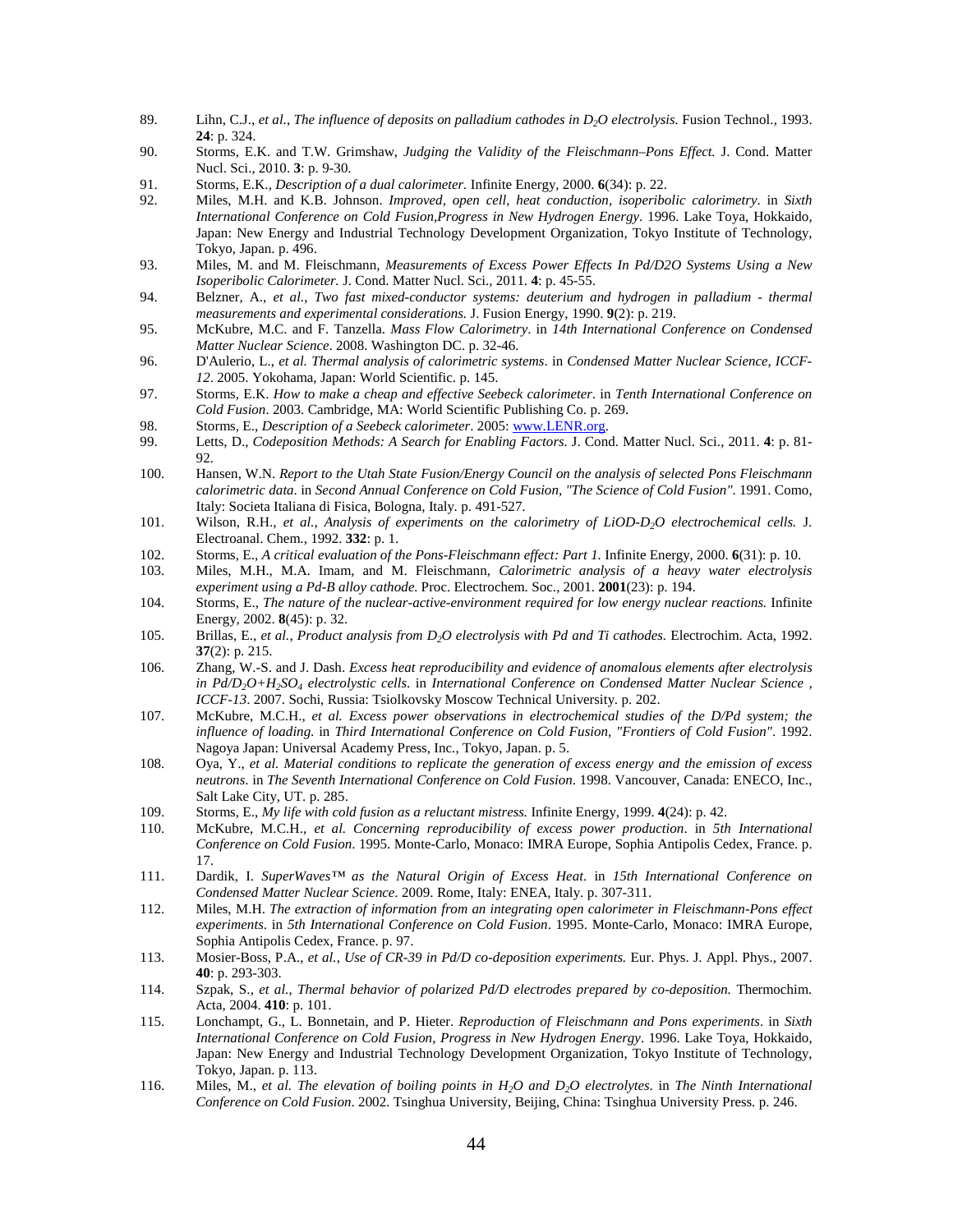- 117. Zhang, W.-S. *Characteristics of Excess Heat in Pd D2O+D2SO<sup>4</sup> Electrolytic Cells Measured by Seebeck Envelope Calorimetry*. in *15th International Conference on Condensed Matter Nuclear Science*. 2009. Rome, Italy: ENEA, Italy. p. 27-32.
- 118. Storms, E.K., *Measurements of excess heat from a Pons-Fleischmann-type electrolytic cell using palladium sheet.* Fusion Technol., 1993. **23**: p. 230.
- 119. McKubre, M.C.H., *et al. New hydrogen energy research at SRI*. in *Sixth International Conference on Cold Fusion, Progress in New Hydrogen Energy*. 1996. Lake Toya, Hokkaido, Japan: New Energy and Industrial Technology Development Organization, Tokyo Institute of Technology, Tokyo, Japan. p. 75.
- 120. Liaw, B.Y., *et al.*, *Elevated-temperature excess heat production in a Pd + D system.* J. Electroanal. Chem., 1991. **319**: p. 161.
- 121. Okamoto, H. and S. Nezu, *Measurements of hydrogen loading ratio of Pd anodes polarized in LiH-LiCl-KCl molten salt systems.* Trans. Fusion Technol., 1994. **26**(#4T): p. 59.
- 122. Yuan, L.J., *et al. Neutron monitoring on cold-fusion experiments*. in *Third International Conference on Cold Fusion, "Frontiers of Cold Fusion"*. 1992. Nagoya Japan: Universal Academy Press, Inc., Tokyo, Japan. p. 461.
- 123. Tsvetkov, S.A., E.S. Filatov, and V.A. Khokhlov. *Excess heat in molten salts of (LiCl-KCl)+(LiD+LiF) at the titanium anode during electrolysis*. in *Tenth International Conference on Cold Fusion*. 2003. Cambridge, MA: World Scientific Publishing Co. p. 89.
- 124. Arata, Y. and Y.-C. Zhang, *A new energy caused by "spillover-deuterium".* Proc. Japan. Acad., 1994. **70 ser. B**: p. 106.
- 125. Arata, Y. and Y.C. Zhang. *Picnonuclear fusion generated in "lattice-reactor" of metallic deuterium lattice within metal atom-clusters. II Nuclear fusion reacted inside a metal by intense sonoimplantion effect*. in *The 9th International Conference on Cold Fusion, Condensed Matter Nuclear Science*. 2002. Tsinghua Univ., Beijing, China: Tsinghua Univ. Press. p. 5.
- 126. Clarke, B.W., *et al.*, *Search for <sup>3</sup>He and <sup>4</sup>He in Arata-style palladium cathodes II: Evidence for tritium production.* Fusion Sci. & Technol., 2001. **40**: p. 152-167.
- 127. Case, L., *COPRODUCTION OF ENERGY AND HELIUM FROM D2*. 1997: USA.
- 128. Iwamura, Y., *et al. Detection of anomalous elements, X-ray and excess heat induced by continous diffusion of deuterium through multi-layer cathode (Pd/CaO/Pd)*. in *The Seventh International Conference on Cold Fusion*. 1998. Vancouver, Canada: ENECO, Inc., Salt Lake City, UT. p. 167.
- 129. Iwamura, Y., T. Itoh, and M. Sakano, *Nuclide transmutation device and nuclide transmutation method*. 2002, Mitsubishi Heavy Industries, Ltd.: U.S.A.
- 130. Kitamura, A., *et al. Search for Nuclear Reaction Products in Gas Phase Experiments Deuterium Permeation and Absorption –*. in *15th International Conference on Condensed Matter Nuclear Science*. 2009. Rome, Italy: ENEA, Italy. p. 216-220.
- 131. Yamaguchi, T., *et al. Investigation of nuclear transmutation using multilayeredCaO/X/Pd samples under deuterium permeation*. in *ICCF-14 International Conference on Condensed Matter Nuclear Science*. 2008. Washington, DC: www.LENR.org. p. 195-202.
- 132. Yamada, H., *et al. Producing transmutation elements on multi-layered Pd samples by deuterium permeation*. in *Condensed Matter Nuclear Science, ICCF-12*. 2005. Yokohama, Japan: World Scientific. p. 196.
- 133. Murase, A., *et al.*, *TOF-SIMS investigation on nuclear transmutation from Sr to Mo with deuterium permeation through multi-layered Pd/CaO.* J. Cond. Matter Nucl. Sci., 2012. **6**: p. 34-43.
- 134. Itoh, T., *et al. Observation of nuclear products under vacuum conditions from deuterated palladium with high loading ratio*. in *5th International Conference on Cold Fusion*. 1995. Monte-Carlo, Monaco: IMRA Europe, Sophia Antipolis Cedex, France. p. 189.
- 135. Focardi, S., *et al.*, *Large excess heat production in Ni-H systems.* Nuovo Cimento, 1998. **111A**(11): p. 1233.
- 136. Piantelli, F., *Energy generation and generator by means of anharmonic stimulated fusion*. 2010: World Property Organization.
- 137. Rossi, A., *Journal of Nuclear Physics*. 2012, http://www.journal-of-nuclear-physics.com/.
- 138. Storms, E.K. and B. Scanlan. *Detection of radiation from LENR*. in *14th International Conference on Condensed Matter Nuclear Science*. 2008. Washington, DC: www.LENR.org. p. 261-287.
- 139. Karabut, A.B. and E.A. karabut. *Research into Spectra of X-ray Emission from Solid Cathode Medium During and After High Current Glow Discharge Operation*. in *14th International Conference on Condensed Matter Nuclear Science*. 2008. Washington DC: www.LENR-CANR.org. p. 362-367.
- 140. Karabut, A.B. and E.A. Karabut. *Electric and Heat Measurements in High Voltage Electrolysis Cell Experiments*. in *14th International Conference on Condensed Matter Nuclear Science*. 2008. Washington DC. p. 168-175.
- 141. Savvatimova, I. *Creation of more light elements in tungsten irradiated by low-energy deuterium ions*. in *International Conference on Condensed Matter Nuclear Science , ICCF-13*. 2007. Sochi, Russia: Tsiolkovsky Moscow Technical University. p. 505-528.
- 142. Savvatimova, I.B., *Transmutation of Elements in Low-energy Glow Discharge and the Associated Processes.* J. Cond. Matter Nucl. Sci., 2012. **6**: p. 181-198.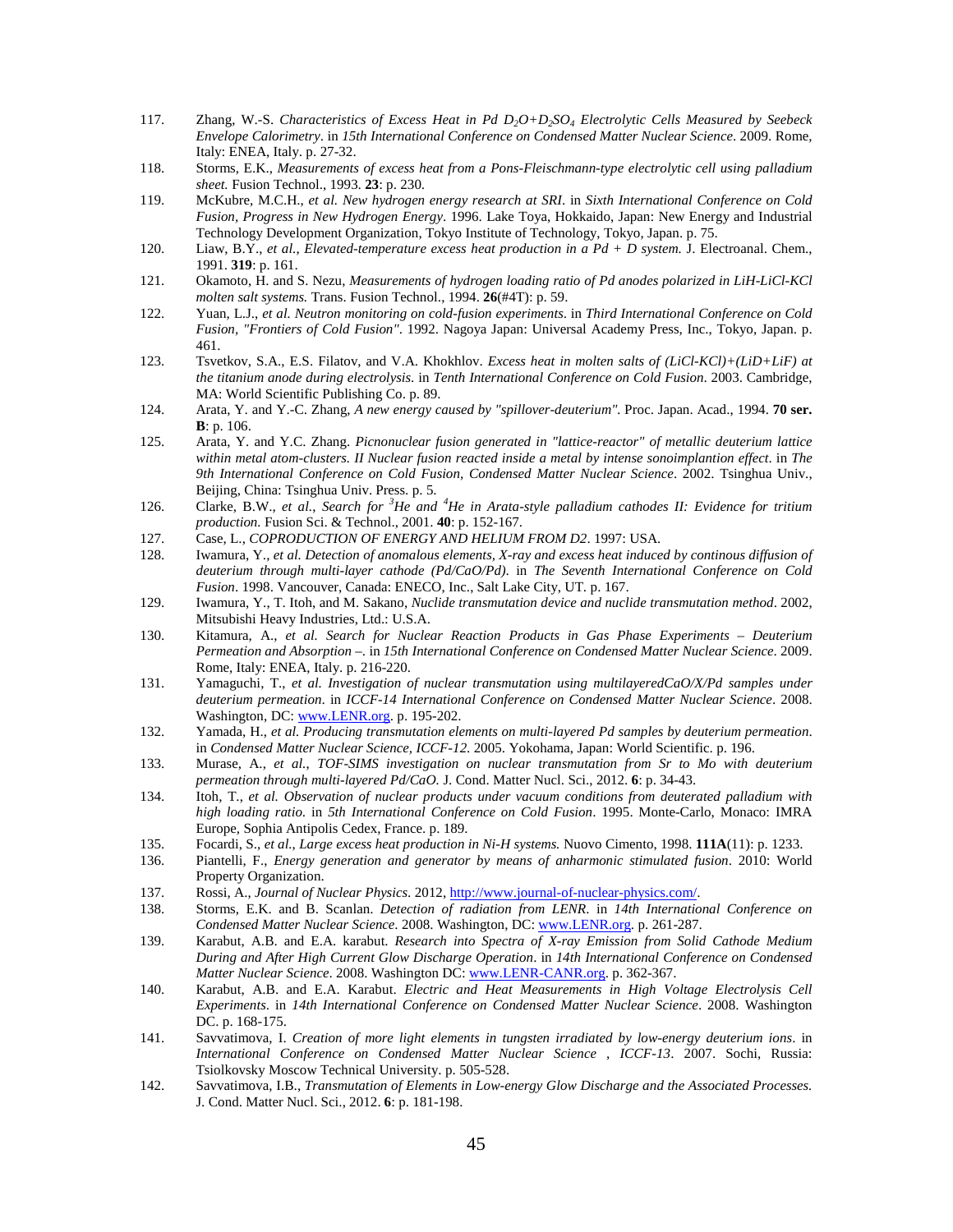- 143. Karabut, A.B. and E.A. Karabut, *Experimental results on Excess Heat Power, Impurity Nuclides and X-ray Production in Experiments with a High-Voltage Electric Discharge System.* J. Cond. Matter Nucl. Sci., 2012. **6**: p. 199-216.
- 144. Karabut, A.B., E.A. Karabut, and P.I. Hagelstein, *Spectral and Temporal Characteristics of X-ray Emission from Metal Electrodes in a High-current Glow Discharge.* J. Cond. Matter Nucl. Sci., 2012. **6**: p. 217-240.
- 145. Dufour, J., *et al.*, *Hydrogen triggered exothermic reaction in uranium metal.* Phys. Lett. A, 2000. **270**: p. 254.
- 146. Dufour, J., *et al. Hydrex catallyzed transmutation of uranium and palladium: experimental part*. in *8th International Conference on Cold Fusion*. 2000. Lerici (La Spezia), Italy: Italian Physical Society, Bologna, Italy. p. 153-158.
- 147. Wipf, H. and V. Erckman, *On permeation techniques for electrotransport studies on metal-hydrogen systems.* Scripta Metal., 1976. **10**: p. 813.
- 148. Tamaki, M. and K. Tasaka. *Field formation of the condensed matter fusion by electro-transport of deuterium in palladium*. in *Third International Conference on Cold Fusion, "Frontiers of Cold Fusion"*. 1992. Nagoya Japan: Universal Academy Press, Inc., Tokyo, Japan. p. 593.
- 149. Wisniewski, R. and A.J. Rostocki, *Hall effect in the Pd-H system.* Phys. Rev. B, 1971. **3**(2): p. 251.
- 150. Tsuchida, T., *Role of hydrogen atoms in palladium.* J. Phys. Soc. Japan, 1963. **18**: p. 1016.
- 151. Bambakidis, G., R.J. Smith, and D.A. Otterson, *Electrical resistivity versus deuterium concentration in palladium.* Phys. Rev., 1969. **177**(3): p. 1044.
- 152. McKubre, M.C. and F. Tanzella. *Using resistivity to measure H/Pd and D/Pd loading: Method and significance*. in *Condensed Matter Nuclear Science, ICCF-12*. 2005. Yokohama, Japan: World Scientific. p. 392.
- 153. Coehn, A., Z. Elektrochem., 1929. **35**: p. 676.
- 154. Botta, E., *et al. Measurement of <sup>4</sup>He production from D<sup>2</sup> gas-loaded Pd samples*. in *Sixth International Conference on Cold Fusion, Progress in New Hydrogen Energy*. 1996. Lake Toya, Hokkaido, Japan: New Energy and Industrial Technology Development Organization, Tokyo Institute of Technology, Tokyo, Japan. p. 29-35.
- 155. Celani, F., *et al.*, *Deuterium overloading of palladium wires by means of high power microsecond pulsed electrolysis and electromigration: suggestions of a "phase transition" and related excess heat.* Phys. Lett. A, 1996. **214**: p. 1.
- 156. Del Giudice, E., *et al. The Fleischmann-Pons effect in a novel electrolytic configuration*. in *8th International Conference on Cold Fusion*. 2000. Lerici (La Spezia), Italy: Italian Physical Society, Bologna, Italy. p. 47.
- 157. Granite, E. and J. Jorne, *A novel method for studying electrochemically induced cold fusion using a deuteronconducting solid electrolyte.* J. Electroanal. Chem., 1991. **317**: p. 285.
- 158. Mizuno, T., *et al. Anomalous heat evolution from SrCeO<sup>3</sup> -type proton conductors during absorption/desorption in alternate electric field*. in *Fourth International Conference on Cold Fusion*. 1993. Lahaina, Maui: Electric Power Research Institute 3412 Hillview Ave., Palo Alto, CA 94304. p. 14.
- 159. Mizuno, T., *et al.*, *Formation of <sup>197</sup>Pt radioisotopes in solid state electrolyte treated by high temperature electrolysis in D<sup>2</sup> gas.* Infinite Energy, 1995. **1**(4): p. 9.
- 160. Biberian, J.-P. *Excess heat measurements in AlLaO<sup>3</sup> doped with deuterium*. in *5th International Conference on Cold Fusion*. 1995. Monte-Carlo, Monaco: IMRA Europe, Sophia Antipolis Cedex, France. p. 49.
- 161. McKubre, M.C.H. *Closing comments summerizing the status and progress of experimental studies*. in *The 9th International Conference on Cold Fusion, Condensed Matter Nuclear Science*. 2002. Tsinghua Univ., Beijing, China: Tsinghua Univ. Press. p. XVIII.
- 162. Taleyarkhan, R.P., *et al.*, *Recent Advances and Results in Acoustic Inertial Confinement Bubble Nuclear Fusion*, in *Low-Energy Nuclear Reactions Sourcebook Volume 2*, J. Marwan and S. Krivit, Editors. 2009, Oxford University Press.
- 163. Prevenslik, T.V. *Biological effects of ultasonic cavitation*. in *5th International Conference on Cold Fusion*. 1995. Monte-Carlo, Monaco: IMRA Europe, Sophia Antipolis Cedex, France. p. 539.
- 164. Stringham, R. and R. George, *Cavitation induced micro-fusion solid state production of heat, 3He, and 4He.* 1995.
- 165. Lipson, A.G., *et al.*, *Observation of neutrons from cavitation action on substances containing deuterium.* Pis'ma Zh. Teor. Fiz., 1990. **16**(9): p. 89 (in Russian).
- 166. Arata, Y. and Y.-C. Zhang. *Sono implantation of hydrogen and deuterium from water into metallic fine powders*. in *8th International Conference on Cold Fusion*. 2000. Lerici (La Spezia), Italy: Italian Physical Society, Bologna, Italy. p. 293.
- 167. Bazhutov, Y.N. and V.P. Koretsky. *Neutron generation at ultrasonic cavitation of some liquids*. in *The Seventh International Conference on Cold Fusion*. 1998. Vancouver, Canada: ENECO, Inc., Salt Lake City, UT. p. 427.
- 168. Mallove, E., *Excess heat in cavitation devices: World-wide testing reports.* Infinite Energy, 1995. **1**(3): p. 16.
- 169. Kornilova, A.A., *et al. Investigation of Radiation Effects at Bubble Cavitation in Running Liquid*. in *14th International Conference on Condensed Matter Nuclear Science*. 2008. Washington DC. p. 418-424.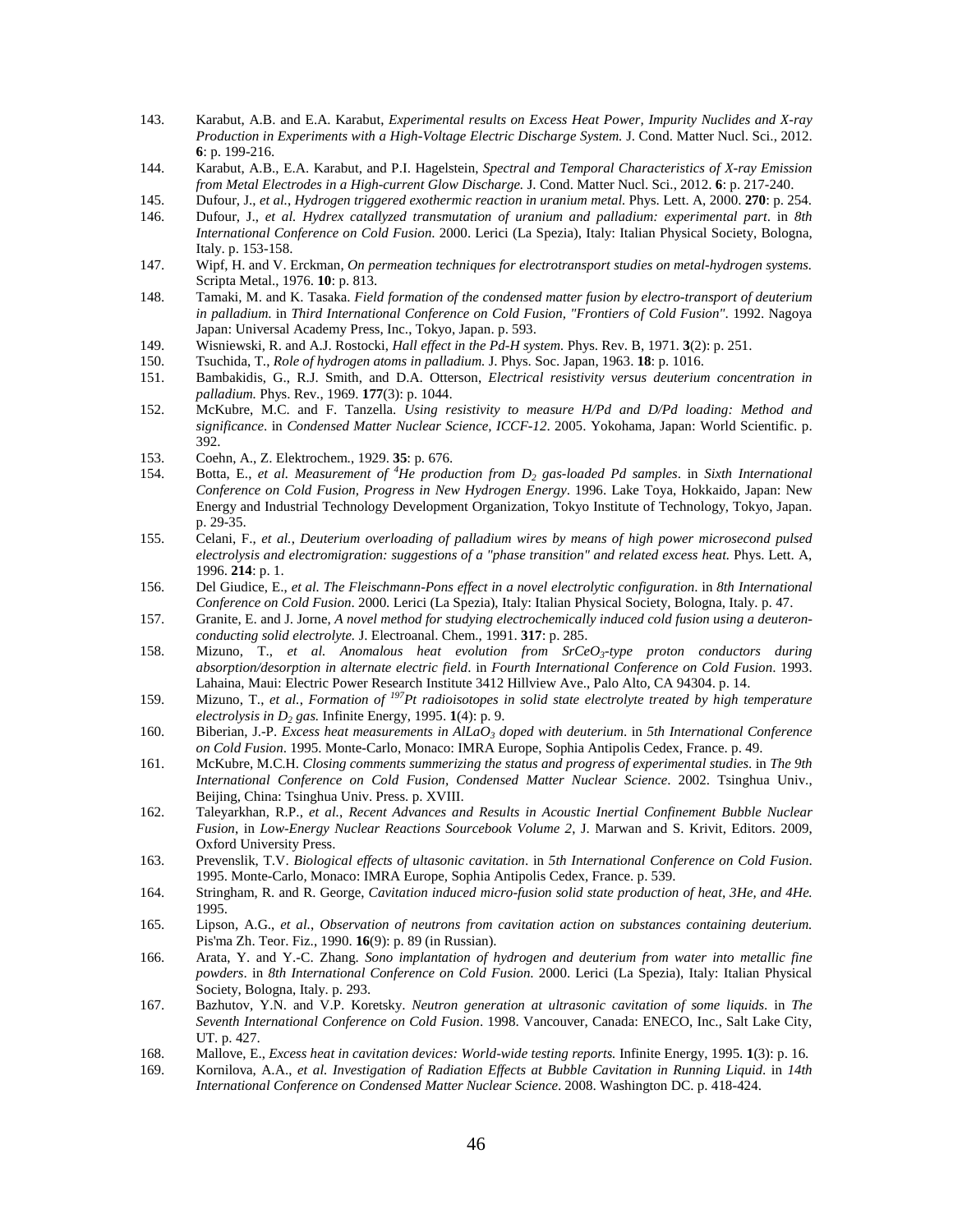- 170. Liu, F.-S., Y. Hou, and W.-F. Chen, *Theory of Fusion During Acoustic Cavitation in C3D6O Liquid.* J. Cond. Matter Nucl. Sci., 2007. **1**: p. 142.
- 171. Ohta, T., *On the molecular kinetics of acoustic cavitation and the nuclear emission.* Int. J. Hydrogen Energy, 2003. **28**: p. 437.
- 172. Kim, Y.E., *Cross section for cold deuterium-deuterium fusion.* Fusion Technol., 1990. **17**: p. 507.
- 173. Kasagi, J. *Screening potential for nuclear reactions in condensed matter*. in *14th International Conference on Condensed Matter Nuclear Science*. 2008. Washington, DC: www.LENR.org. p. 318-325.
- 174. Bush, B.F., *et al.*, *Helium production during the electrolysis of D2O in cold fusion experiments.* J. Electroanal. Chem., 1991. **304**: p. 271-278.
- 175. Jones, S.E., *Current issues in cold fusion research: heat, helium, tritium, and energetic particles.* Surf. Coatings Technol., 1992. **51**: p. 283.
- 176. Jones, S.E. and L.D. Hansen, *Examination of claims of Miles et al in Pons-Fleischmann-Type cold fusion experiments.* J. Phys. Chem., 1995. **99**: p. 6966.
- 177. Camp, W.J., *Helium detrapping and release from metal tritides.* J. Vac. Sci. Technol., 1977. **14**: p. 514-517.
- 178. Packham, N.J.C., *et al.*, *Production of tritium from D2O electrolysis at a palladium cathode.* J. Electroanal. Chem., 1989. **270**: p. 451.
- 179. Storms, E. and C.L. Talcott, *Electrolytic tritium production.* Fusion Technol., 1990. **17**: p. 680.
- 180. Iyengar, P.K. and M. Srinivasan, *BARC studies in cold fusion*. 1989, BARC, India: Bombay.
- 181. Das, D. and M.K.S. Ray, *Fusion in condensed matter a likely scenario.* Fusion Technol., 1993. **24**: p. 115.
- 182. Storms, E.K. and C. Talcott-Storms, *The effect of hydriding on the physical structure of palladium and on the release of contained tritium.* Fusion Technol., 1991. **20**: p. 246.
- 183. Cedzynska, K. and F.G. Will, *Closed-system analysis of tritium in palladium.* Fusion Technol., 1992. **22**: p. 156-159.
- 184. Chien, C.-C., *et al.*, *On an electrode producing massive quantities of tritium and helium.* J. Electroanal. Chem., 1992. **338**: p. 189-212.
- 185. Taubes, G., *Cold fusion conundrum at Texas A & M.* Science, 1990. **248**: p. 1299.
- 186. Anderson, D.M. and J.O.M. Bockris, *Cold fusion at Texas A&M.* Science, 1990. **249**: p. 463.
- 187. Anderson, J., *et al.*, *Letters and response about cold fusion at Texas A&M.* Science, 1990. **249**: p. 463-465.
- 188. Bockris, J.O.M., *Accountability and academic freedom: The battle concerning research on cold fusion at Texas A&M University.* Accountability in Research, 2000. **8**: p. 103.
- 189. Claytor, T.N., D.D. Jackson, and D.G. Tuggle, *Tritium production from low voltage deuterium discharge on palladium and other metals.* Infinite Energy, 1996. **2**(7): p. 39.
- 190. Iyengar, P.K., *et al.*, *Bhabha Atomic Research Centre studies on cold fusion.* Fusion Technol., 1990. **18**: p. 32.
- 191. Notoya, R., *Alkali-hydrogen cold fusion accompanied by tritium production on nickel.* Trans. Fusion Technol., 1994. **26**(#4T): p. 205-208.
- 192. Takahashi, A., *et al. Anomalous excess heat by D2O/Pd cell under L-H mode electrolysis*. in *Third International Conference on Cold Fusion, "Frontiers of Cold Fusion"*. 1992. Nagoya Japan: Universal Academy Press, Inc., Tokyo, Japan. p. 79.
- 193. Gozzi, D., *et al.*, *Nuclear and thermal effects during electrolytic reduction of deuterium at palladium cathode.* J. Fusion Energy, 1990. **9**(3): p. 241.
- 194. Jordan, K.C., B.C. Blanke, and W.A. Dudley, *Half-life of tritium.* J. Inorg. Nucl. Chem., 1967. **29**: p. 2129.
- 195. Corrigan, D.A. and E.W. Schneider, *Tritium separation effects during heavy water electrolysis: implications for reported observations of cold fusion.* J. Electroanal. Chem., 1990. **281**: p. 305.
- 196. Boucher, G.R., F.E. Collins, and R.L. Matlock, *Separation factors for hydrogen isotopes on palladium.* Fusion Technol., 1993. **24**: p. 200.
- 197. Yasui, K., *Fractofusion mechanism.* Fusion Technol., 1992. **22**: p. 400.
- 198. Preparata, G. *Fractofusion revisted*. in *Anomalous Nuclear Effects in Deuterium/Solid Systems, "AIP Conference Proceedings 228"*. 1990. Brigham Young Univ., Provo, UT: American Institute of Physics, New York. p. 840.
- 199. Carpinteri, A., F. Cardone, and G. Lacidogna, *Piezonuclear Neutrons From Brittle Fracture: Early Results of Mechanical Compression Tests.* Strain, 2009. **45**(4): p. 332-339.
- 200. Takahashi, A., *et al.*, *Emission of 2.45 MeV and higher energy neutrons from D2O-Pd cell under biased-pulse electrolysis.* J. Nucl. Sci. Technol., 1990. **27**: p. 663.
- 201. Takahashi, A., *et al.*, *Excess heat and nuclear products by D2O/Pd electrolysis and multibody fusion.* Int. J. Appl. Electromagn. Mater., 1992. **3**: p. 221.
- 202. Isobe, Y., *et al.*, *Search for multibody nuclear reactions in metal deuteride induced with ion beam and electrolysis methods.* Jpn. J. Appl. Phys., 2002. **41**(3): p. 1546-1556.
- 203. Mosier-Boss, P.A., *et al.*, *Comparison of Pd/D co-deposition and DT neutron generated triple tracks observed in CR-39 detectors.* Eur. Phys. J. Appl. Phys., 2010. **51**(2): p. 20901-20911.
- 204. De Ninno, A., *et al.*, *Emission of neutrons as a consequence of titanium-deuterium interaction.* Nuovo Cimento Soc. Ital. Fis. A, 1989. **101**: p. 841.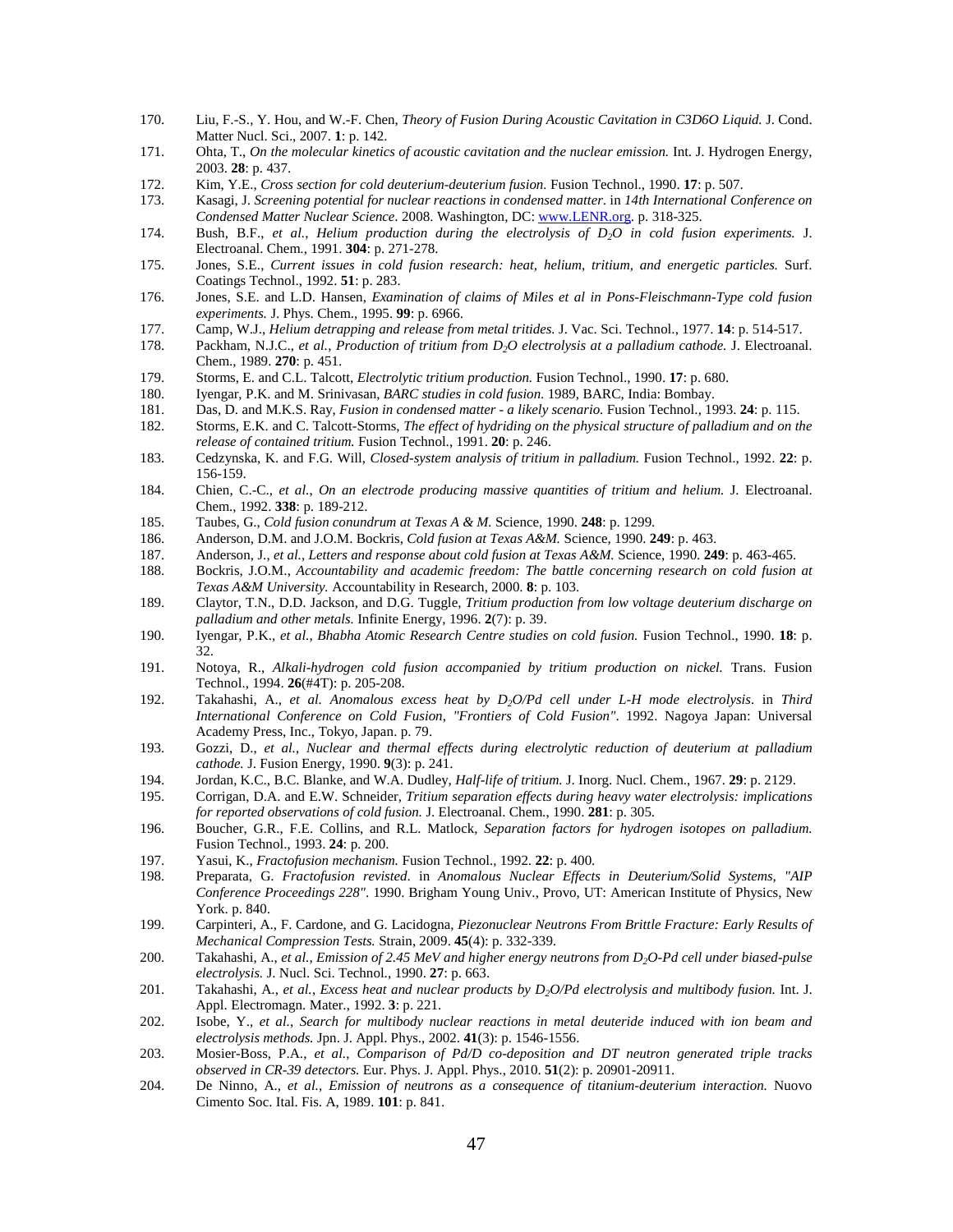- 205. De Ninno, A., *et al.*, *Evidence of emission of neutrons from a titanium-deuterium system.* Europhys. Lett., 1989. **9**(3): p. 221.
- 206. Menlove, H.O., *et al. Measurement of neutron emission from cylinders containing titanium with pressurized deuterium gas*. in *Workshop on Cold Fusion Phenomena*. 1989. Santa Fe, NM,. p.
- 207. Menlove, H.O., *et al.*, *Measurement of neutron emission from Ti and Pd in pressurized D<sup>2</sup> gas and D2O electrolysis cells.* J. Fusion Energy, 1990. **9**(4): p. 495.
- 208. Kaushik, T.C., *et al.*, *Preliminary report on direct measurement of tritium in liquid nitrogen treated TiDx chips.* Indian J. Technol., 1990. **28**: p. 667-673.
- 209. Keeney, F., *et al. Neutron emissions from metal deuterides*. in *Tenth International Conference on Cold Fusion*. 2003. Cambridge, MA: World Scientific Publishing Co. p. 525.
- 210. Jones, S.E. *Anomalous neutron emission in metal- deuterium systems*. in *Riken Conference on Muon-Catalyzed and Cold Fusion*. 1989. Tokyo, Japan. p.
- 211. Akimoto, T., *et al. Temperature dependency on counting efficiency of NE213 liquid scintillator for low level neutron measurement*. in *Sixth International Conference on Cold Fusion,Progress in New Hydrogen Energy*. 1996. Lake Toya, Hokkaido, Japan: New Energy and Industrial Technology Development Organization, Tokyo Institute of Technology, Tokyo, Japan. p. 295.
- 212. Bruschi, M., U. Marconi, and A. Zoccoli. *The neutron spectrometer of the cold fusion experiment under the Gran Sasso Laboratory*. in *Hadronic Phys., Winter Course 8th 1993*. 1994: World Sci., Singapore. p. 332.
- 213. Menlove, H.O. and M.C. Miller, *Neutron-burst detectors for cold-fusion experiments.* Nucl. Instr. Methods Phys. Res. A, 1990. **299**: p. 10.
- 214. Aoyama, T., *et al.*, *Highly reliable low-level neutron detection using 3He proportional counters.* Radioisotopes, 1991. **40**: p. 188.
- 215. Cisbani, E.M., *et al.*, *A neutron detector for CF experiments.* Nucl. Instrum. Methods Phys. Res. A, 2001. **459**: p. 247.
- 216. Bush, R.T. and R.D. Eagleton. *Experimental studies supporting the transmission resonance model for cold fusion in light water: II. Correlation of X-Ray emission with excess power*. in *Third International Conference on Cold Fusion, "Frontiers of Cold Fusion"*. 1992. Nagoya Japan: Universal Academy Press, Inc., Tokyo, Japan. p. 409.
- 217. Mizuno, T. and S. S. *Anomalous Heat Generation during Hydrogenation of Carbon (Phenanthrene)*. in *14th International Conference on Condensed Matter Nuclear Science*. 2008. Washington DC. p. 147.
- 218. Lipson, A.G., A.S. Roussetski, and G. Miley. *Evidence for condensed matter enhanced nuclear reactions in metals with a high hydrogen solubility*. in *International Conference on Condensed Matter Nuclear Science , ICCF-13*. 2007. Sochi, Russia: Tsiolkovsky Moscow Technical University. p. 248.
- 219. Violante, V., *et al. Search for nuclear ashes In electrochemical experiments*. in *Tenth International Conference on Cold Fusion*. 2003. Cambridge, MA: World Scientific Publishing Co. p. 405.
- 220. Gozzi, D., *et al.*, *Erratum to "X-ray, heat excess and <sup>4</sup>He in the D/Pd system".* J. Electroanal. Chem., 1998. **452**: p. 251-271.
- 221. Karabut, A.B. *X-ray emission in the high-current glow discharge experiments*. in *The 9th International Conference on Cold Fusion, Condensed Matter Nuclear Science*. 2002. Tsinghua Univ., Beijing, China: Tsinghua Univ. Press. p. 155.
- 222. Mosier-Boss, P.A., *et al.*, *Review of TwentyYears of LENR Research Using Pd/D Co-deposition.* J. Cond. Matter Nucl. Sci., 2011. **4**: p. 173-187.
- 223. Dong, Z.M., *et al.*, *Studies on Anomalous Phenomena of D/Pd Systems using a Gas-loading Process A Stride Towards Neutrino Detection.* J. Cond. Matter Nucl. Sci., 2011. **4**: p. 119-131.
- 224. Szpak, S., P.A. Mosier-Boss, and F. Gordon, *Further evidence of nuclear reactions in the Pd/D lattice: emission of charged particles.* Naturwiss., 2009. **94**: p. 515.
- 225. Lipson, A., *et al. harged Particle Emissions and Surface Morphology of Pd/PdO:Dx and TiDx Targets Under Electron Beam Excitation*. in *15th International Conference on Condensed Matter Nuclear Science*. 2009. Rome, Italy: ENEA, Italy. p. 187-196.
- 226. Kowalski, L., *Comments on Codeposition Electrolysis Results.* J. Cond. Matter Nucl. Sci., 2010. **3**: p. 1-3.
- 227. Srinivasan, M., G. Miley, and E.K. Storms, *Low-energy nuclear reactions: Transmutations*, in *Nuclear Energy Encyclopedia: Science, Technology, and Applications*, S. Krivit, J.H. Lehr, and T.B. Kingery, Editors. 2011, John Wiley & Sons: Hoboken, NJ. p. 503-539.
- 228. Bockris, J. *History of the discovery of transmutation at Texas A&M University*. in *11th International Conference on Cold Fusion*. 2004. Marseilles, France: World Scientific Co. p. 562.
- 229. Miley, G.H., *et al. Quantitative observations of transmutation products occuring in thin-film coated microspheres during electrolysis*. in *Sixth International Conference on Cold Fusion, Progress in New Hydrogen Energy*. 1996. Lake Toya, Hokkaido, Japan: New Energy and Industrial Technology Development Organization, Tokyo Institute of Technology, Tokyo, Japan. p. 629.
- 230. Miley, G.H., *Possible evidence of anomalous energy effects in H/D-loaded solids-low energy nuclear reactions (LENRS).* J. New Energy, 1997. **2**(3/4): p. 6.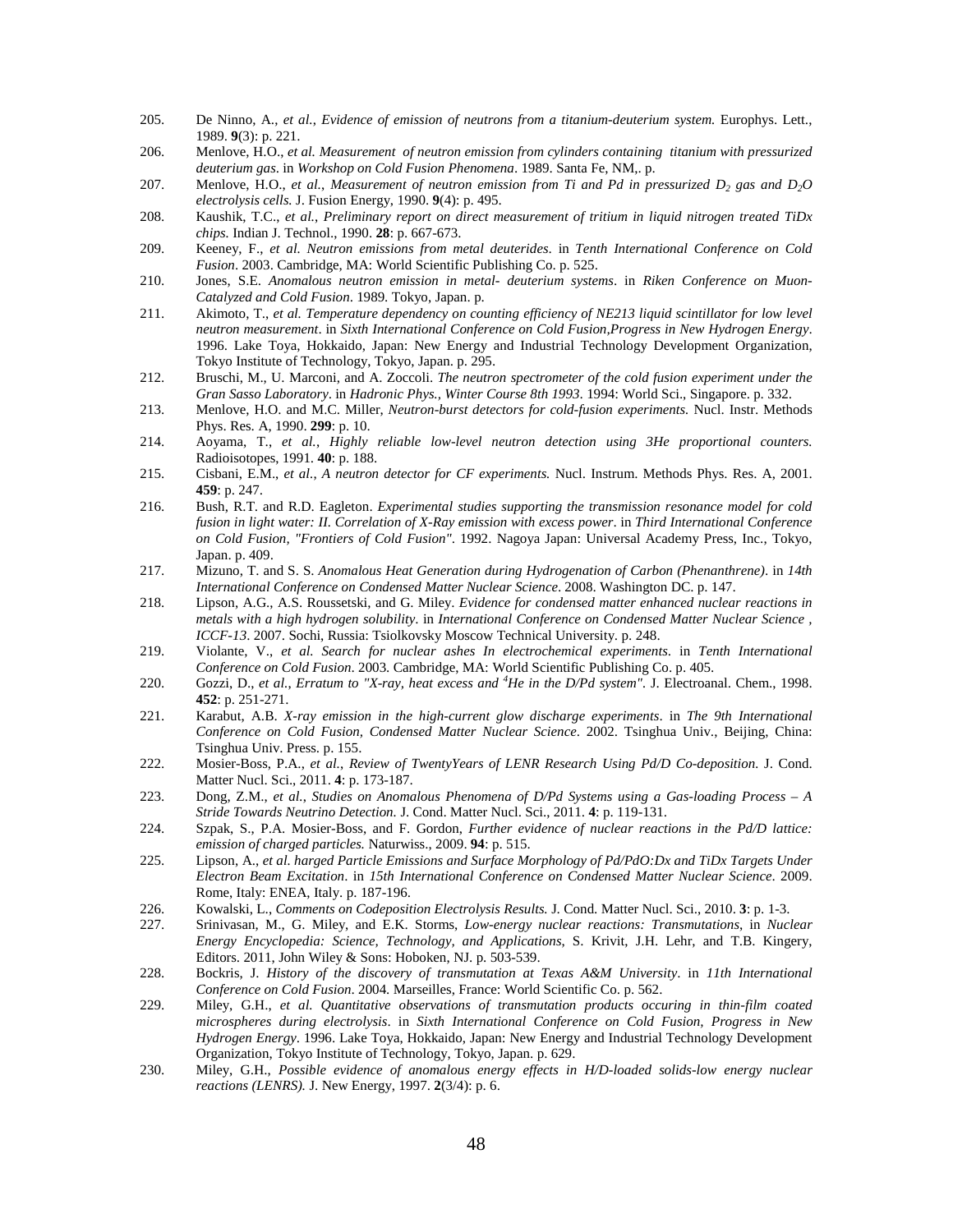- 231. Mizuno, T., *Transmutation reactions in condensed matter*, in *ACS Symposium Series 998, Low-Energy Nuclear Reactions Sourcebook*, J. Marwan and S.B. Krivit, Editors. 2008, American Chemical Society: Washington, DC. p. 271.
- 232. Bush, R.T. *Evidence for an electrolytically induced shift in the abundance ratio of Sr-88 and Sr-86*. in *International Symposium on Cold Fusion and Advanced Energy Sources*. 1994. Belarusian State University, Minsk, Belarus: Fusion Information Center, Salt Lake City. p. 157.
- 233. Notoya, R., *Cold fusion arising from hydrogen evolution reaction on active metals in alkali metallic ions' solutions.* Environ. Res. Forum, 1996. **1-2**: p. 127.
- 234. Ohmori, T., T. Mizuno, and M. Enyo, *Isotopic distributions of heavy metal elements produced during the light water electroysis on gold electrodes.* J. New Energy, 1996. **1**(3): p. 90.
- 235. Singh, M., *et al.*, *Verification of the George Oshawa experiment for anomalous production of iron from carbon arc in water.* Fusion Technol., 1994. **26**: p. 266.
- 236. Jiang, X.L., L.J. Han, and W. Kang. *Anomalous element production induced by carbon arcing under water*. in *The Seventh International Conference on Cold Fusion*. 1998. Vancouver, Canada: ENECO, Inc., Salt Lake City, UT. p. 172.
- 237. Ohmori, T. and M. Enyo, *Iron formation in gold and palladium cathodes.* J. New Energy, 1996. **1**(1): p. 15.
- 238. Ohmori, T., *et al.*, *Transmutation in a gold-light water electrolysis system.* Fusion Technol., 1998. **33**: p. 367.
- 239. Bush, R.T. and R.D. Eagleton, *Evidence for electrolytically induced transmutation and radioactivity correlated with excess heat in electrolytic cells with light water rubidium salt electrolytes.* Trans. Fusion Technol., 1994. **26**(4T): p. 344.
- 240. Notoya, R. *Nuclear products of cold Fusion caused by electrolysis in alkali metallic ions solutions*. in *5th International Conference on Cold Fusion*. 1995. Monte-Carlo, Monaco: IMRA Europe, Sophia Antipolis Cedex, France. p. 531.
- 241. Savvatimova, I. and A. Karabut. *Nuclear reaction products registration on the cathode after glow discharge.* in *5th International Conference on Cold Fusion*. 1995. Monte-Carlo, Monaco: IMRA Europe, Sophia Antipolis Cedex, France. p. 213.
- 242. Yamada, H., *et al.*, *Producing a radioactive source in a deuterated palladium electrode under direct-current glow discharge.* Fusion Technol., 2001. **39**: p. 253.
- 243. Dash, J., *et al. Effects of glow discharge with hydrogen isotope plasmas on radioactivity of uranium*. in *The Ninth International Conference on Cold Fusion*. 2002. Beijing, China: Tsinghua University. p. 77.
- 244. Dash, J. and D. Chicea. *Changes In the radioactivity, topography, and surface composition of uranium after hydrogen loading by aqueous electrolysis*. in *Tenth International Conference on Cold Fusion*. 2003. Cambridge, MA: World Scientific Publishing Co. p. 463.
- 245. Kervran, C.L., *Transmutations biologiques, metabolismes aberrants de l'asote, le potassium et le magnesium.* Librairie Maloine S. A, Paris, 1963.
- 246. Vysotskii, V.I., A.A. Kornilova, and I.I. Samoylenko. *Experimental discovery of phenomenon of low-energy nuclear transformation of isotopes (Mn<sup>55</sup>=Fe<sup>57</sup>) in growing biological cultures*. in *Sixth International Conference on Cold Fusion, Progress in New Hydrogen Energy*. 1996. Lake Toya, Hokkaido, Japan: New Energy and Industrial Technology Development Organization, Tokyo Institute of Technology, Tokyo, Japan. p. 687-693.
- 247. Komaki, H., *production de proteins par 29 souches de microorganismes et augmentation du potassium en milieu de culture sodique sans potassium.* Revue de Pathologie Comparee, 1967. **67**: p. 213.
- 248. Komaki, H. *Observations on the biological cold fusion or the biological transformation of elements*. in *Third International Conference on Cold Fusion, "Frontiers of Cold Fusion"*. 1992. Nagoya Japan: Universal Academy Press, Inc., Tokyo, Japan. p. 555-558.
- 249. Tanzella, F.L., *et al. Parameters affecting the loading of hydrogen isotopes into palladium cathodes*. in *Sixth International Conference on Cold Fusion, Progress in New Hydrogen Energy*. 1996. Lake Toya, Hokkaido, Japan: New Energy and Industrial Technology Development Organization, Tokyo Institute of Technology, Tokyo, Japan. p. 171.
- 250. Dardik, I., *et al. Report on electrolysis experiments at energetics technologies*. in *International Conference on Condensed Matter Nuclear Science , ICCF-13*. 2007. Sochi, Russia: Tsiolkovsky Moscow Technical University. p. 325.
- 251. Chicea, D. *Comment on carbon production In deuterium-metal systems*. in *Tenth International Conference on Cold Fusion*. 2003. Cambridge, MA: World Scientific Publishing Co. p. 475.
- 252. Chen, S.-K., *et al.*, *The microstructure of electrolytically deuterium-loaded palladium rods.* Fusion Technol., 1996. **29**: p. 302.
- 253. Castagna, E., *et al. Metallurgical characterization of Pd electrodes employed in calorimetric experiments under electrochemical deuterium loading*. in *14th International Conference on Condensed Matter Nuclear Science*. 2008. Washington, DC: www.LENR.org. p. 444-450.
- 254. Szpak, S., P.A. Mosier-Boss, and J.J. Smith, *Deuterium uptake during Pd-D codeposition.* J. Electroanal. Chem., 1994. **379**: p. 121.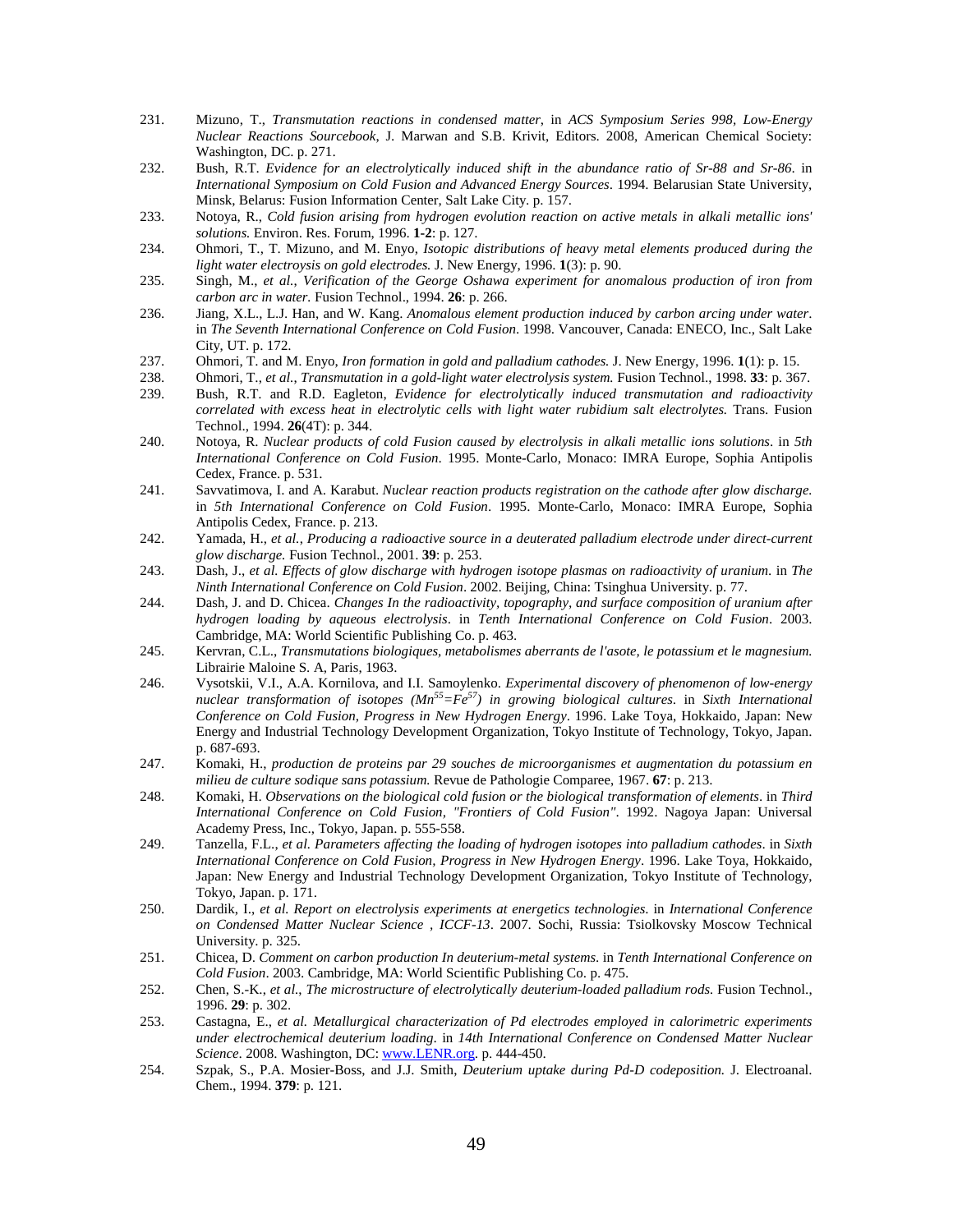- 255. Rout, R.K., *et al.*, *Copious low energy emissions from palladium loaded with hydrogen or deuterium.* Indian J. Technol., 1991. **29**: p. 571.
- 256. Savvatimova, I.B. and A.B. Karabut, *Radioactivity of palladium cathodes after irradiation in a glow discharge.* Poverkhnost (Surface), 1996(1): p. 76 (in Russian).
- 257. Arata, Y. and Y.C. Zhang, *Helium (<sup>4</sup>He, <sup>3</sup>He) within deuterated Pd-black.* Proc. Jpn. Acad., Ser. B, 1997. **73**: p. 1.
- 258. Kidwell, D.A., *et al. Yes, Virginia there is Heat, but It is Likely of Chemical Origin*. in *15th International Conference on Condensed Matter Nuclear Science*. 2009. Rome, Italy: ENEA, Italy. p. 100-109.
- 259. Arata, Y., Y.C. Zhang, and X.F. Wang. *Production of Helium and Energy in the "Solid Fusion"*. in *15th International Conference on Condensed Matter Nuclear Science*. 2009. Rome, Italy: ENEA, Italy. p. 72-81.
- 260. Yamaura, S., *et al. Hydrogen absorption of nanoscale Pd particles embedded in ZrO2 matrix prepared from Zr–Pd amorphous alloys*. in *14th International Conference on Condensed Matter Nuclear Science*. 2008. Washington, DC: www.LENR.org. p.
- 261. Takahashi, A., *et al. Anomalous Heat Generation in Charging of Pd Powders with High Density Hydrogen Isotopes, (II) Discussions on Experimental Results and Underlying Physics*. in *15th International Conference on Condensed Matter Nuclear Science*. 2009. Rome, Italy: ENEA, Italy. p. 297-302.
- 262. Iwamura, Y., *et al.*, *Detection of anomalous elements, X-ray and excess heat induced by continuous diffusion of deuterium through multi-layer cathode (Pd/CaO/Pd).* Infinite Energy, 1998. **4**(20): p. 56.
- 263. Liu, B., *et al. "Excess heat" in a gas-loaded D/Pd system with pumping inside palladium tube*. in *8th International Workshop on Anomalies in Hydrogen/Deuterium Loaded Metals*. 2007. Catania, Sicily, Italy: The International Society for Condensed Matter Science. p. 204.
- 264. Biberian, J.-P. and N. Armanet. *Excess heat production during diffusion of deuterium through palladium tubes*. in *8th International Workshop on Anomalies in Hydrogen/Deuterium Loaded Metals*. 2007. Catania, Sicily, Italy: The International Society for Condensed Matter Science. p. 19.
- 265. Kozima, H. and S. Watanabe. *Nuclear processes in trapped neutron catalyzed model for cold fusion*. in *5th International Conference on Cold Fusion*. 1995. Monte-Carlo, Monaco: IMRA Europe, Sophia Antipolis Cedex, France. p. 347.
- 266. Fisher, J.C., *Polyneutrons as agents for cold nuclear reactions.* Fusion Technol., 1992. **22**: p. 511.
- 267. Widom, A. and L. Larsen, *Ultra low momentum neutron catalyzed nuclear reactions on metallic hydride surfaces.* Eur. Phys. J., 2006. **C46**: p. 107.
- 268. Daddi, L., *Proton-electron reactions as precursors of anomalous nuclear events.* Fusion Technol., 2001. **39**: p. 249.
- 269. Chatterjee, L., *Electrolysis in thin-film nickel coatings: mimicking supernova physics?* Fusion Technol., 1998. **34**: p. 147.
- 270. Mills, R.L. and W.R. Good, *Fractional quantum energy levels of hydrogen.* Fusion Technol., 1995. **28**: p. 1697.
- 271. Dufour, J., *et al. The Hydrex concept-effect on heavy nuclei*. in *8th International Conference on Cold Fusion*. 2000. Lerici (La Spezia), Italy: Italian Physical Society, Bologna, Italy. p. 431.
- 272. Dufour, J.J., J.H. Foos, and X.J.C. Dufour, *Formation and properties of hydrex and deutex.* Infinite Energy, 1998. **4**(20): p. 53.
- 273. Liu, F.S., *The phonon mechanism of the cold fusion.* Mod. Phys. Lett. B, 1996. **10**: p. 1129.
- 274. Hagelstein, P.L. *Phonon-exchange models: Some new results*. in *11th International Conference on Cold Fusion*. 2004. Marseilles, France: World Scientific Co. p. 743.
- 275. Violante, V. and A. De Ninno. *Quantum mechanical description of a lattice ion trap*. in *Sixth International Conference on Cold Fusion, Progress in New Hydrogen Energy*. 1996. Lake Toya, Hokkaido, Japan: New Energy and Industrial Technology Development Organization, Tokyo Institute of Technology, Tokyo, Japan. p. 221.
- 276. Kalman, P. and T. Keszthelyi, *Attractive d–d interaction via phonon exchange in deuterated Pd.* Nucl. Instr. and Meth. in Phys. Res. B, 2005. **240**: p. 781-789.
- 277. Kucherov, Y. *Slow nuclear excitation model*. in *Sixth International Conference on Cold Fusion, Progress in New Hydrogen Energy*. 1996. Lake Toya, Hokkaido, Japan: New Energy and Industrial Technology Development Organization, Tokyo Institute of Technology, Tokyo, Japan. p. 502.
- 278. Chubb, S.R. and T.A. Chubb. *Theoretical framework for anomalous heat and <sup>4</sup>He in transition metal systems*. in *8th International Conference on Cold Fusion*. 2000. Lerici (La Spezia), Italy: Italian Physical Society, Bologna, Italy. p. 385.
- 279. Bazhutov, Y.N. *Erzion discovery in cosmic rays and its possible great role in nature in framework of Erzion model of cold nuclear transmutation*. in *8th International Conference on Cold Fusion*. 2000. Lerici (La Spezia), Italy: Italian Physical Society, Bologna, Italy. p. 269.
- 280. Matsumoto, T., *'Nattoh' model for cold fusion.* Fusion Technol., 1989. **16**: p. 532.
- 281. McKibben, J.L., *Evidence for three primordially created particles and can one of them catalyze cold fusion?* 1989.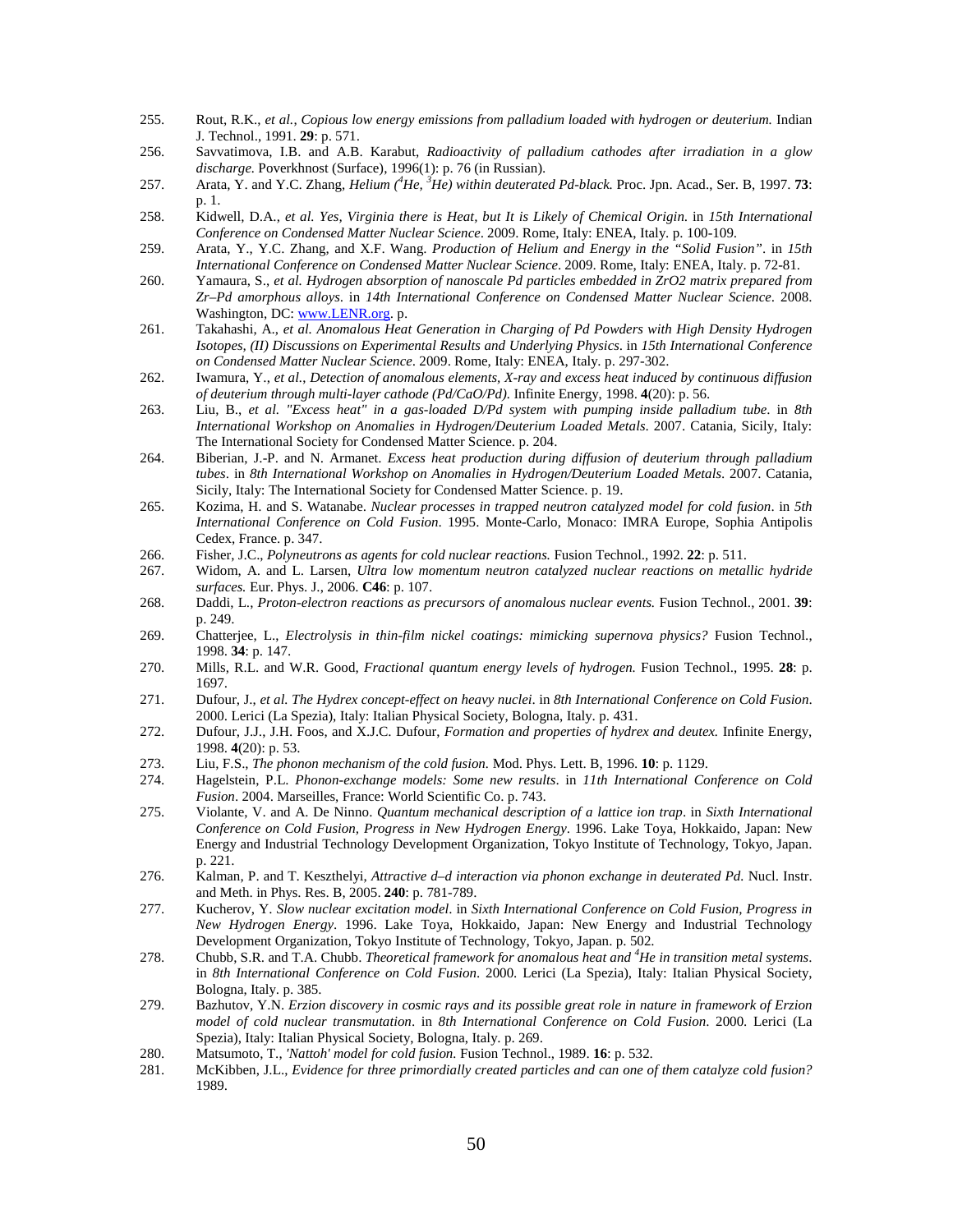- 282. Rafelski, J., *et al.*, *Nuclear reactions catalyzed by a massive negatively charged particle. How Cold Fusion Can Be Catalyzed.* Fusion Technol., 1990. **18**: p. 136.
- 283. Preparata, G. *Theoretical ideas on cold fusion*. in *The First Annual Conference on Cold Fusion*. 1990. University of Utah Research Park, Salt Lake City, Utah: National Cold Fusion Institute. p. 91.
- 284. Capek, V., *Tunnelling efficiency and the problem of cold fusion.* Czech. J. Phys., 1989. **B39**: p. 793.
- 285. Hora, H., G. Miley, and J. Kelly, *Low-energy nuclear reactions of protons in host metals at picometer distance.* Trans. Am. Nucl. Soc., 2000. **83**: p. 357.
- 286. Hora, H., *et al.*, *Proton-metal reactions in thin films with Boltzmann distribution similar to nuclear astrophysics.* Fusion Technol., 1999. **36**: p. 331.
- 287. Hora, H., *et al. Shrinking of hydrogen atoms in host metals by dielectric effects and Inglis-Teller depression of ionization potentials.* in *The 9th International Conference on Cold Fusion, Condensed Matter Nuclear Science*. 2002. Tsinghua Univ., Beijing, China: Tsinghua Univ. Press. p. 135.
- 288. Miley, G.H., H. Hora, and Y. X. *Condensed Matter "Cluster" Reactions in LENRs.* in *ICCF-14 International Conference on Condensed Matter Nuclear Science.* 2008. Washington, DC.: http://lenrcanr.org/acrobat/MileyGHcondensedm.pdf. p. 451-457.
- 289. Miley, G.H. *Emerging physics for a breakthrough thin-film electrolytic power unit*. in *Space Technol. Applic. Int. Forum*. 1999. p. 1227.
- 290. Miley, G., *et al. Cluster reactions in low energy nuclear reactions (LENR)*. in *8th International Workshop on Anomalies in Hydrogen/Deuterium Loaded Metals*. 2007. Catania, Sicily, Italy: The International Society for Condensed Matter Science. p. 235-251.
- 291. Miley, G., X. Yang, and H. Hora, *Ultra-High Density Deuteron-cluster Electrode for Low-energy Nuclear Reactions.* J. Cond. Matter Nucl. Sci., 2011. **4**: p. 256-268.
- 292. Badiei, S., P.U. Andersson, and L. Holmlid, *Laser-induced variable pulse-power TOF-MS and neutral timeof-flight studies of ultradense deuterium.* Phys. Scr., 2010. **81**(4).
- 293. Isobe, Y., *et al. Search for coherent deuteron fusion by beam and electrolysis experiments*. in *8th International Conference on Cold Fusion*. 2000. Lerici (La Spezia), Italy: Italian Physical Society, Bologna, Italy. p. 17-22.
- 294. Takahashi, A. *Tetrahedral and octahedral resonance fusion under transient condensation of deuterons at lattice focal points*. in *ICCF9, Ninth International Conference on Cold Fusion*. 2002. Beijing, China: Tsinghua University: Tsinghua Univ., China. p. 343.
- 295. Hagelstein, P.I., *On the connection between K X-rays and energetic alpha particles in Fleischmann–Pons experiments.* J. Cond. Matter Nucl. Sci., 2010. **3**: p. 50-58.
- 296. Kim, H.Y. *Bose-Einstein Condensation Nuclear Fusion: Theoretical Predictions and Experimental Tests*. in *15th International Conference on Condensed Matter Nuclear Science*. 2009. Rome, Italy: ENEA, Italy. p. 288-296.
- 297. Kim, Y.E., *Bose–Einstein Condensate Theory of Deuteron Fusion in Metal.* J. Cond. Matter Nucl. Sci., 2011. **4**: p. 188-201.
- 298. Cornell, E.A. and C.E. Wieman, *The Bose-Einstein Condensate.* Sci. Am., 1998. **278**(3): p. 40-45.
- 299. Zwierlein, M.W., *et al.*, *Observation of Bose–Einstein Condensation of Molecules.* Phys. Rev. Lett., 2003. **91**: p. 250401.
- 300. Campari, E.G., *et al. Nuclear reactions in Ni-H systems*. in *6th International Workship on Anomalies in Hydrogen/Deuterium Loaded Metals*. 2005. Siena, Italy. p.
- 301. Campari, E.G., *et al. Surface analysis of hydrogen-loaded nickel alloys*. in *11th International Conference on Cold Fusion*. 2004. Marseilles, France: World Scientific Co. p. 414.
- 302. Campari, E.G., *et al. Photon and particle emission, heat production and surface transformation in Ni-H system*. in *11th International Conference on Cold Fusion*. 2004. Marseilles, France: World Scientific Co. p. 405.
- 303. Campari, E.G., *et al. Overview of H-Ni systems: Old experiments and new setup*. in *5th Asti Workshop on Anomalies in Hydrogen / Deuterium loaded Metals*. 2004. Asti, Italy. p.
- 304. Battaglia, A., *et al.*, *Neutron emission in Ni-H systems.* Nuovo Cimento, 1999. **112 A**: p. 921.
- 305. Focardi, S., *et al. On the Ni-H system*. in *Asti Workshop on Anomalies in Hydrogen/Deuterium Loaded Metals*. 1997. Villa Riccardi, Italy: Societa Italiana Di Fisica. p. 35.
- 306. Badiei, S., P.U. Andersson, and L. Holmlid, *Fusion reactions in high-density hydrogen: A fast route to smallscale fusion?* International J. Hydrogen Energy, 2009. **34**(1): p. 487.
- 307. Badiei, S., P.U. Andersson, and L. Holmlid, *Production of ultradense deuterium: A compact future fusion fuel.* Appl. Phys. Lett., 2010. **96**: p. 124103.
- 308. Arachi, Y., *et al.*, *Structural analysis of nano-sized-Pd/ZrO2 composite after H(D) absorption.* Solid State Ionics, 2006. **177**: p. 1861.
- 309. Takahashi, A., *et al. Deuterium Gas Charging Experiments with Pd Powders for Excess Heat Evolution (II). Discussions on Experimental Results and Underlying Physics*. in *The 9th Meeting of Japan CF-Research Society.* 2009. Shizuoka, Japan: www.lenr.org. p.